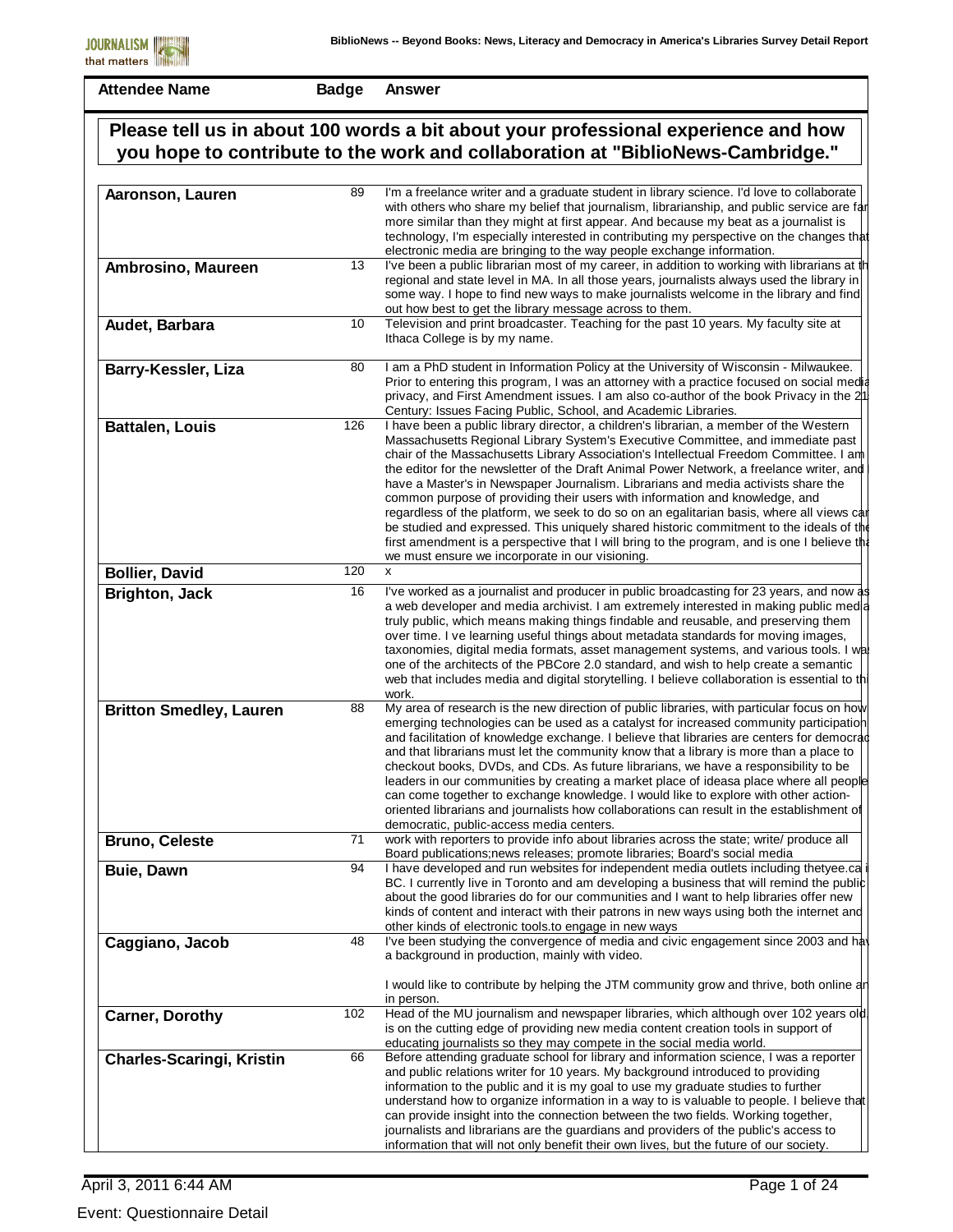**Badge Answer**

| Please tell us in about 100 words a bit about your professional experience and how<br>you hope to contribute to the work and collaboration at "BiblioNews-Cambridge." |     |                                                                                                                                                                                                                                                                                                                                                                                                                                                                                                                                                                                                                                                                                                     |
|-----------------------------------------------------------------------------------------------------------------------------------------------------------------------|-----|-----------------------------------------------------------------------------------------------------------------------------------------------------------------------------------------------------------------------------------------------------------------------------------------------------------------------------------------------------------------------------------------------------------------------------------------------------------------------------------------------------------------------------------------------------------------------------------------------------------------------------------------------------------------------------------------------------|
|                                                                                                                                                                       |     |                                                                                                                                                                                                                                                                                                                                                                                                                                                                                                                                                                                                                                                                                                     |
| <b>Chute, Cathy</b>                                                                                                                                                   | 1   | Background in marketing and business development at The New York Times Company<br>and experience as publisher of Harvard alumni magazine (fundraising, advertising<br>sales). Currently teaching a course on media and marketing with focus on business<br>models and newspapers and magazines in evolution. Course website:<br>http://isites.harvard.edu/icb/icb.do?keyword=k77529&pageid=icb.page395056                                                                                                                                                                                                                                                                                           |
| Chute, Mary                                                                                                                                                           | 57  | Currently I serve as the Deputy Director for Libraries at the Institute of Museum and<br>Library Services, the primary source of federal support for libraries and museums acros<br>the country. In this role I constantly monitor changes in the library profession and<br>librarians' engagement in communities and the potential for impact on society as a<br>whole. Previoulsy I was a state librarian and a public library director in three different<br>communities.                                                                                                                                                                                                                        |
| Cioffi, Lucas                                                                                                                                                         | 53  | I'm on the board of the National Coalition for Dialogue and Deliberation, 1400 individual<br>and organizations dedicated to civil discourse, conflict resolution, and organizational<br>development.                                                                                                                                                                                                                                                                                                                                                                                                                                                                                                |
|                                                                                                                                                                       |     | My company, AthenaBridge, builds tools for more productive online discourse. I look<br>forward to meeting folks in journalism who want to find deeper ways of engaging their<br>audiences, and I want to find people working in their local libraries who want to design<br>hybrid online and in-person dialogue experiences for their communities.                                                                                                                                                                                                                                                                                                                                                 |
| <b>Crawford Barniskis,</b><br><b>Shannon</b>                                                                                                                          | 67  | I am an MLIS student and Youth Services Librarian. My focus is on user-focused librar<br>services, including user-created information, joining local information sources together<br>and using art and digital media to encourage civic engagement and ethics. My thesis<br>research is on how art programs in public libraries affect civic engagement in teens. My<br>other research interests include how empathy/ethics are facilitated by various<br>informational media, specifically videogames; public librarians who do research; and<br>outcome measures of programs and services in public libraries, especially teen<br>programs.                                                       |
| Crockett, Marla                                                                                                                                                       | 97  | I'm a former public radio journalist who got very involved in civic journalism beginning i<br>the mid '90s. Through that reform work, I became aware of librarians' struggle to<br>redefine themselves as well. I'm very interested to see how both professions define<br>themselves and interact with each other. My experience in facilitation and dialogue cou<br>contribute to a deeper conversation in these areas.                                                                                                                                                                                                                                                                            |
| Delap, Alpha                                                                                                                                                          | 75  | Trained as a feminist cultural studies scholar, with a background in composition and<br>creative writing, I am in the process of making a professional transition into the field of<br>public librarianship for children and youth. I am passionate about re-thinking libraries as<br>participatory spaces for communal collaboration, engagement and innovation especially<br>through the use of digital technologies and various literacy practices.                                                                                                                                                                                                                                              |
| Densmore, Bill                                                                                                                                                        | 132 | x                                                                                                                                                                                                                                                                                                                                                                                                                                                                                                                                                                                                                                                                                                   |
| DiMattia, Susan                                                                                                                                                       | 45  | For 16 years, I edited two newsletters at Reed Business Information and was a<br>contributing editor to Library Journal. As I move into the next phase of my life, I<br>constantly look for opportunities to network, share ideas, and learn new approaches that<br>will strengthen libraries and their partnerships.                                                                                                                                                                                                                                                                                                                                                                               |
| Durkin, Jessica                                                                                                                                                       | 95  | I would like to bring my traditional journalism experience and my research knowledge b<br>online independent community news start-ups (i.e., hyperlocal sites) to this meeting and<br>see how or if it compliments libraries or vice versa.                                                                                                                                                                                                                                                                                                                                                                                                                                                         |
| Eschler, Jordan                                                                                                                                                       | 78  | I am currently pursuing my Masters of Information Management at the University of<br>Washington; I hope to continue my graduate studies with a PhD in the Information and<br>Communication Technology field. I plan to analyze civic self-images of cities through<br>local media coverage (through content analysis) and readership (analyzing the overlap<br>between local news content and periodical subscription data). Specifically, I am very<br>interested in the decline of the Detroit metropolitan area, the subsequent loss of one of<br>its two major newspapers, and I wish to study whether local media outlet decline<br>accelerates the deterioration of civic engagement metrics. |
| Espe, Troy                                                                                                                                                            | 84  | I am a graduate student in the School of Library & Information Studies at the University<br>of Wisconsin-Madison. Prior to enrolling in library school, I was a journalist for 17 years<br>writing for newspapers in Wisconsin, Minnesota, Illinois, and Florida.<br>I hope to contribute to the conference by sharing my dual perspective and by                                                                                                                                                                                                                                                                                                                                                   |
|                                                                                                                                                                       |     | emphasizing commonalities between libraries and traditional media outlets and the<br>potential for collaboration.                                                                                                                                                                                                                                                                                                                                                                                                                                                                                                                                                                                   |
| Farrar, Christi                                                                                                                                                       | 33  | My position as the Asst. Reference/Teen Librarian in a public library has morphed into<br>also being the library's Social Media coordinator, running the library's facebook, twitter<br>and flickr accounts. The nature of social media has led me to work closely with local<br>media outlets in getting community information out to the public. I think that I'll be able<br>to add some "in the trenches" insight to the BiblioNews discussion.                                                                                                                                                                                                                                                 |
| <b>Fellows, Michelle</b>                                                                                                                                              | 83  | I have been investigating interactions between communities, libraries and public access<br>ICTs for $2 =$ yearsas a MLIS and MPA student and a research assistant. My                                                                                                                                                                                                                                                                                                                                                                                                                                                                                                                               |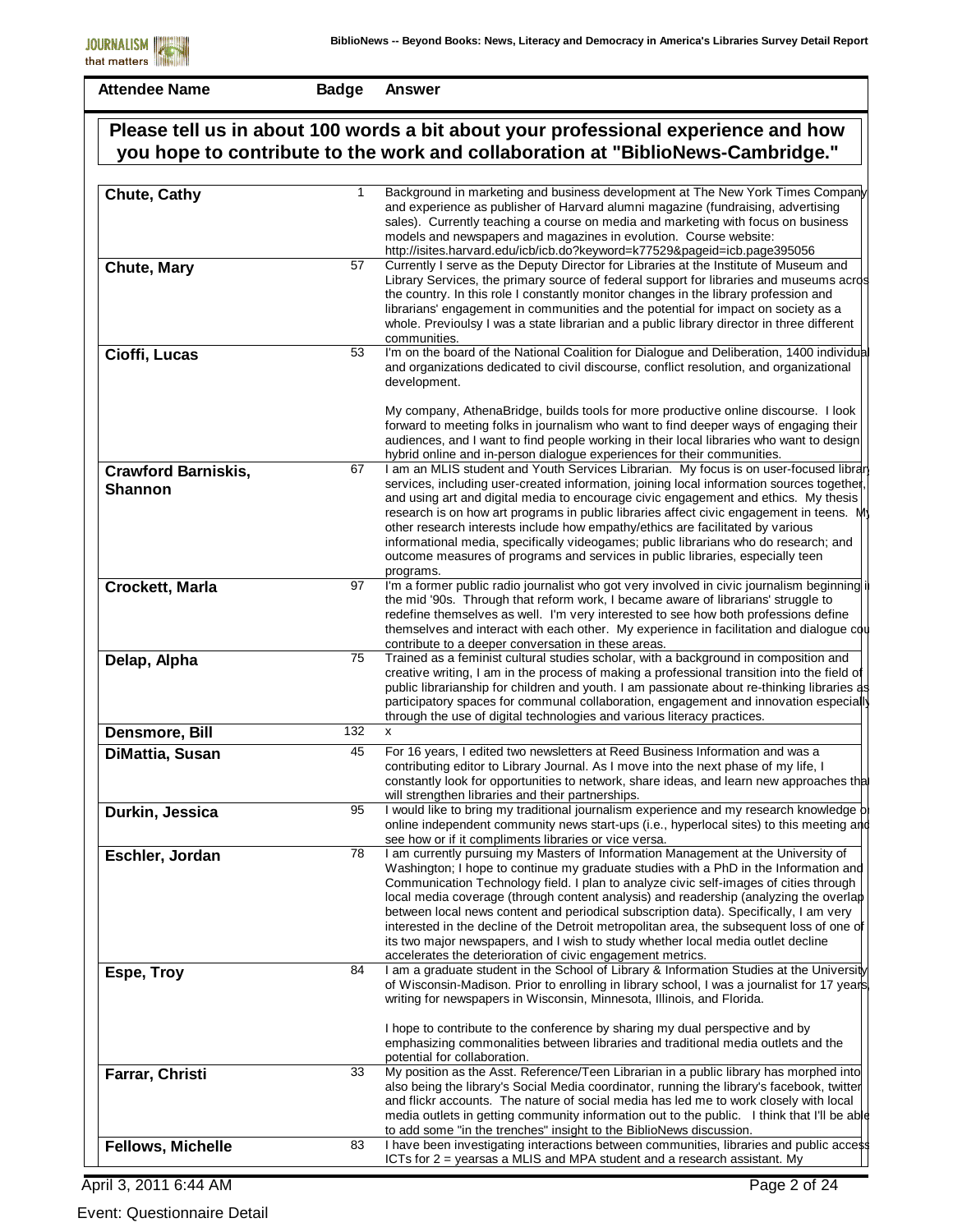**Badge Answer**

| Please tell us in about 100 words a bit about your professional experience and how |     |                                                                                                                                                                                                                                                                                                                                                                                                                                                                                                                                                                                                                                                                                                                                                                                                  |
|------------------------------------------------------------------------------------|-----|--------------------------------------------------------------------------------------------------------------------------------------------------------------------------------------------------------------------------------------------------------------------------------------------------------------------------------------------------------------------------------------------------------------------------------------------------------------------------------------------------------------------------------------------------------------------------------------------------------------------------------------------------------------------------------------------------------------------------------------------------------------------------------------------------|
|                                                                                    |     | you hope to contribute to the work and collaboration at "BiblioNews-Cambridge."                                                                                                                                                                                                                                                                                                                                                                                                                                                                                                                                                                                                                                                                                                                  |
|                                                                                    |     | background in impact assessment and program evaluation grounded me in the<br>importance of supporting technology interventions that enhance actual<br>outcomestouching peoples lives, strengthening communities, and increasing the<br>public value of libraries. I want to speak with librarians and journalists about how we car<br>affect positive changes that are visible and measurableto effectively use storytelling<br>and reporting to serve the public, reach the most marginalized in our communities,<br>influence decision-makers, and increase the capacity of libraries to do good work.                                                                                                                                                                                         |
| Finn, Jeanine                                                                      | 56  | I have been a librarian since 1996, and am presently pursuing a PhD in information<br>studies at the University of Texas. My research examines the intersection of knowledge<br>sharing behaviors and public policy, and how formal and informal information structures<br>in a digital environment are implicated in that activity. My experience as both an<br>academic librarian, and most recently, a legislative librarian involved with digital<br>initiatives, has lead me to want to study how values-laden assumptions and practices<br>can shape technology infrastructures and how we can critically examine those structure<br>and re-iterate them with more and an eye toward social justice.                                                                                       |
| Flanagan, Tom                                                                      | 17  | My focus is on group understandings and decision making processes. We get a<br>distorted view that suggests we cannot come to a consensus. With the right approach<br>we can convene citizen summits to tap into the consensus views as they are forming.<br>have been working with a group design approach more than dialogue alone, design<br>promotes group learning. Where dialogue helps understand ideas, design helps us<br>understand consensus. This gives power to the voice of groups.                                                                                                                                                                                                                                                                                                |
| Garmer, Amy                                                                        | 125 | I've been studying the evolution of journalism in the digital age and convening projects<br>explore ways that the important public service functions of journalism can continue to<br>exist given this evolution. My work on the Knight Commission on the Information Needs<br>of Communities in a Democracy has brought local journalism and libraries as anchor<br>institutions into focus together--I look forward to exploring how they can collaborate to<br>serve info needs of communities.                                                                                                                                                                                                                                                                                               |
| Gill, Karen                                                                        | 30  | I am the community relations and programs coordinator for the Newport News (Va.)<br>Public Library System. With a bachelor's degree in mass communications and a<br>master's degree in journalism, I worked as a newspaper reporter and editor for about 20<br>years before switching careers in 2005. Since 2007, I have been doing public relations<br>for the Library System. So I can bring a unique perspective as a former journalist and<br>current library administrator. The conference themes also touch on areas I studied for<br>my master's thesis.                                                                                                                                                                                                                                 |
| Gordon, David                                                                      | 47  | I spent 30+ years in academia, teaching reporting courses but concentrating more on<br>media & society, media law, and media ethics courses. Before that, I was a reporter for<br>five years and spent three years working in the office of a mayor. I'm interested in<br>learning more about how journalism and libraries might cooperate to provide more local<br>information to residents of communities without a media outlet oriented to that specific<br>community (and perhaps helping to apply some of those ideas in Altoona and Eau<br>Claire, WI).                                                                                                                                                                                                                                   |
| Grosso, Helen                                                                      | 40  | From 1995 I worked with NYC Public School "at-risk" students to increase literacy and<br>commitment to education using distance learning and creative/artistic internet<br>applications with international partners. Earned a MA from NYU at the same time in<br>"Arts Education and Technology." Continued to work in national applications of<br>education projects including satellite delivery of educational software to schools, school<br>alert technology and security awareness training. After moving to upstate NY to edit a<br>small regional weekly newspaper, I realized that the residents desperately need critical<br>thinking skills and exposure to open debate in community issues. There is a potential to<br>use the local library and small newspaper to bridge this gap. |
| Gunn, Chelsea                                                                      | 117 | Chelsea Gunn is a student at Simmons Graduate School of Library and Information<br>Science. She is a Volunteer Librarian for Boston Street Lab's UNI now in development.<br>The UNI is a portable reading room/programming venue designed to take up residency<br>in almost any available outdoor location. Although we havent talked explicitly about the<br>UNI as a vehicle for<br>news content, journalism or journalists, our emphasis on building a collection and<br>programs for the UNI that can be responsive to conditions on the ground and also to<br>current and local events seems to place us right in the path of this trend: librarians and<br>journalists working together to improve access to community information.                                                        |
| Harrington, Jan                                                                    | 114 | Former Library Director of 12 years, with 16 years previous experience in library field as<br>Reference Librarian, Young Adult Librarian and Community Services Libraryian. MLS i<br>Library Science & working on Masters in Communication presently.                                                                                                                                                                                                                                                                                                                                                                                                                                                                                                                                            |
| Harris, Jack                                                                       | 90  | lb                                                                                                                                                                                                                                                                                                                                                                                                                                                                                                                                                                                                                                                                                                                                                                                               |
| Helgren, Jamie                                                                     | 77  | As an MLIS student with an undergraduate background in journalism, I have a dedicate<br>interest and experience in both fields represented at the BiblioNews event. My work wit<br>a team of Colorado public librarians on a community reference project, as well as my<br>contributions to the Library Research Service's study on public libraries' use of web                                                                                                                                                                                                                                                                                                                                                                                                                                 |

April 3, 2011 6:44 AM

Event: Questionnaire Detail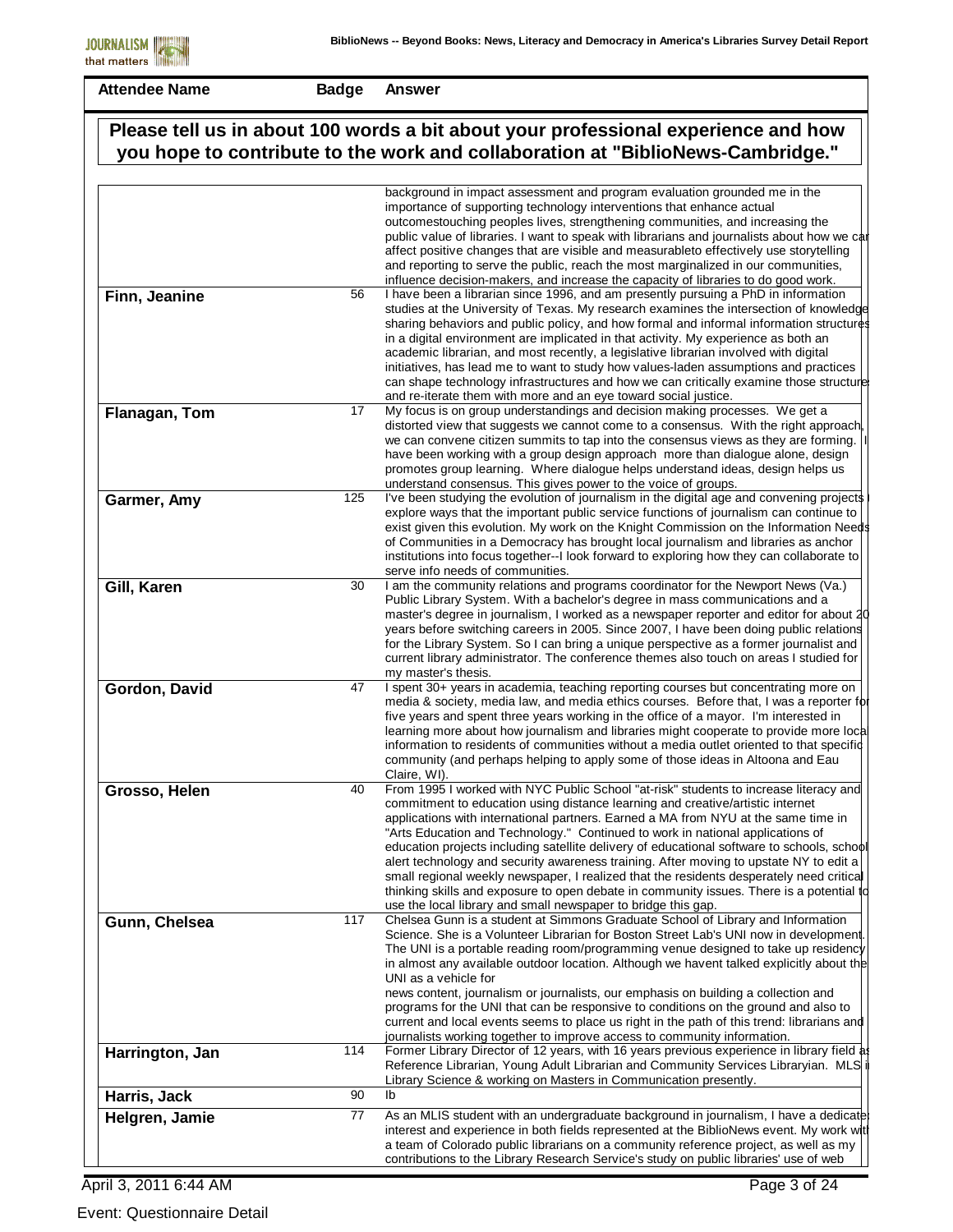|                       |     | Please tell us in about 100 words a bit about your professional experience and how<br>you hope to contribute to the work and collaboration at "BiblioNews-Cambridge."                                                                                                                                                                                                                                                                                                                                                                                                                                                                                                                                                                                                                                                                                             |
|-----------------------|-----|-------------------------------------------------------------------------------------------------------------------------------------------------------------------------------------------------------------------------------------------------------------------------------------------------------------------------------------------------------------------------------------------------------------------------------------------------------------------------------------------------------------------------------------------------------------------------------------------------------------------------------------------------------------------------------------------------------------------------------------------------------------------------------------------------------------------------------------------------------------------|
|                       |     | technologies, has introduced me to new ways of creating and sharing information that is<br>pertinent to a specific audience. This insight into emerging opportunities to combine<br>news gathering techniques with traditional library services puts me in a position to offer<br>practical ideas for facilitating collaboration between journalists and librarians and to<br>identify how I can contribute to such an effort.                                                                                                                                                                                                                                                                                                                                                                                                                                    |
| Holman, Peggy         | 121 | X                                                                                                                                                                                                                                                                                                                                                                                                                                                                                                                                                                                                                                                                                                                                                                                                                                                                 |
| <b>Holmes, Debbie</b> | 87  | I have been a librarian for about 17 years. I have an Ed.S. in Instructional Technology<br>and currently and pursuing a Doctorate in Public Administration with at focus on<br>community engagement. I am involved in the library consortium GALILEO which<br>includes a Digital library and a state Digital Encyclopedia. My college is involved in the<br>Georgia Knowledge Repository which includes, paper, digital and electronic resources.<br>am looking forward to libraries, creating, storing and preserving the community's<br>resources.                                                                                                                                                                                                                                                                                                              |
| Ingersoll, Katie      | 105 | I currently work at the Prometheus Radio Project, where I am involved in policy advocal<br>around community radio, particularly with research and data analysis and collection.<br>Prior to starting at Prometheus I completed an MLIS program, and I intend to pursue<br>library work in the future. I am interested in both media and information technology<br>policy, as well as the role of libraries.<br>At this conference I would like to strategize with the library community, which I feel<br>personally a part of, about how libraries can support the expansion of community radio<br>throughout the country that will result in the recent passage of the Local Community<br>Radio Act. I would also like to participate in a broader conversation about media<br>reform/justice and libraries, as well as projects related to data interpretation. |
| Inouye, Alan          | 9   | Part of planning effort for the conference.                                                                                                                                                                                                                                                                                                                                                                                                                                                                                                                                                                                                                                                                                                                                                                                                                       |
| Iverson, Marsha       | 2   | http://www.ala.org/oitp<br>As the public relations specialist for the King County Library System in western<br>Washington, my primary responsibility is providing information to journalists when they<br>need it. Why? So they will know the value of libraries first-hand, as regular library<br>patrons do. I manage a newsroom for journalists, and seek their input to improve and<br>expand the newsroom as a valuable source of information. http://kcls.mediaroom.com/                                                                                                                                                                                                                                                                                                                                                                                    |
| Jai, Janet            | 119 | I am the author of the new book (late January 2011) Saving Our Public Libraries: Why<br>We Should. How We Can. I rushed to research and write this to help with the funding<br>crisis that public libraries are currently facing throughout the U.S.                                                                                                                                                                                                                                                                                                                                                                                                                                                                                                                                                                                                              |
| Jakub, Katherine      | 62  | As a graduate student studying Library and Information Science, my future is deeply<br>intertwined with the success of libraries. Currently, I work in a public library with childre<br>and young adults. I also have the unique perspective of having studied journalism and<br>worked at several media outlets in New York and know that there is much more that bot<br>sides can do to create a literate society.                                                                                                                                                                                                                                                                                                                                                                                                                                              |
| Jones, Barbara        | 14  | As Director of the Office for Intellectual Freedom at the American Library Association,<br>work on the intersection of the media and the First Amendment. We are also now<br>working on the issue of media manipulation and how it relates to freedom of expression                                                                                                                                                                                                                                                                                                                                                                                                                                                                                                                                                                                               |
| Katz, Suzie           | 72  | I have been a professional photographer and now also run a non-profit called<br>PhotoWings. We are a hub for everything socially, culturally, and historically important<br>as it relates to photography. I also attend and network at the TED Conference, Aspen<br>Institute Ideas Festival, Renaissance Weekend, etc.                                                                                                                                                                                                                                                                                                                                                                                                                                                                                                                                           |
|                       |     | We are interested in innovative ideas with the smartest thinkers to tie photography and<br>photographic education in with those with common interests. We are getting more into<br>education, both re "how to", but also as it relates to visual literacy and critical thinking<br>skills.                                                                                                                                                                                                                                                                                                                                                                                                                                                                                                                                                                        |
|                       |     | PhotoWings' mission is to highlight and help facilitate the power of photography to<br>influence the world. We help photography to be better understood, created, seen, and<br>saved                                                                                                                                                                                                                                                                                                                                                                                                                                                                                                                                                                                                                                                                              |
| Kittross, J. Michael  | 50  | I started out in radio news 65 years ago (ye gods!), taught communications (whatever<br>that means) at USC, Temple U., Emerson C. for 35 years, have worked in all media to<br>some extent, and think of self as a jack of all trades. Currently editing a magazine and<br>writing books. I've served on library boards, given 8,000 books to one library, and<br>enthusiastically support the institution.                                                                                                                                                                                                                                                                                                                                                                                                                                                       |
| Kranich, Nancy        | 24  | I am a civic librarian, dedicated to engaging librarians with their communities. I have<br>also developed community information services. I teach in a school that includes librar<br>science and journalism, and recognize many intersections of value.                                                                                                                                                                                                                                                                                                                                                                                                                                                                                                                                                                                                          |
| LaBonte, Michael      | 36  | A NewsTrust "citizen editor", I have conducted NewsTrust workshops for Dan<br>Kennedy's journalism Reinventing the News class at Northeastern University, and<br>delivered a NewsTrust presentation to the New England Librarians' Association.                                                                                                                                                                                                                                                                                                                                                                                                                                                                                                                                                                                                                   |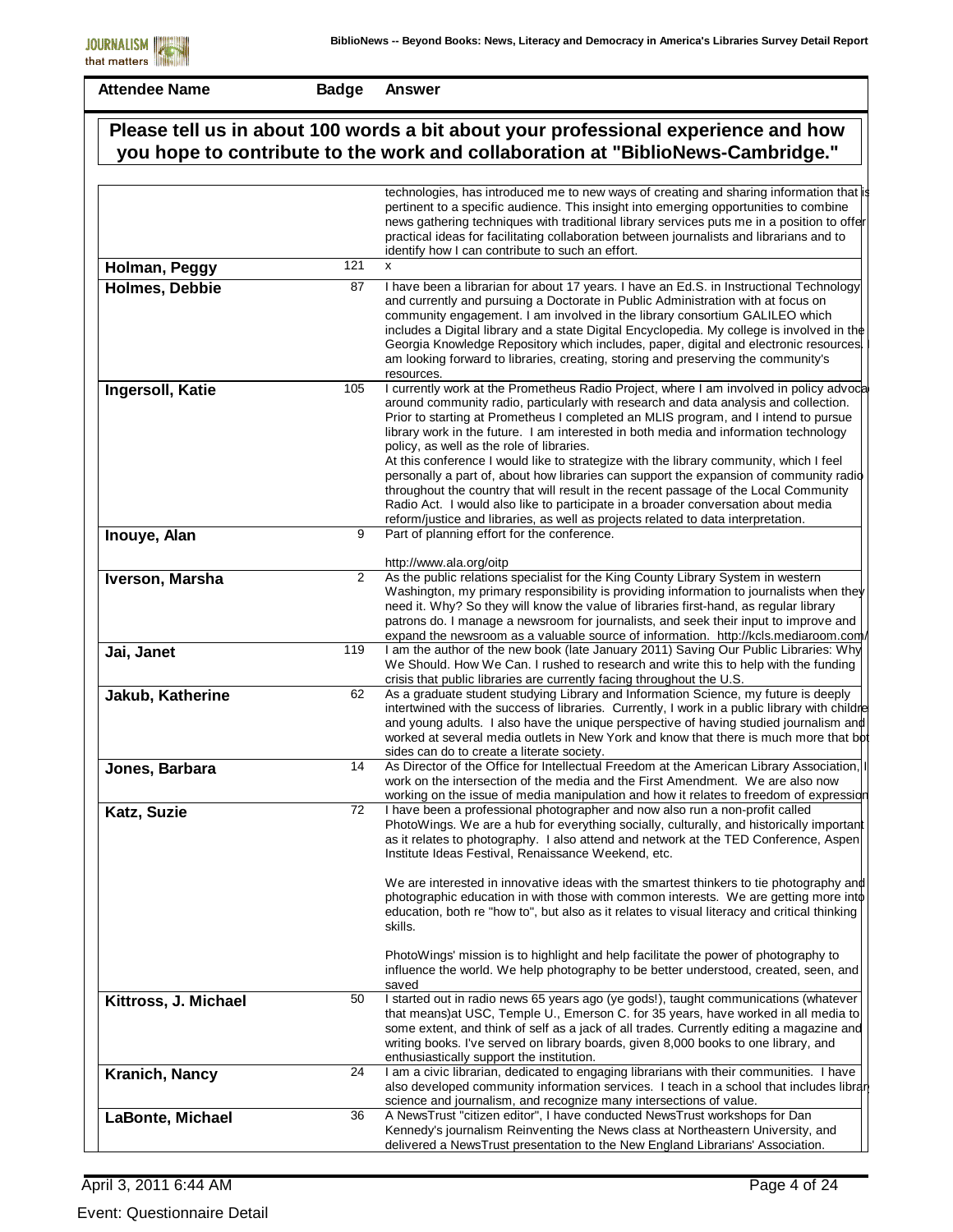| Lehman, Lauren             | 100               | Reporter, managing editor, executive editor, chief financial officer of newspaper group                                                                                                                                                                                                                                                                                                                                                                                                                                                 |
|----------------------------|-------------------|-----------------------------------------------------------------------------------------------------------------------------------------------------------------------------------------------------------------------------------------------------------------------------------------------------------------------------------------------------------------------------------------------------------------------------------------------------------------------------------------------------------------------------------------|
| LeJeune, Lorrie            | 129               | X                                                                                                                                                                                                                                                                                                                                                                                                                                                                                                                                       |
| Levine, Peter              | 133               | x                                                                                                                                                                                                                                                                                                                                                                                                                                                                                                                                       |
| Liu, Donna                 | 42                | In 2010 I launched AllPrinceton, a hyperlocal news site for Princeton. We have since<br>entered into a partnership with the local public library to offer a series of workshops on<br>digital literacy. I am looking to brainstorm with others in the same space.                                                                                                                                                                                                                                                                       |
| Lodge, Richard             | 127               | Currently editor of the MetroWest Daily News, overseeing 2 dailies, 14 weeklies and<br>related websites. GateHouse Media is parent company, with a major focus on journalish<br>and community news online.<br>I'm "covering" the Wednesday sessions for ASNE, to help in further discussion about<br>where all this might lead us.                                                                                                                                                                                                      |
| Lowenhaupt, Thomas         | $12 \overline{ }$ | I've been involved with interactive technologies for 30 years; for the past 20 with civic<br>entities. In 2001, as a member of Community Board (the grassroots governance entity i<br>New York City) I introduced an Internet Empowerment Resolution calling for the<br>acquisition and development of the .nyc TLD (like .com and.org but just for New York)<br>as a public interest resource.                                                                                                                                         |
|                            |                   | Today I lead Connecting.nyc Inc. a s NYS not-for-profit focused on fulfilling the<br>Resolution.                                                                                                                                                                                                                                                                                                                                                                                                                                        |
|                            |                   | One of our initiatives is called dotNeighborhoods, with a focus on bringing good local<br>communication through the development of domain names such as<br>JacksonHeights.nyc, GreenwichVillage.nyc, Harlem.nyc, etc.                                                                                                                                                                                                                                                                                                                   |
|                            |                   | We are laying the groundwork for these names in collaboration with Wikimedia-NY and<br>the Internet Society-NY to develop these neighborhood names in a Wikipedia-like<br>manner. These neighborhood "heritage collaboratives" are an area where libraries<br>should play a role.                                                                                                                                                                                                                                                       |
| <b>Mamak, Lacey</b>        | 73                | I am a graduate student in library and information science as well as a library worker at<br>the Minnesota Legislative Reference Library. I can contribute a government-library<br>perspective especially on the issues of non-partisanship and the preservation of a digital<br>information commons.                                                                                                                                                                                                                                   |
| Mayer, Joy                 | 23                | I'm a newspaper journalist and professor taking a year out of my newsroom and my<br>classroom to study audience engagement in journalism. What does it look like, and how<br>do we know if we're achieving it?                                                                                                                                                                                                                                                                                                                          |
| McAdam, Eileen             | 49                | I have worked in numerous fields connecting people through information and education<br>have been the director of media centers and both public and special libraries. My belief<br>in the power of stories to engender understanding between people and communities has<br>inspired her to launch the Sound and Story Project of the Hudson Valley and The World<br>Sound Foundation. In addition to being the director of the Sound and Story Project and<br>am also an independent audio produce.                                    |
| <b>McCulloch, Meredith</b> | 4                 | I am a retired librarian who with great interest in journalism and civic education.                                                                                                                                                                                                                                                                                                                                                                                                                                                     |
| <b>McIver, Denise</b>      | 111               | XX                                                                                                                                                                                                                                                                                                                                                                                                                                                                                                                                      |
| <b>Messinger, Evelyn</b>   | 7                 | The role of media in the 2012 election. Please see:                                                                                                                                                                                                                                                                                                                                                                                                                                                                                     |
|                            |                   | http://centerforsocialmedia.org/future-public-media/public-media-<br>showcase/conversation-internews-interactives-evelyn-messinger                                                                                                                                                                                                                                                                                                                                                                                                      |
| Montanye, Joanne           | 6                 | asdf                                                                                                                                                                                                                                                                                                                                                                                                                                                                                                                                    |
| <b>Montgomery, Leigh</b>   | 130               | x                                                                                                                                                                                                                                                                                                                                                                                                                                                                                                                                       |
| Morisy, Michael            | 123               | I'm the co-founder of MuckRock.com, a repository of government documents responsive<br>to users' FOIA requests. We're used by a wide variety of journalists, researchers, and<br>others who are simply curious about how government works, with the result being a tool<br>that's sort of like news, and sort of an open repository for posterity.                                                                                                                                                                                      |
| Nagel, Nora                | 54                | I am in my last semester of the Master of Library Science program at Texas Woman's<br>University. I am currently interning with the Every Child Ready to Read program at the<br>Dallas Public Library System. We are tying to expand our services, but the program is<br>in real trouble right now because of a lack of funding, resources, and training. I would<br>like to bring my experiences to the conference as a representative of the program and<br>hopefully bring back important information to help ECRR thrive in Dallas. |
| Nappo, Caroline            | 60                | I've worked in a variety of libraries, as an indexer for the Alternative Press Index, and a<br>researcher for the Prometheus Radio Project. Currently I am doctoral student and<br>Information in Society fellow in LIS at the University of Illinois. I have an abiding interest<br>in the relationship between mass media and librarianship and believe closer collaboration<br>is necessary to ensure full and democratic access to information. At the last NCMR in                                                                 |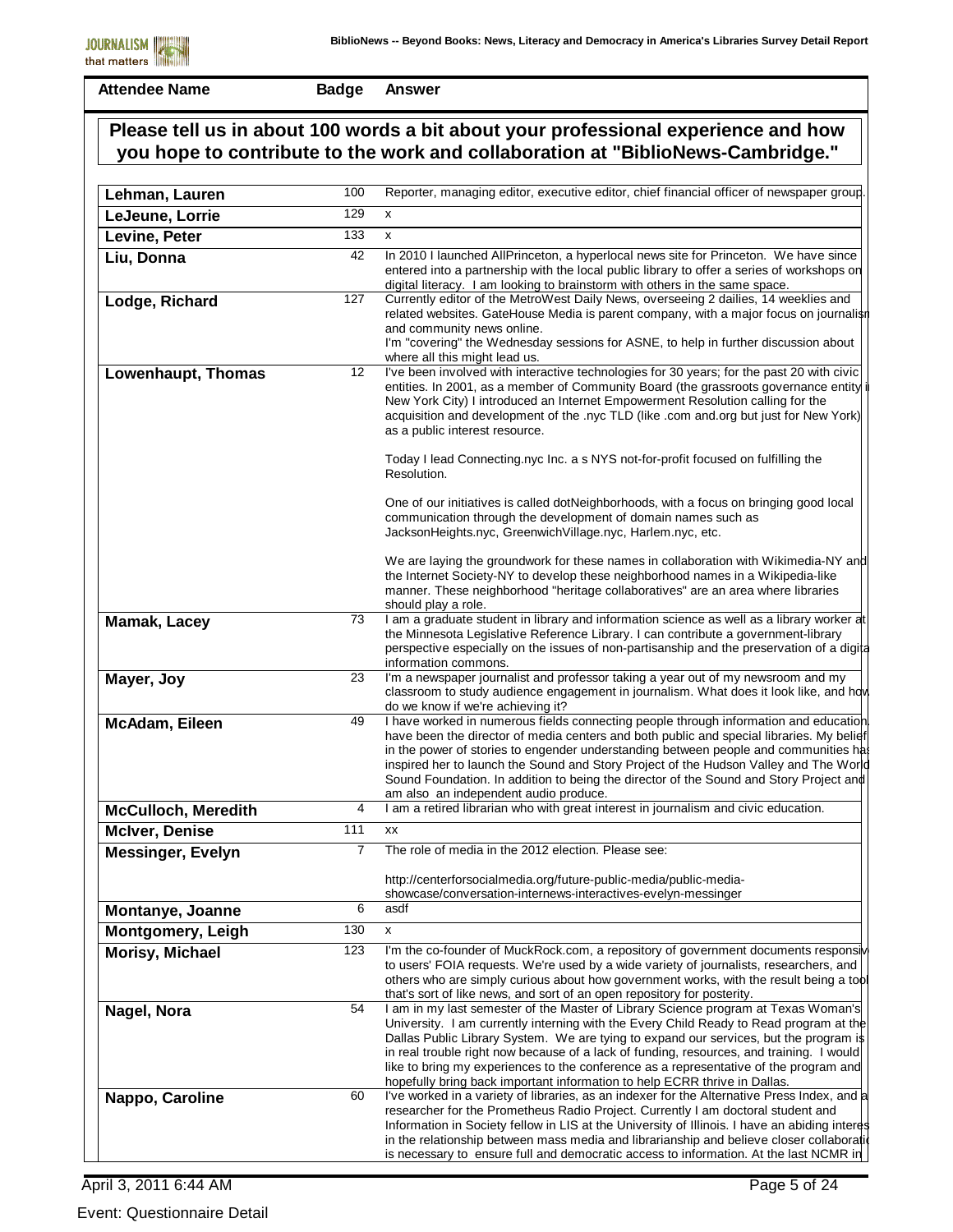**Badge Answer**

|                  |    | Please tell us in about 100 words a bit about your professional experience and how                                                                                                                                                                                                                                                                                                                                                                                                                                                                                                                                                                                                                                                                                                                                                                                                                                               |
|------------------|----|----------------------------------------------------------------------------------------------------------------------------------------------------------------------------------------------------------------------------------------------------------------------------------------------------------------------------------------------------------------------------------------------------------------------------------------------------------------------------------------------------------------------------------------------------------------------------------------------------------------------------------------------------------------------------------------------------------------------------------------------------------------------------------------------------------------------------------------------------------------------------------------------------------------------------------|
|                  |    | you hope to contribute to the work and collaboration at "BiblioNews-Cambridge."                                                                                                                                                                                                                                                                                                                                                                                                                                                                                                                                                                                                                                                                                                                                                                                                                                                  |
|                  |    | 2008, I presented on this topic at the academic pre-conference. A related paper was                                                                                                                                                                                                                                                                                                                                                                                                                                                                                                                                                                                                                                                                                                                                                                                                                                              |
|                  |    | subsequently published in a special issue of the Journal of Communication Inquiry.<br>Beyond Books sounds like a dream come true!                                                                                                                                                                                                                                                                                                                                                                                                                                                                                                                                                                                                                                                                                                                                                                                                |
| Odson, Catherine | 39 | My history includes experience in newspapers and libraries with a few side trips along<br>the way. During my short journalism career, I worked primarily at small-town community<br>newspapers, which are toughing out this recession better than their larger daily<br>counterparts. I will begin my professional library career after finish my masters in<br>library and information science next month. I currently work at the University of<br>Pennsylvanias Van Pelt Library. While I have less experience than many who will be<br>attending, I hope to use my knowledge of both fields to foster greater understanding<br>between journalists and librarians regarding information habits.                                                                                                                                                                                                                              |
| Orozco, Cynthia  | 59 | Through library school I learned the important role that the 21st librarian plays in<br>providing equitable access to information and supporting intellectual freedom. I have<br>since become dedicated to promoting access to public information through an internshil<br>at a public library, assisting with collection development, and co-chairing my schools<br>Banned Books Week to celebrate the First Amendment and highlight the dangers of<br>censorship. As I develop as a professional librarian, I would like to be increasingly<br>involved in improving open access to public information and civic engagement. I hope<br>actively participate with other librarians and journalists to determine the best approach<br>expanding public access to accurate information and news, as well as utilizing<br>appropriate tools and technologies to facilitate this mission.                                           |
| Ott, Andrew      | 51 | I'm currently a consultant with a large research library which may need to expand its use<br>of the web to avoid being left behind. This is my primary area of interest and<br>contribution--how to digitize and contextualize paper media to enrich the research<br>experience, without breaking the bank. Prior to this experience I was a web producer<br>and editor for PBS Frontline and have worked on and off with the web since 1995.                                                                                                                                                                                                                                                                                                                                                                                                                                                                                    |
| Payne, Allison   | 79 | I am currently a student at the University of Wisconsin-Milwaukee. I am in the second<br>semester of full-time study, working towards my Master in Library and Information<br>Science. During my undergraduate studies, I took several journalism classes, which I<br>thoroughly enjoyed. At this point in my career path, I feel that I will be absorbing more<br>information than sharing. However, I am very excited to learn, as journalism and library<br>science are two of my interests.                                                                                                                                                                                                                                                                                                                                                                                                                                  |
| Pearce, Alexa    | 74 | As the librarian for NYU's Arthur L. Carter Journalism Institute, I work closely with<br>journalists and librarians on a daily basis. I'm hoping to help identify opportunities for<br>closer collaboration between these groups and to help understand ways the two roles<br>are complementary.                                                                                                                                                                                                                                                                                                                                                                                                                                                                                                                                                                                                                                 |
| Penwell, Amy     | 65 | I am a graduate student in library science and a grassroots community organizer in civi<br>engagement (see Project Democracy URL below). My primary interests are information<br>literacy and civic engagement. I would hope to contribute to the dialog by bringing the<br>perspectives of our youngest citizens to bear on the discussion.                                                                                                                                                                                                                                                                                                                                                                                                                                                                                                                                                                                     |
| Picchi, Nancy    | 38 | Although I've been involved in the library world since the mid 1970's when I helped<br>organize community support for the expansion of a small public library, I did not earn m<br>master's in library and information science degree until 2008. In the decades between<br>served on the Federal Advisory Council for Libraries for Pennsylvania, continued fund<br>raising for libraries, and helped run a number of non-profit arts organizations. From<br>1995 to 1999, I was the Internet coordinator and webmaster at a public library in New<br>Jersey. During that same period I served as a board member on the NJ Council for the<br>Humanities. Over the past thirty years I've been an advocate for libraries, community<br>involvement, and for the importance of the arts and humanities in our lives. I hope to<br>continue that support and advocacy and to learn news ways to do so through this<br>conference. |
| Raci, Anne       | 55 | My professional experience includes work as an editor at a daily newspaper, production<br>and archiving of scholarly publishing in the medical field, and graduate coursework<br>toward my Masters in Library and Information Science. This combination uniquely<br>positions me to offer a well-rounded perspective from both the journalism and library<br>fields that will be a valuable contribution to "BiblioNews-Cambridge." I hope to actively<br>participate in shaping and better understanding the possibilities for libraries as I prepare<br>to become a public librarian in one to two years.                                                                                                                                                                                                                                                                                                                      |
| Radermacher, Amy | 85 | Before coming to Public Radio International (PRI), I worked as an academic librarian at<br>Concordia University. I worked closely with students of various backgrounds and ages t<br>develop their information seeking and critiquing skills with an aim to help these students<br>become educated and engaged members of our society. Now that I have transitioned to<br>this digital distribution role at PRI, I have colleagues who are journalists. My backgroun<br>offers a unique perspective, having worked in both library and journalism realms, and<br>would appreciate the opportunity to share ideas, create positive change, and learn from<br>others at Beyond Books.                                                                                                                                                                                                                                              |
| Radu, Paul       | 92 | Investigative Dashboard is a web-based clearing house for research requests from                                                                                                                                                                                                                                                                                                                                                                                                                                                                                                                                                                                                                                                                                                                                                                                                                                                 |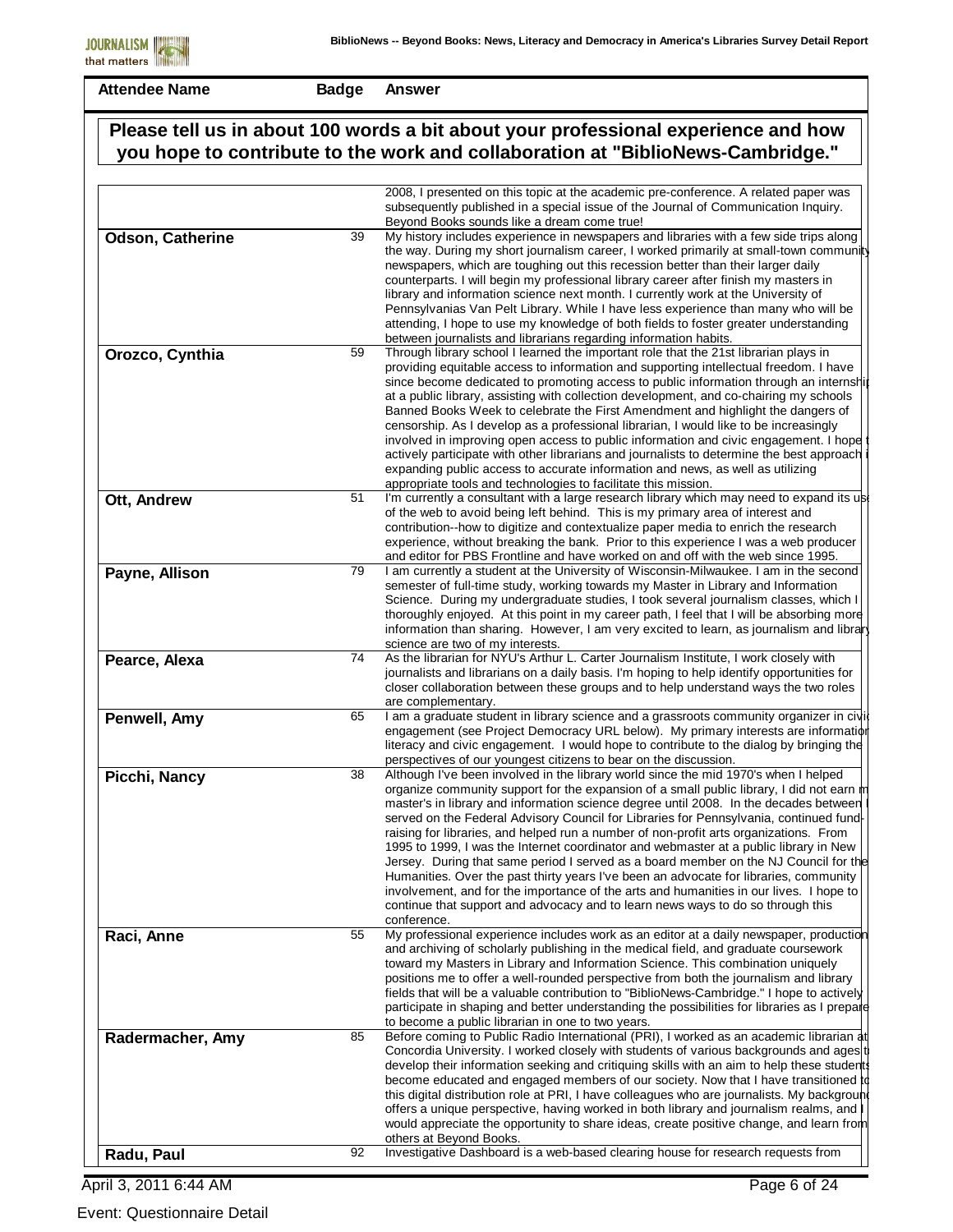**Badge Answer**

| Please tell us in about 100 words a bit about your professional experience and how |     |                                                                                                                                                                                                                                                                                                                                                                                                                                                                                                                                                                                                                                                                                                                                                                                                                                                                                                                                                                                                                                                                                                                                                                                                                                                                                                                                                                              |
|------------------------------------------------------------------------------------|-----|------------------------------------------------------------------------------------------------------------------------------------------------------------------------------------------------------------------------------------------------------------------------------------------------------------------------------------------------------------------------------------------------------------------------------------------------------------------------------------------------------------------------------------------------------------------------------------------------------------------------------------------------------------------------------------------------------------------------------------------------------------------------------------------------------------------------------------------------------------------------------------------------------------------------------------------------------------------------------------------------------------------------------------------------------------------------------------------------------------------------------------------------------------------------------------------------------------------------------------------------------------------------------------------------------------------------------------------------------------------------------|
|                                                                                    |     | you hope to contribute to the work and collaboration at "BiblioNews-Cambridge."                                                                                                                                                                                                                                                                                                                                                                                                                                                                                                                                                                                                                                                                                                                                                                                                                                                                                                                                                                                                                                                                                                                                                                                                                                                                                              |
|                                                                                    |     |                                                                                                                                                                                                                                                                                                                                                                                                                                                                                                                                                                                                                                                                                                                                                                                                                                                                                                                                                                                                                                                                                                                                                                                                                                                                                                                                                                              |
| <b>Rafferty, Jacqueline</b>                                                        | 22  | journalists. Reference librarians could join the clearing house, and could voluntarily<br>undertake to assist in research. The clearing house would coordinate efforts (virtually)<br>so that efforts would not be inadvertently duplicated. The result would be the first-ever<br>effort to tie together the knowledge-gathering capabilities of the world's references<br>librarians with the truth-seeking efforts of the world's journalists. The effort of librarians<br>would be non-political and non-partisan, seeking only to find answers to research<br>questions, without regard to, or concern for, the "point of view" of those making the<br>queries.<br>I am the Director of Cohassets public library, and also President of the Massachusetts<br>Library Association (MLA) and MA Chapter Councilor to the American Library<br>Association (ALA). Libraries as community information centers and gathering places<br>are essential to a strong democracy. In his book The Great Good Place, Ray<br>Oldenburg contends that informal gathering places, or third places, as opposed to<br>first and second places such as home, work and/or school, nourish and sustain the<br>need for human interaction and communication. As technology continues to evolve and<br>effect how people gather and share information, we must identify new ways for libraries |
|                                                                                    |     | to facilitate these activities. The library as third place needs to further evolve to serve                                                                                                                                                                                                                                                                                                                                                                                                                                                                                                                                                                                                                                                                                                                                                                                                                                                                                                                                                                                                                                                                                                                                                                                                                                                                                  |
| Raya Rivera, Anna                                                                  | 64  | as a center for public discourse.<br>My previous career as a magazine editor has greatly shaped what I aspire to do as an<br>information professional, namely work in the realms of information literacy among unde<br>served patrons, user experience, and bridging the gap between traditional library servic<br>and all the wonderful technological tools that are rapidly altering the way we interact wit<br>information. I would like to work towards more user-centered design in online public<br>access catalogs, search engines, and digital libraries, and ensure that standardized<br>taxonomy schemes underpin these efforts.                                                                                                                                                                                                                                                                                                                                                                                                                                                                                                                                                                                                                                                                                                                                   |
| Rowe, Richard                                                                      | 15  | Experience: LifeMember, AmericanLibrary Association; Past: President, FaxonCompany<br>Board Member MIT Press; Director, Information&Internet Services, Dean4America<br>PresidentialCampaign; President, OneLaptopPerChildFoundation; Current: Publisher,<br>SmallPlanetMedia; Board Member, Small Planet Institute & Innovations4Learning;<br>Member OpenCourseWare Consortium; Chair&CEO, Open<br>LearningExchangeInternational.<br>I have thought and written about this topic since the 70's at Faxon, predicting major                                                                                                                                                                                                                                                                                                                                                                                                                                                                                                                                                                                                                                                                                                                                                                                                                                                   |
|                                                                                    |     | changes in libraries and publishing, driving by rapidly emerging ICT. This is even more<br>critical today. I would love to help with planning and also have a speaking role in the<br>conference.                                                                                                                                                                                                                                                                                                                                                                                                                                                                                                                                                                                                                                                                                                                                                                                                                                                                                                                                                                                                                                                                                                                                                                            |
| Saed, Christine                                                                    | 34  | I have worked in libraries, including public, medical and university law libraries, for ove<br>30 years in a variety of capacities. I bring information about the Oakland Tribune's<br>Community News Room at the West Oakland Branch Library as well as other<br>community journalism efforts in Oakland.                                                                                                                                                                                                                                                                                                                                                                                                                                                                                                                                                                                                                                                                                                                                                                                                                                                                                                                                                                                                                                                                   |
| Schement, Jorge                                                                    | 43  | As Dean of a School that includes Library and Information Science and Journalism, I<br>have looked to the intersection between these two fields to transform how we view both<br>of them. My own involvement with community and democracy will inform my<br>contributions to the discourse.                                                                                                                                                                                                                                                                                                                                                                                                                                                                                                                                                                                                                                                                                                                                                                                                                                                                                                                                                                                                                                                                                  |
| searle, suzanne                                                                    | 118 | Besides working as an administrator in a VA Hospital, I am an environmental and<br>political activist working particularly on media, net neutrality and good gov't. issues. I'm<br>on the Boston/Cambridge councils of MoveOn and the Coffee party and am an EDF<br>'superhero'. I have an MA in Literature and Religion from Simmons College. I hope to<br>contribute to the mix through my work to synthesize these issues and gain success<br>through a unity of issues and information transparency.                                                                                                                                                                                                                                                                                                                                                                                                                                                                                                                                                                                                                                                                                                                                                                                                                                                                     |
| Silha, Stephen                                                                     | 122 | X                                                                                                                                                                                                                                                                                                                                                                                                                                                                                                                                                                                                                                                                                                                                                                                                                                                                                                                                                                                                                                                                                                                                                                                                                                                                                                                                                                            |
| Smith, Jessica                                                                     | 63  | I have done fact checking and was published for writing an interview in Ohio Magazine<br>currently have a reference internship with Hillman Library at the University of Pittsburgh<br>and worked five years as Producer for a youth theatre. Ive also had the rare and valued<br>opportunity of behind-the-scenes experiences with public libraries and newspaper<br>establishments, with a librarian mother and a journalist father. I realize, perhaps better<br>than most, how essential the blending of these two fields are to the future of information<br>retrieval within the community. I want to immerse myself in this merger and make an<br>impact for my generation on the various methods of attaining relevant, accurate<br>information.                                                                                                                                                                                                                                                                                                                                                                                                                                                                                                                                                                                                                     |
| Solomon, Rory                                                                      | 96  | My background is in computer science and I have been working as a professional<br>software developer for the last 10 years. For the last 5 years I have also been teaching<br>programming to art and design students at Parsons. Most recently, I have become a<br>student again, pursuing my MA in Media Studies at the New School. My research<br>interests lie at the intersection of all these things: new media literacy, the<br>democratization of computer programming, and the privatization of public space both<br>real and virtual.                                                                                                                                                                                                                                                                                                                                                                                                                                                                                                                                                                                                                                                                                                                                                                                                                               |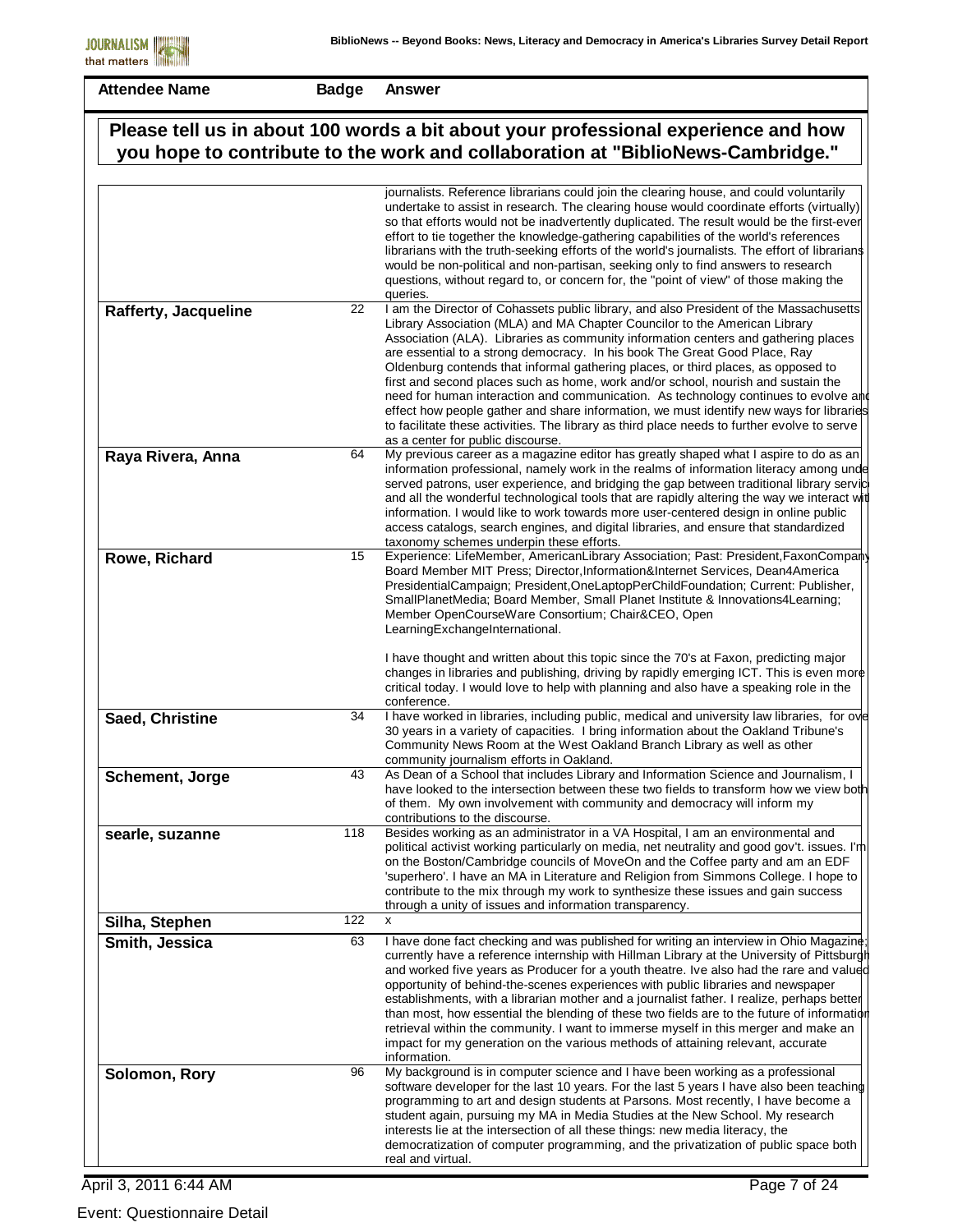**Badge Answer**

|                     |     | Please tell us in about 100 words a bit about your professional experience and how<br>you hope to contribute to the work and collaboration at "BiblioNews-Cambridge."                                                                                                                                                                                                                                                                                                                                                                                                                                                                                                                                                                                                                                                                  |
|---------------------|-----|----------------------------------------------------------------------------------------------------------------------------------------------------------------------------------------------------------------------------------------------------------------------------------------------------------------------------------------------------------------------------------------------------------------------------------------------------------------------------------------------------------------------------------------------------------------------------------------------------------------------------------------------------------------------------------------------------------------------------------------------------------------------------------------------------------------------------------------|
|                     |     | I am studying the "media archaeology" the internet and related technologies, which<br>entails studying the medium's societal implications by considering its precedents and<br>material realities.                                                                                                                                                                                                                                                                                                                                                                                                                                                                                                                                                                                                                                     |
| Stewart, Christina  | 31  | I have been a public librarian for over thirty years and a library director for 15 years. $\Phi$<br>long range plan hasidentified strategic directions which turn our focus outward to the<br>community including our role in civic engagement. We have begun the conversation at<br>our library. I would like to share what we are doing and plan to do. Our new focus is<br>reflected in our library's new tag line "Community Starts Here." I am hoping that the<br>BibliNews-Beyond Books Conference will give me inspiration and ideas for making this<br>concept a reality for the residents of Wilmington.                                                                                                                                                                                                                      |
| <b>Stites, Tom</b>  | 112 | As founder of the Banyan Project, which is pioneering a new model for journalism and<br>aiming to use it to serve the huge but ill-served public of less-than-affluent Americans,<br>I'm hoping to interact with community library people. Ideally we'll find ways to<br>collaborate.                                                                                                                                                                                                                                                                                                                                                                                                                                                                                                                                                  |
|                     |     | I'm an editor, entrepreneur and writer with a passion for strengthening journalism and<br>democracy. This year I'm a fellow at the Berkman Center for Internet & Society at<br>Harvard.                                                                                                                                                                                                                                                                                                                                                                                                                                                                                                                                                                                                                                                |
| Sullivan, Suzanne   | 25  | I have worked in public libraries in the reference, technology and collection developmer<br>fields. I have experience and knowledge of what people seek from libraries and hope to<br>find a new way to deliver it.                                                                                                                                                                                                                                                                                                                                                                                                                                                                                                                                                                                                                    |
| Tannenbaum, Saul    | 8   | After many decades doing IT implementation, strategy and architecture for Higher Ed,<br>I've retired and begun a second career in civic journalism, covering politics, technology<br>and other things that interest me here in Cambridge.                                                                                                                                                                                                                                                                                                                                                                                                                                                                                                                                                                                              |
| Tewes, Lara         | 44  | I'm currently a MSLIS student at the Palmer School of Library and Information Sciences<br>at the C.W. Post Campus of LIU and I work in the Development Research Department<br>of the University. I am specializing in Academic Librarianship and Information<br>Management. This summer as part of my studies, I will be conducting an independent<br>study project, which (I hope) will aid in regional (eventually national) collaboration<br>between libraries and librarians in this ever changing bibliosphere. I really hope for 2<br>things: 1) absorb some great ideas and take them back to my academic library studies;<br>and 2) meet some great professionals outside of the NYC Metro area.                                                                                                                               |
| <b>Treacy, Mary</b> | 11  | My MS is in Library Science and I did work in academic libraries for many years. I am<br>now<br>retired from librarianship and from the position as Executive Director of the Minnesota<br>Coalition on Government Information. At this time I pursue the goal by writing<br>extensively<br>as a citizen journalist for the Twin Cities Daily Planet and for my neighborhood<br>newspaper.                                                                                                                                                                                                                                                                                                                                                                                                                                             |
| Urelll, Ruth        | 5   | Library Director, interested in public access to information; interested in municipal<br>government; interested in keeping libraries free & open. Incoming president of<br>Massachusetts Library Association. Personally and professionally interested in new<br>media. Son is recent M.A. graduate of Northeastern in journalism and working library<br>staffer. I participated in Gov 2.0 Unconference at Harvard Public Policy last year.<br>http://www.readingpl.org/about/                                                                                                                                                                                                                                                                                                                                                        |
| Van, Irene          | 76  | I received my MLS in 1978 and have worked as a librarian in both academic and public<br>libraries, fervently promoting the library as the community information centeruntil I was<br>"retired" from my position of CTO at the Hartford Public Library this summer. I had<br>managed content of both the city and library websites. I set off on a new course and<br>managed online communications, including the website, e-blasts, Facebook, and Twitte<br>accounts for a successful CT State Representative campaign. Then I joined AOL's<br>patch.com freelance force, and write a daily column for farmington.patch.com, About<br>Town. That led to also writing press releases and posting social media content for Hill-<br>Stead Museum. I believe my experience as librarian/journalist may contribute to the<br>conversation. |
| Walker, Dana        | 81  | The themes of the eventdemocratic engagement, community information, and citizen-<br>focused information professionalsall align well with my own academic research and<br>professional interests. As a doctoral student at the University of Michigans School of<br>Information, my research has focused on democratic practice, community information<br>and new media. I have pursued this line of thinking primarily through my academic<br>research. I was also a fellow at the Kettering Foundation in Dayton, Ohioa research<br>organization that looks at the relationship between public discourse and community<br>decision-making and deliberation.                                                                                                                                                                          |
| Walter, Deborah     | 61  | After 30 year in media relations, I am back at school seeking a degree in Library<br>Science. My intention is to use my communications skills to help libraries connect with<br>their communities through social media.                                                                                                                                                                                                                                                                                                                                                                                                                                                                                                                                                                                                                |
| Wasserman, JoAnna   | 107 | As an educator with the United States Holocaust Memorial Museum, I am charged with                                                                                                                                                                                                                                                                                                                                                                                                                                                                                                                                                                                                                                                                                                                                                     |

April 3, 2011 6:44 AM

Event: Questionnaire Detail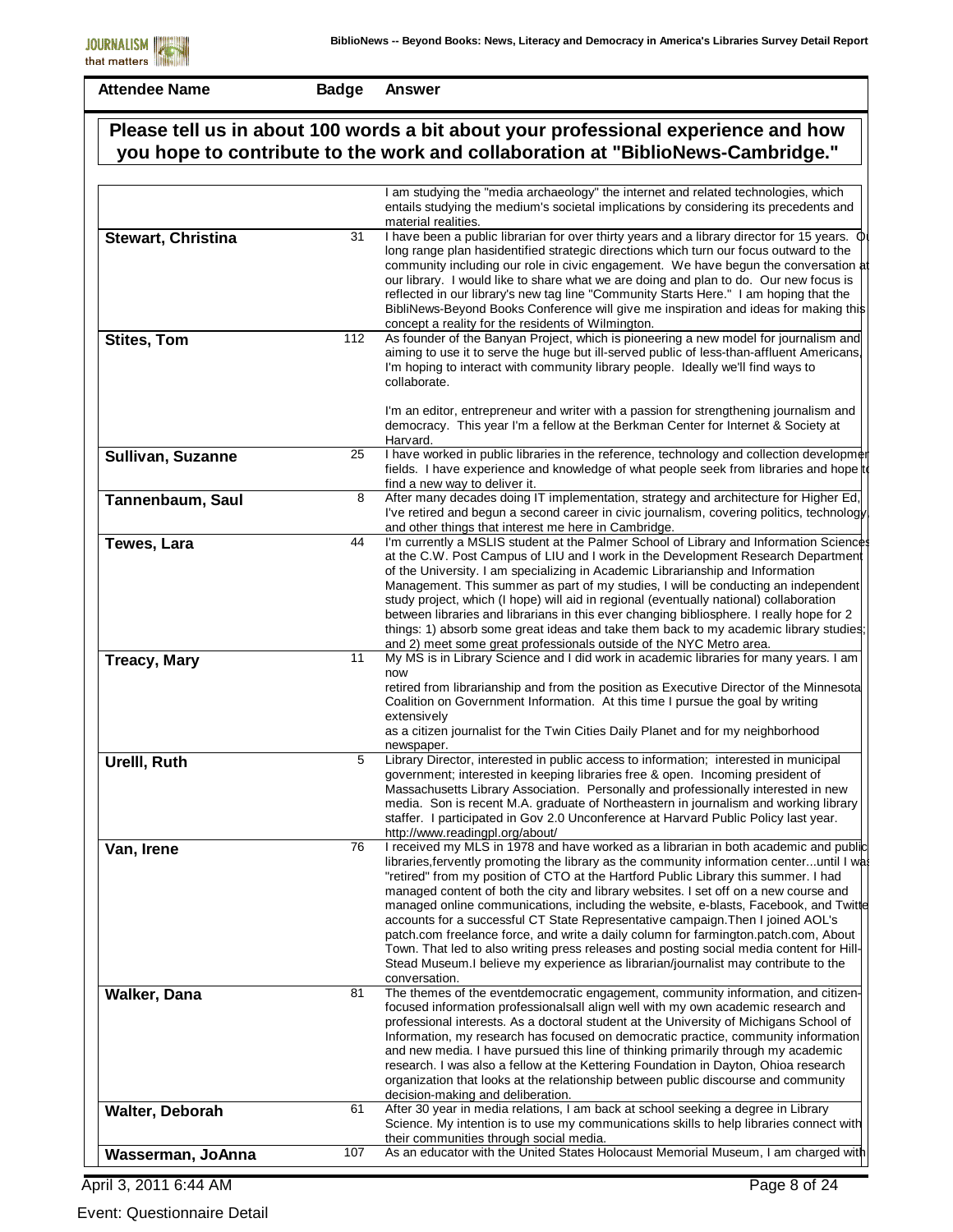|                            |     | Please tell us in about 100 words a bit about your professional experience and how<br>you hope to contribute to the work and collaboration at "BiblioNews-Cambridge."                                                                                                                                                                                                                                                                                                                                                                                                                   |
|----------------------------|-----|-----------------------------------------------------------------------------------------------------------------------------------------------------------------------------------------------------------------------------------------------------------------------------------------------------------------------------------------------------------------------------------------------------------------------------------------------------------------------------------------------------------------------------------------------------------------------------------------|
|                            |     | creating outreach, resources and programs surrounding our special exhibition, "State of<br>Deception: The Power of Nazi Propaganda." The goals of this work include examining<br>historical examples of propaganda and messaging to increase the public's ability to thin<br>critically about information they encounter today. This converges with the movement to<br>media literacy currently afoot in the education and library communities and we seek to<br>develop relationships, partnerships, and potential projects in collaboration with those<br>present at this conference. |
| Weinberger, David          | 21  | I'm co-director of the Harvard Library Innovation Lab, and a sr researcher at the Harvar<br>Berkman Center. I'm finishing a book on the networking of knowledge ("Too Big to<br>Know"), including the effect on long-form writing. My previous book ("Everything is<br>Misc.") was on how we're rethinking how pieces go together. I'm interested in how<br>hyperlinks are subverting knowledge and authority. Not sure what I have to contribute,<br>but I'm sure I'll learn a lot.                                                                                                    |
| <b>Whitacre, Andrew</b>    | 128 | $\mathsf{x}$                                                                                                                                                                                                                                                                                                                                                                                                                                                                                                                                                                            |
| <b>White, Andrew</b>       | 82  | I am still a student in library and information science, so have no professional<br>experience. However, the very fact of my youth will provide a fresh perspective. How<br>many at this work session will be under thirty? I have no obligations to the analog<br>thought processes that have well-served the two institutions of the public library and the<br>free press for so long, but have drastically limited their scope and efficacy in recent<br>years.                                                                                                                      |
|                            |     | Also, I studied photography for four years, during which time I cultivated an<br>understanding of the many ways that meaning is created and conveyed in a visual<br>environment. The fact is, most human knowledge is conveyed through written language<br>which is a visual medium. This fact cannot be ignored and calls for a certain level of<br>aesthetic insight, which I have, in order to be fully addressed.                                                                                                                                                                   |
| <b>Wilkins, Colin</b>      | 98  | I have worked as a reference librarian at a public library for the past two and a half year<br>and prior to that I worked in a news library at a major daily newspaper for two years.                                                                                                                                                                                                                                                                                                                                                                                                   |
| Williamson, Eugenia        | 109 | <b>XX</b>                                                                                                                                                                                                                                                                                                                                                                                                                                                                                                                                                                               |
| <b>Wolfberg, Eva</b>       | 124 | I am getting my MLS in e-government and hopefully going into the usability/metadata<br>field. I'm at the University of Maryland.                                                                                                                                                                                                                                                                                                                                                                                                                                                        |
| Wolfram, Dietmar           | 131 | X                                                                                                                                                                                                                                                                                                                                                                                                                                                                                                                                                                                       |
| <b>Woolcott, Jaqueline</b> | 69  | Access to quality information is at the core of a democracy and civic engagement. My<br>previous and current experience in public libraries has helped me to understand this at<br>personal rather than theoretical level. BiblioNews-Cambridge would help me to better<br>understand the world of trusted information resources and how to disseminate new<br>types of authoritative and objective sources. In todays information environment it is<br>imperative to expand libraries so the public can affectively learn to use, and understand<br>new resources.                     |
| Yemma, John                | 116 | I am a working journalist and am interested in ways in which journalism and libraries ca<br>work together to ensure literacy and an informed public.                                                                                                                                                                                                                                                                                                                                                                                                                                    |
| Zang, Barbara              | 37  | I've worked as a journalist, have a master's degree in library and information services<br>and a PhD in journalism and mass communication. I now teach in a public liberal arts<br>university. I'm personally and professionally interested in the intersection of these fields<br>and I'm open to collaborating with other participants as this project evolves.                                                                                                                                                                                                                       |
| <b>Count: 105</b>          |     |                                                                                                                                                                                                                                                                                                                                                                                                                                                                                                                                                                                         |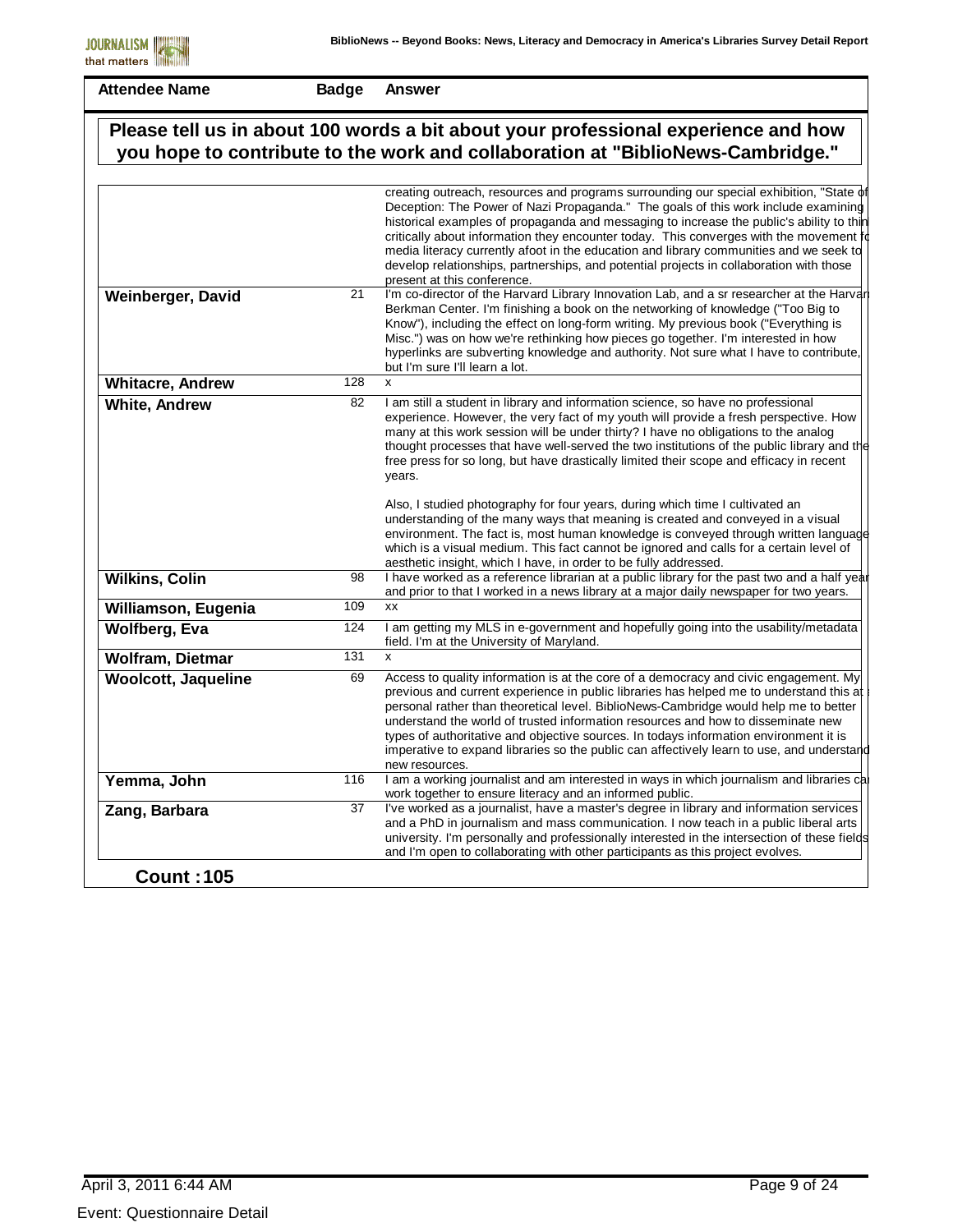| Please describe your vision for the roles and responsibilities of U.S. public and<br>academic libraries in 5 years? 10 years? 25 years? How does this converge with<br>journalism? |     |                                                                                                                                                                                                                                                                                                                                                                                                                                                                                                                                                                                                                                                                                                                                                                                                                                                                                                                                                         |
|------------------------------------------------------------------------------------------------------------------------------------------------------------------------------------|-----|---------------------------------------------------------------------------------------------------------------------------------------------------------------------------------------------------------------------------------------------------------------------------------------------------------------------------------------------------------------------------------------------------------------------------------------------------------------------------------------------------------------------------------------------------------------------------------------------------------------------------------------------------------------------------------------------------------------------------------------------------------------------------------------------------------------------------------------------------------------------------------------------------------------------------------------------------------|
|                                                                                                                                                                                    |     |                                                                                                                                                                                                                                                                                                                                                                                                                                                                                                                                                                                                                                                                                                                                                                                                                                                                                                                                                         |
| Aaronson, Lauren                                                                                                                                                                   | 89  | I think that librarians and journalists have always done similar tasks: We both curate<br>useful information and provide it to the public, but some of do it in print and some in<br>person. And now new similarities are emerging as the information environment changes<br>Our public is no longer just consuming the information we've guided them to; they're<br>using technology to create their own. That will give us new responsibilities over the next<br>several years: For one, we'll want to help encourage citizens to make the most of<br>information-producing tools, and for another, we'll want to ensure that all the information<br>that's created by these new tools remains available to other people. That could eventual<br>involve creating new ways to sift through, store, and present the results of social media<br>whether in a searchable library database or incorporated into a traditional news website                |
| Ambrosino, Maureen                                                                                                                                                                 | 13  | I think public libraries will become more and more a place people rely on as a gathering<br>place. "Third places" - places outside of work, home, or school, are becoming more and<br>more scarce. Libraries are a natural place for people to come together for cultural,<br>recreational and social activities. Our role of helping people cut through the "noise" and<br>get to the good, authoritative information, will also increase. I think journalists are facing<br>a lot of the challenges librarians are, and this kind of event will help us see how we cah<br>help each other.                                                                                                                                                                                                                                                                                                                                                            |
| Audet, Barbara                                                                                                                                                                     | 10  | I am typing this on a borrowed IPad and in many ways that gets me to part of my<br>answer. My husband, five years older has become a fan for life of his Nook. For librarie<br>the dilemma is how to bridge the old with the new in such a way that the significance of<br>materials is honored and wherever possible,<br>books and other paper-principled<br>synthesized. In five years, procedures need to be in place to create systematic storage<br>of valuable electronic materials. In ten years, the emphasis should be on an updating<br>and re-examination of the paper materials stored in our libraries. That 25 year<br>anniversary is difficult to predict except to say that if we compare 1945 to its 25 year<br>child, 1970, it is easy to see the night and day quality of the two. What I will venture to<br>argue is that 2036 will present a complete shift in the journalistic and knowledge-based<br>requirements of this world. |
| Barry-Kessler, Liza                                                                                                                                                                | 80  | Libraries have always played a crucial role in connecting communities with relevant nev<br>and information. As news sources become decentralized, more narrowly focused, and<br>move primarily online, libraries will have to play even more active aggregation and<br>education roles.                                                                                                                                                                                                                                                                                                                                                                                                                                                                                                                                                                                                                                                                 |
| <b>Battalen, Louis</b>                                                                                                                                                             | 126 | Libraries have historically played a key role in promoting the free flow and unimpeded<br>distribution of knowledge and information, providing information on all kinds of subjects<br>and from all perspectives. But information holds little or no value to people who do not<br>even know what information they need, much less whether it exists or not, or how to<br>locate, evaluate, and effectively use it. Information literacy forms the basis for lifelong<br>learning and is a shared library and journalism issue. One common approach could be<br>the development of a shared news/bookmobile, working in unison, traveling from one<br>community to the next                                                                                                                                                                                                                                                                             |
| <b>Bollier, David</b>                                                                                                                                                              | 120 | x                                                                                                                                                                                                                                                                                                                                                                                                                                                                                                                                                                                                                                                                                                                                                                                                                                                                                                                                                       |
| <b>Brighton, Jack</b>                                                                                                                                                              | 16  | Libraries are natural candidates as aggregators of public knowledge in the Network Age<br>This includes media of all types, so libraries have to get good at digital asset<br>management and preservation. Theyll need to master the IT requirements, and fully<br>embrace an ethic of openness and public service. This is not foreign to libraries, but I<br>believe they need to take a position of visionary leadership in this transition period where<br>so many issues are complicated by competing interests and standards. Access to the<br>products of journalism, and to the means of digital storytelling, must be part of this<br>vision.                                                                                                                                                                                                                                                                                                  |
| <b>Britton Smedley, Lauren</b>                                                                                                                                                     | 88  | As information experts, it is our<br>job to help create sustainable relationships between our patrons and knowledge, whether<br>this happens through traditional methods, such as searching databases and assisting<br>with<br>research, or through nontraditional, digital sources. Nontraditional knowledge can be<br>transferred in a variety of ways, including program development (e.g. bring in experts fo<br>lectures that are then recorded and uploaded to a digital course catalog open to all) and<br>offering new technologies that have the potential to revolutionize society (3d printing).<br>With the rise of social media and the change in which most people get their news, it is<br>essential that librarians and journalists work together to help citizens understand, verify<br>and actively seek information. Together, we can help our communities assert themsely                                                           |
| <b>Bruno, Celeste</b>                                                                                                                                                              | 71  | as active participants in their information exchanges in order to be engaged citizens.<br>E-books need to be discussed in light of some recent news stories. The American<br>Library Association sees this an emerging issue for libraries and has recent news and<br>media on its website: http://www.emergingissues.ala.org/ebooks-and-libraries/ebooks-<br>news-reports-statistics/                                                                                                                                                                                                                                                                                                                                                                                                                                                                                                                                                                  |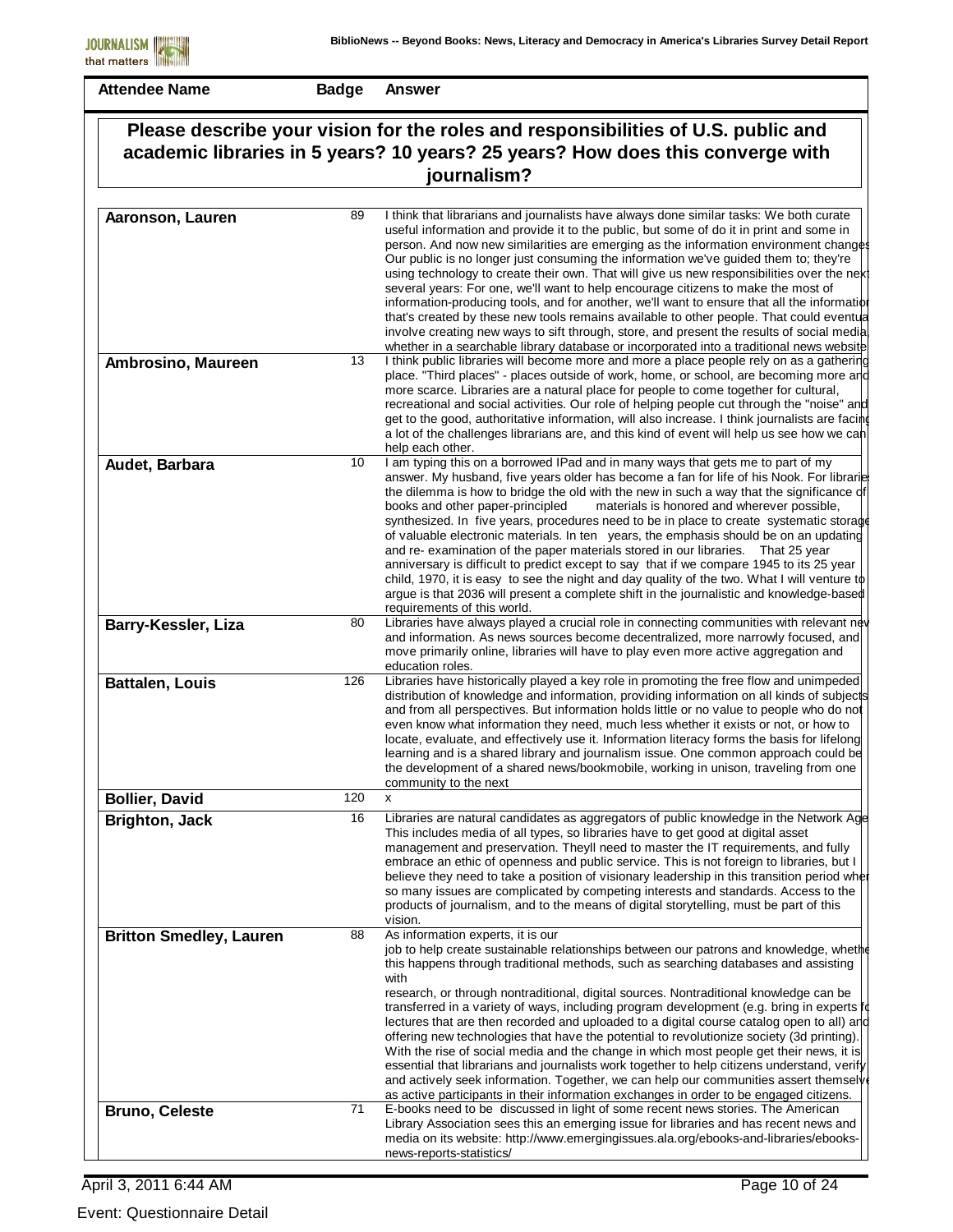**Badge Answer**

| Please describe your vision for the roles and responsibilities of U.S. public and<br>academic libraries in 5 years? 10 years? 25 years? How does this converge with |     |                                                                                                                                                                                                                                                                                                                                                                                                                                                                                                                                                                                                                                                                                                                                                                                                                                                                                                            |
|---------------------------------------------------------------------------------------------------------------------------------------------------------------------|-----|------------------------------------------------------------------------------------------------------------------------------------------------------------------------------------------------------------------------------------------------------------------------------------------------------------------------------------------------------------------------------------------------------------------------------------------------------------------------------------------------------------------------------------------------------------------------------------------------------------------------------------------------------------------------------------------------------------------------------------------------------------------------------------------------------------------------------------------------------------------------------------------------------------|
|                                                                                                                                                                     |     | journalism?                                                                                                                                                                                                                                                                                                                                                                                                                                                                                                                                                                                                                                                                                                                                                                                                                                                                                                |
|                                                                                                                                                                     |     |                                                                                                                                                                                                                                                                                                                                                                                                                                                                                                                                                                                                                                                                                                                                                                                                                                                                                                            |
| <b>Buie, Dawn</b>                                                                                                                                                   | 94  | I see libraries in the 5-10 years as a combination of archive, museum and cultural<br>centre (an archive for physical objects, not just books) a meeting place, a place for<br>training, a place for citizen engagement with governance issues. These new institutions<br>will help span the technology gap, training the public in ways to navigate the new seas<br>information and to be a participant in our society rather than just a reactant. A greater<br>proportion of the catalogs will be available electronically.                                                                                                                                                                                                                                                                                                                                                                             |
| Caggiano, Jacob                                                                                                                                                     | 48  | I think it's crucial for libraries to continue as a resource for free access to information<br>and technology. I can't think of any other place out there that serves those who can't<br>afford internet access.                                                                                                                                                                                                                                                                                                                                                                                                                                                                                                                                                                                                                                                                                           |
|                                                                                                                                                                     |     | There are also other financial barriers to information that libraries can bridge as far as<br>expensive academic databases and journals (ProQuest, JSTOR, etc.).                                                                                                                                                                                                                                                                                                                                                                                                                                                                                                                                                                                                                                                                                                                                           |
|                                                                                                                                                                     |     | I think libraries also provide critical physical space for meetings, workshops, and<br>lectures that are essential to the civic community.                                                                                                                                                                                                                                                                                                                                                                                                                                                                                                                                                                                                                                                                                                                                                                 |
| <b>Carner, Dorothy</b>                                                                                                                                              | 102 | For the short term libraries will not only be information nodes, but provide physical<br>meeting spaces and information guides. In the longer term, lines between information<br>information gathering, preservation and access may blur as broadband and social<br>networking reaches everyone. I see global, national and distributed information nodes<br>which might be like libraries. There will still be people who understand that we need to<br>be able to access our past and champion free access to information and speech. So,<br>librarians and journalists will still be around, but may take on merged identities.                                                                                                                                                                                                                                                                         |
| <b>Charles-Scaringi, Kristin</b>                                                                                                                                    | 66  | U.S. public and academic libraries need to provide users with the tools they need to<br>access and explore information now and in the future. I believe that this role includes<br>educating users to think and research critically, as well as learn how to use and<br>continuously adapt to new technologies. Journalists are at the forefront of providing<br>information through media; librarians teach users how to be information literate.<br>Together, journalists and librarians will educate a well-informed society that thinks<br>critically about the world around them.                                                                                                                                                                                                                                                                                                                     |
| Chute, Mary                                                                                                                                                         | 57  | I subscribe David Lankes' vision, to the effect that the mission of librarians is to improve<br>society through facilitating knowledge creation in their communities. I see this vision as<br>being a constant, but it is a flexible one in how it is carried out over the next 5, 10, and !<br>years.                                                                                                                                                                                                                                                                                                                                                                                                                                                                                                                                                                                                     |
| Cioffi, Lucas                                                                                                                                                       | 53  | US public libraries can take a leading role as spaces for civil dialogue on public matters                                                                                                                                                                                                                                                                                                                                                                                                                                                                                                                                                                                                                                                                                                                                                                                                                 |
|                                                                                                                                                                     |     | Increasingly news is becoming a conversation and journalists are becoming curators of<br>that conversation and of a community; there's a strong synergy here.<br>It would be a positive development if more Americans learned how to convene their                                                                                                                                                                                                                                                                                                                                                                                                                                                                                                                                                                                                                                                         |
|                                                                                                                                                                     |     | neighbors in civic dialogue across ideological differences.                                                                                                                                                                                                                                                                                                                                                                                                                                                                                                                                                                                                                                                                                                                                                                                                                                                |
| <b>Crawford Barniskis,</b><br><b>Shannon</b>                                                                                                                        | 67  | Librarians will need to add to their information organization role a focus on facilitating<br>information creation. We can do this through interactive and technologically relevant<br>tools (e.g Library 2.0), through creative programs and services, and by offering a forum<br>for the interchange of local, user-created information. Unless we allow the words,<br>music, art, etc. of our patrons into the library, we risk being perceived as obsolete or a<br>closed system. The intersection between participatory programs and services in<br>libraries and journalism is multifaceted: Not only do participatory programs encourage<br>civic engagement and citizenship, but they also help to create information for others to<br>further engage in, add value to existing journalism and print-based media, and allow the<br>users a way to reflect and engage with issues that concern them |
| <b>Crockett, Marla</b>                                                                                                                                              | 97  | Both professions have been repositories of public knowledge. In an age where people<br>sometimes don't have much use for facts (unless they coincide with their biases), I hope<br>that both institutions could unite to stand for and promote knowledge that the public<br>trusts and turns to.                                                                                                                                                                                                                                                                                                                                                                                                                                                                                                                                                                                                           |
| Delap, Alpha                                                                                                                                                        | 75  | Like journalists, information and library professionals are now being challenged to re-<br>think their role as expert knowledge providers and asked instead to rethink of their roles<br>and responsibilities in terms of an engaged, accountable, participant-guide. I believe<br>public and academic librarians have an exciting opportunity to work in direct connection<br>with journalists, authors, artists, educators, public officials and citizens to deconstruct<br>the "the apostle of culture" (Garrison) and reimagine contemporary library resources,<br>services so tht they continue to feel both relevant and transformationational addressing<br>the needs of a wider range of disparate users.                                                                                                                                                                                          |
| Densmore, Bill                                                                                                                                                      | 132 | X                                                                                                                                                                                                                                                                                                                                                                                                                                                                                                                                                                                                                                                                                                                                                                                                                                                                                                          |
| DiMattia, Susan                                                                                                                                                     | 45  | To even attempt to answer that question with a vision for the next 5 years, let alone 10                                                                                                                                                                                                                                                                                                                                                                                                                                                                                                                                                                                                                                                                                                                                                                                                                   |
|                                                                                                                                                                     |     | 25 years, would be foolhardy. The rapid change and new environments in which librarie                                                                                                                                                                                                                                                                                                                                                                                                                                                                                                                                                                                                                                                                                                                                                                                                                      |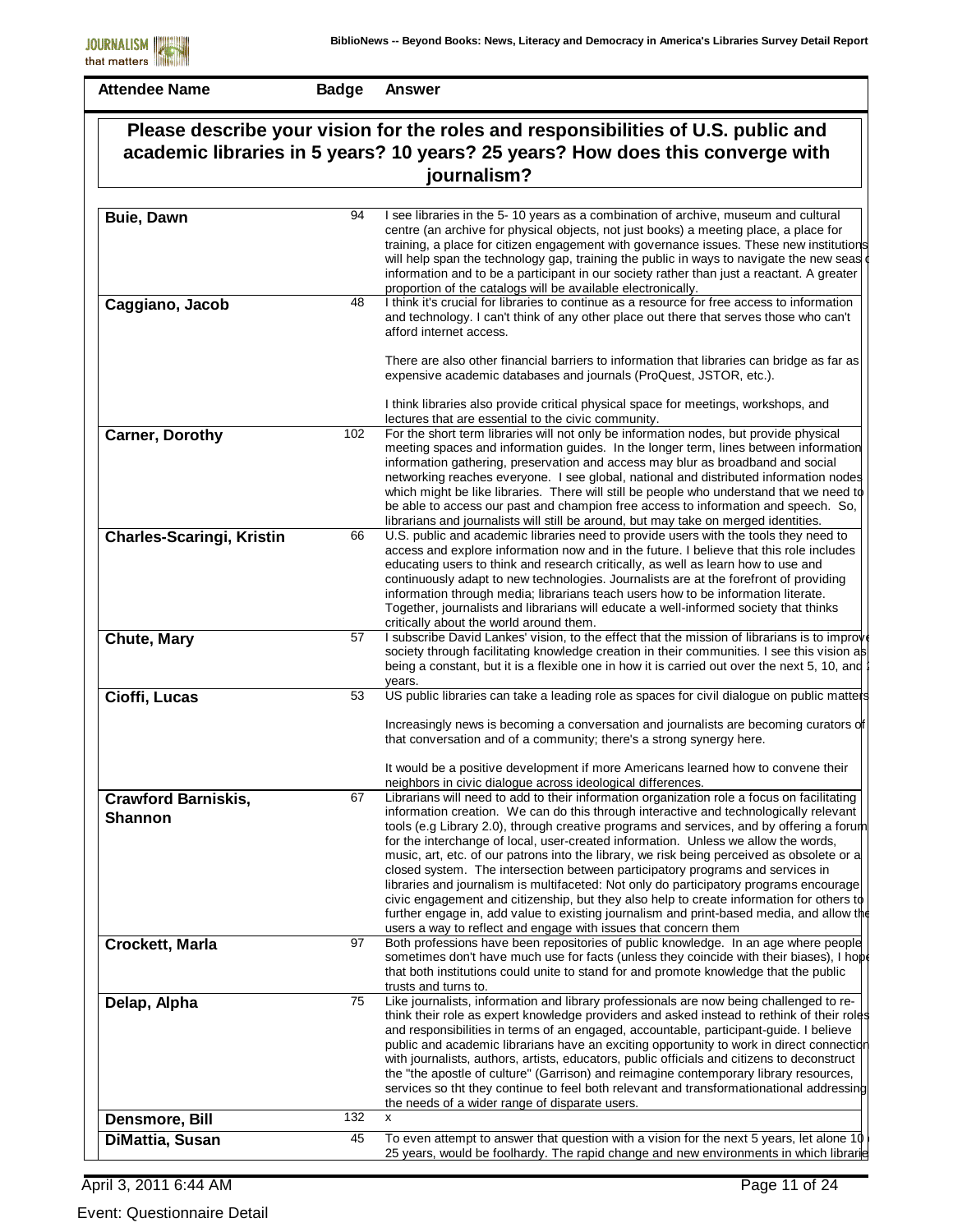**Badge Answer**

| Please describe your vision for the roles and responsibilities of U.S. public and<br>academic libraries in 5 years? 10 years? 25 years? How does this converge with<br>journalism? |     |                                                                                                                                                                                                                                                                                                                                                                                                                                                                                                                                                                                                                                                                                                                                                                                                                                                                                                                                                                                                                                                                                  |
|------------------------------------------------------------------------------------------------------------------------------------------------------------------------------------|-----|----------------------------------------------------------------------------------------------------------------------------------------------------------------------------------------------------------------------------------------------------------------------------------------------------------------------------------------------------------------------------------------------------------------------------------------------------------------------------------------------------------------------------------------------------------------------------------------------------------------------------------------------------------------------------------------------------------------------------------------------------------------------------------------------------------------------------------------------------------------------------------------------------------------------------------------------------------------------------------------------------------------------------------------------------------------------------------|
|                                                                                                                                                                                    |     |                                                                                                                                                                                                                                                                                                                                                                                                                                                                                                                                                                                                                                                                                                                                                                                                                                                                                                                                                                                                                                                                                  |
|                                                                                                                                                                                    |     | find themselves require them to partner with every possible like-minded<br>group/profession. Journalism is experiencing many of the same challenges as libraries<br>and therefore it could be assumed that the two groups can learn from each other.                                                                                                                                                                                                                                                                                                                                                                                                                                                                                                                                                                                                                                                                                                                                                                                                                             |
| Durkin, Jessica                                                                                                                                                                    | 95  | My vision is that US public libraries and journalism will share resources over the next two<br>decades that will strengthen a community's information ecosystem. Using libraryies as<br>public information repositories will serve daily information operations collection. Also, the<br>library is a good public space for meeting, convening and sharing ideas within a<br>community.                                                                                                                                                                                                                                                                                                                                                                                                                                                                                                                                                                                                                                                                                          |
| Eschler, Jordan                                                                                                                                                                    | 78  | My capstone (thesis) project is an examination of eGovernment engagement programs<br>in U.S. Public Libraries. I believe libraries continue to embody important civic<br>infrastructure, but that their institutional mandates have evolved in the age of digital<br>media. Libraries are now crucial to serving people in communities with life needs,<br>including early childhood education, after-school outreach, employment and public<br>assistance support. The intersection between libraries and journalism, particularly with<br>regard to local news and issues, is supported by the librarys role as a rich information<br>ecology. A market with healthy local journalism fosters more resources in the<br>community, and librarians are avid users of local resources: librarians constantly point<br>patrons to good information to support community organizations, stay informed about<br>support services locally, and engage in municipal issues. I see journalism resources and<br>comprehensive library services as nurturing each other at a local level. |
| Espe, Troy                                                                                                                                                                         | 84  | In the next five to 25 years, U.S. libraries will continue to provide information to patrons<br>in myriad formats, with an increasing emphasis on electronic delivery and virtual<br>reference services. As we've seen in recent years, libraries will act as portals of<br>information, providing gateways to resources unavailable on the open web. However,<br>libraries also will remain physical places that bridge the digital divide by supplying the<br>means, such as hardware and broadband, to achieve universal access.                                                                                                                                                                                                                                                                                                                                                                                                                                                                                                                                              |
|                                                                                                                                                                                    |     | Journalism will mirror this path in many ways. News will be delivered electronically, and<br>local media websites will serve as community forums. In an environment awash in<br>partisanship, journalists will remain vital, providing unbiased news and enforcing<br>government accountability.                                                                                                                                                                                                                                                                                                                                                                                                                                                                                                                                                                                                                                                                                                                                                                                 |
| Farrar, Christi                                                                                                                                                                    | 33  | I anticipate that libraries will become intellectual and cultural hubs of communities, whe<br>residents can test new technologies, get trouble-shooting assistance and find up-to-date<br>information about their municipality. I think that libraries will provide space for journal<br>to work and disseminate stories, both physically and virtually. And as libraries continue<br>to fight for freedom of speech, their goals will continue to align with those of journalists<br>to get accurate information into the hands of the public.                                                                                                                                                                                                                                                                                                                                                                                                                                                                                                                                  |
| <b>Fellows, Michelle</b>                                                                                                                                                           | 83  | I envision libraries as vibrant organizations that are vital to their communitiesas<br>innovative hubs where every member of society has a need for the current information<br>resources, technology, classes and programs offered at a library. Additionally, libraries<br>will help bring local people together to share resources, engage, solve problems<br>collectively, and be inspired. Librariesand the communities they servewill be forums<br>for information sharing of all typesstatic and dynamic, what is consumed and<br>produced, interpersonal and interactive. Journalists will be excellent partners because<br>they have a vast amount of knowledge about civic issues. They can inform library users<br>library staff, and the general public through library programming, online access, and<br>other evolving types of collaboration.                                                                                                                                                                                                                     |
| Finn, Jeanine                                                                                                                                                                      | 56  | Libraries, whether public or academic, must be aggressive advocates for transparency<br>and for the needs of their least users. The depth and breadth of information available<br>online can obscure the fact that there is an expanding knowledge gap between the well-<br>connected and the marginalized that persists alongside rapid Internet growth. Libraries,<br>now and in the future, must leverage their technical expertise with their social networks<br>to advocate for such things as updated and reasonable copyright laws, digital<br>infrastructure initiatives, and alternative media support. Journalists and librarians both<br>have strong professional traditions that support informed citizens and are natural allies<br>here.                                                                                                                                                                                                                                                                                                                           |
| Flanagan, Tom                                                                                                                                                                      | 17  | Libraries are conveners and hosts for community consensus investigation. Collecting<br>ideas from individuals and then assembling those ideas from an "expert" perspective is<br>poor substitute for a structured dialogue. Libraries are not archives of information, but<br>rather fountains of information. The important new discoveries are going to be<br>discoveries of new connections. These boundary spanning connections will occur<br>among communities convened into "learning commons." The libraries will maintain the<br>tool shed of equipment for cultivating these commons.                                                                                                                                                                                                                                                                                                                                                                                                                                                                                   |
| Garmer, Amy                                                                                                                                                                        | 125 | Critical community broadband and literacy anchor institutions; advocates for and leader<br>in public knowledge creation, access and use; bridges across various information-<br>related divides.                                                                                                                                                                                                                                                                                                                                                                                                                                                                                                                                                                                                                                                                                                                                                                                                                                                                                 |

April 3, 2011 6:44 AM

Event: Questionnaire Detail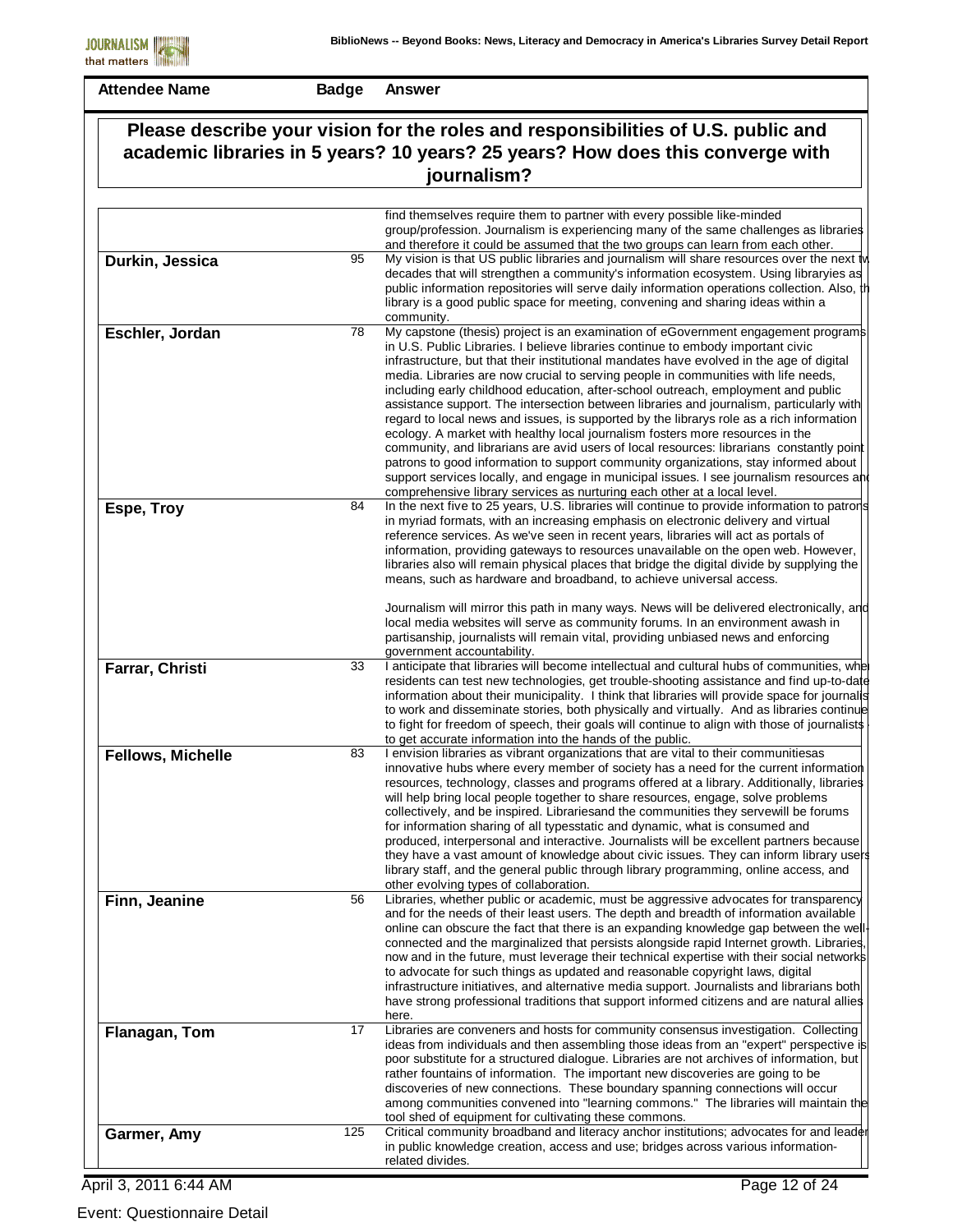| Please describe your vision for the roles and responsibilities of U.S. public and<br>academic libraries in 5 years? 10 years? 25 years? How does this converge with |     |                                                                                                                                                                                                                                                                                                                                                                                                                                                                                                                                                                                                                                                                                                                                                                                                                                                                                                                                                                                                                                                         |
|---------------------------------------------------------------------------------------------------------------------------------------------------------------------|-----|---------------------------------------------------------------------------------------------------------------------------------------------------------------------------------------------------------------------------------------------------------------------------------------------------------------------------------------------------------------------------------------------------------------------------------------------------------------------------------------------------------------------------------------------------------------------------------------------------------------------------------------------------------------------------------------------------------------------------------------------------------------------------------------------------------------------------------------------------------------------------------------------------------------------------------------------------------------------------------------------------------------------------------------------------------|
|                                                                                                                                                                     |     | journalism?                                                                                                                                                                                                                                                                                                                                                                                                                                                                                                                                                                                                                                                                                                                                                                                                                                                                                                                                                                                                                                             |
| Gill, Karen                                                                                                                                                         | 30  | I believe the long-overdue task for journalism, as well as libraries, is to encourage<br>community participation in local politics and discussions of issues that affect the<br>community.                                                                                                                                                                                                                                                                                                                                                                                                                                                                                                                                                                                                                                                                                                                                                                                                                                                              |
| Gordon, David                                                                                                                                                       | 47  | I suspect that libraries will become more central to the dissemination of information<br>about their communities, in the coming decades. Beyond the obvious parallel to<br>journalism, I can't respond re: how this will converge with journalism since I have only<br>some sketchy thoughts re: what journalism will be like in 10 or 25 years. if I had that<br>answer, I'd be off consulting with dozens of newspapeers rather than attending this<br>conference.                                                                                                                                                                                                                                                                                                                                                                                                                                                                                                                                                                                    |
| Grosso, Helen                                                                                                                                                       | 40  | Libraries are a trusted and non-threatening access point for learning already placed in<br>geographically advantageous sites for easy access across communities. The ideal of<br>democracy is based on an informed citizenry capable of advocating and defending a<br>diversity of ideas. We need a return to grass root and face to face interaction for<br>learning political, social, economic and cultural debate that transcends the physical<br>isolation of social media communication. Newspapers and citizen journalism are a<br>natural extension for engaging and communicating these activities.                                                                                                                                                                                                                                                                                                                                                                                                                                            |
| Harrington, Jan                                                                                                                                                     | 114 | Change, change, changenow in 5 years, IO years, 25 years and beyond. We must be<br>open to any and all creative possibilities.                                                                                                                                                                                                                                                                                                                                                                                                                                                                                                                                                                                                                                                                                                                                                                                                                                                                                                                          |
| Harris, Jack                                                                                                                                                        | 90  | Libraries strategic development efforts should focus on strategies and resources for<br>becoming a commons of information and digital resources that enable civic participatibl<br>education and innovation. By focusing strategic efforts on civic participation, education<br>and innovation, libraries will be able to position themselves as key stakeholders in the<br>processes of governing, education and business. Convergence integrates libraries with<br>critical activities around free speech and transparency and creates a corner of the publi<br>square dedicated to fact-based analysis that informs public decision-making. The hope<br>is that as communities, institutions and networks evolve, their principles of openness,<br>access and transparency are embedded within the public space and new associational<br>relationships are formed that stress civic engagement and an honest brokering of<br>interests.                                                                                                              |
| Helgren, Jamie                                                                                                                                                      | 77  | Public libraries and the free press have similar goals of empowering the citizenry through<br>access to information, but they must demonstrate their relevance with flexibility in how<br>they have traditionally offered their services. As libraries continue to enhance their<br>virtual presences, they can create a physical place that facilitates community and social<br>interaction often lacking in an online environment. Community partnerships provide a<br>chance to combine efforts toward a common purpose, and it is only logical that libraries<br>and neighboring news organizations work together to increase access to local, national<br>and international news and other information. A convergence between the two could<br>lead to a community information center where citizens can go virtually or physically<br>to find a greater variety of information and assistance from trained librarians and<br>journalists in locating and understanding what they need to know to make informed<br>decisions in their daily lives. |
| Holman, Peggy                                                                                                                                                       | 121 | Y                                                                                                                                                                                                                                                                                                                                                                                                                                                                                                                                                                                                                                                                                                                                                                                                                                                                                                                                                                                                                                                       |
| Holmes, Debbie                                                                                                                                                      | 87  | Libraries will continue to exist but the paper publishing modes will not be the sustainable<br>model. The flow of information will be interactive. Libraries will continue to be gathering<br>places for the sharing of communication and sharing. Use of technology, webcasts and<br>forms of electronic interaction will be available at libraries. Libraries will begin to offer<br>tools so that people can create their own digital information. Libraries will collaborate wi<br>other community centers and leaders of the community. Libraries have a mutually<br>dependent relationship with the communities they serve. Libraries will change with their<br>communities.                                                                                                                                                                                                                                                                                                                                                                      |
| Ingersoll, Katie                                                                                                                                                    | 105 | I believe that the primary role of libraries will continue to be ensuring that people have<br>tools, resources, and skills necessary for informed participation in communities,<br>professions, their own education, or other areas depending on the focus of specific<br>institutions. In the future this role will be less about "collection" and more about<br>developing interpretation tools, teaching skills, and synthezing large amounts of<br>information to make it digestible and relevant. This will increasingly diverge with the<br>tasks of journalists.                                                                                                                                                                                                                                                                                                                                                                                                                                                                                 |
|                                                                                                                                                                     |     | I also think that libraries have a duty to their users and communities to promote access<br>not just to tools the library pays for, but those which are most relevant and participatory<br>for their users. The ability to recoginize and collaborate with vibrant local and commun<br>media sources will be a key part of this.                                                                                                                                                                                                                                                                                                                                                                                                                                                                                                                                                                                                                                                                                                                        |
| Inouye, Alan                                                                                                                                                        | 9   | Generally, I see more engagement/collaboration happening in libraries -- a natural<br>consequence as the provision/access of information per se becomes increasingly<br>available from many sources.                                                                                                                                                                                                                                                                                                                                                                                                                                                                                                                                                                                                                                                                                                                                                                                                                                                    |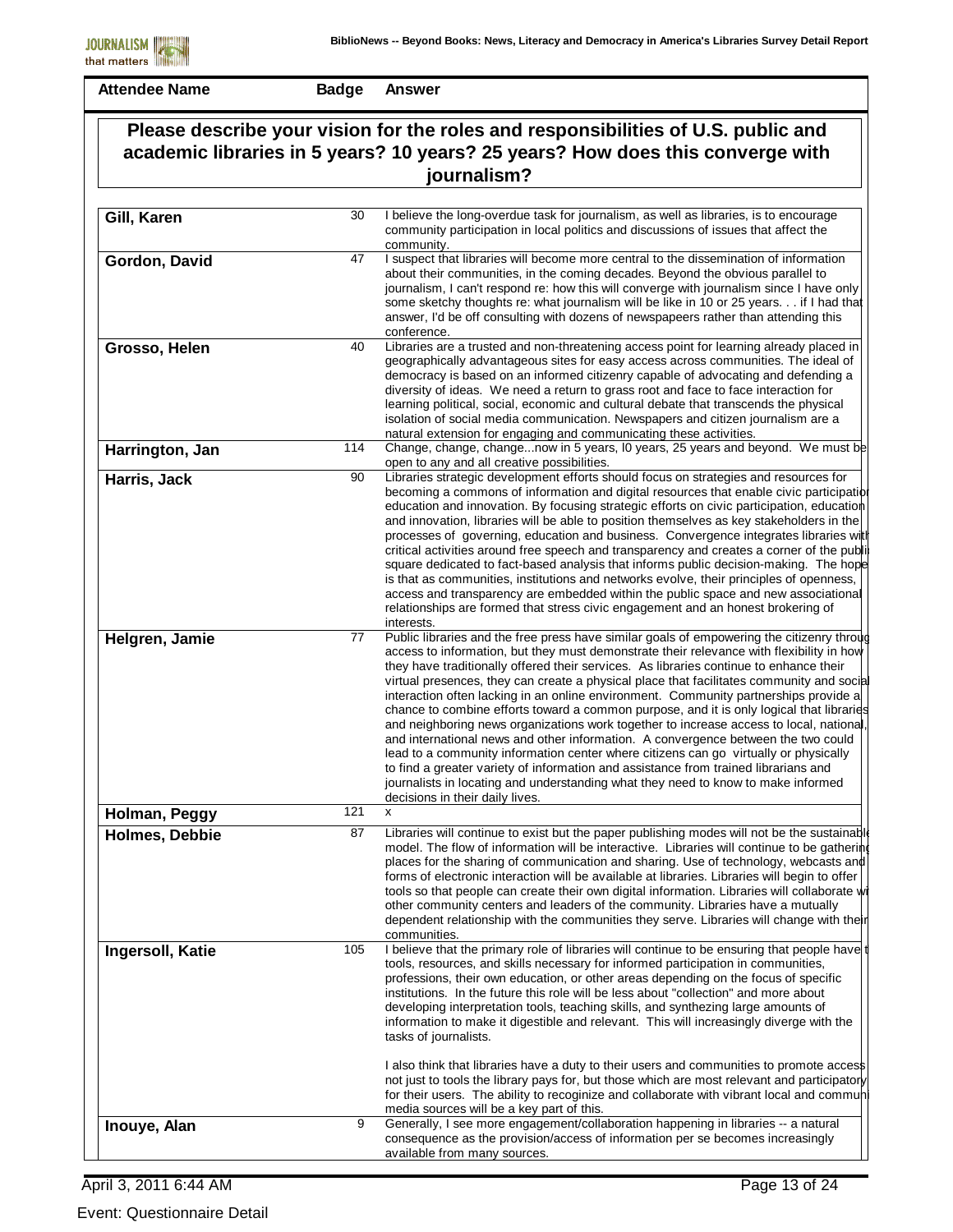|                      |                                                                                               | Please describe your vision for the roles and responsibilities of U.S. public and                                                                                                                                                                                                                                                                                                                                                                                                                                                                                                                                                                                                                                                          |  |
|----------------------|-----------------------------------------------------------------------------------------------|--------------------------------------------------------------------------------------------------------------------------------------------------------------------------------------------------------------------------------------------------------------------------------------------------------------------------------------------------------------------------------------------------------------------------------------------------------------------------------------------------------------------------------------------------------------------------------------------------------------------------------------------------------------------------------------------------------------------------------------------|--|
|                      | academic libraries in 5 years? 10 years? 25 years? How does this converge with<br>journalism? |                                                                                                                                                                                                                                                                                                                                                                                                                                                                                                                                                                                                                                                                                                                                            |  |
|                      |                                                                                               |                                                                                                                                                                                                                                                                                                                                                                                                                                                                                                                                                                                                                                                                                                                                            |  |
| Iverson, Marsha      | $\overline{2}$                                                                                | Libraries--public and academic--hold in trust the knowledge accumulated by humankind<br>to make that information available to those who seek it. Libraries are committed to<br>intellectual freedom, to free and open access to information without censorship. While<br>web searches can provide instant information from any source, libraries offer reliable<br>information from verified sources. Now more than ever, we need access to quality<br>information, fact-based reporting, and a cultural environment that encourages civic<br>engagement and open conversation. Libraries and journalists, together with educators<br>and students at all levels need these resources to actively shape a positive, sustainable<br>future. |  |
| Jai, Janet           | 119                                                                                           | My focus is on the here and now and the need and possibilities for the suggested<br>collaboration of libraries and journalists today as truth goes out the window while Fox<br>news comes in.                                                                                                                                                                                                                                                                                                                                                                                                                                                                                                                                              |  |
| Jakub, Katherine     | 62                                                                                            | In the next five years, I expect that libraries will need to expand their technologies to<br>provide more services for patrons. This includes exploring opportunities with digital and<br>social media to the fullest whether by working with local media sites like Patch.com to<br>advertise events.<br>Ten years from now, I expect that libraries will be full-fledged technological centers that<br>are the apex of information services. Librarians will need to be expertly trained in deali<br>with the data deluge to make sure that services are efficient. In the advent that blogs a<br>still popular, librarians can help citizen journalists commit to providing accurate                                                    |  |
| Jones, Barbara       | 14                                                                                            | information.<br>If by the twenty-five year point libraries are able to maintain the technology, I believe the<br>they will need to return their focus to the users. By this point, todays young adults will<br>be reaching middle age and will be firmly rooted in social media and technology, but wil<br>they be able to maintain their knowledge of whats new and current?<br>Libraries will be information exchange centers more than ever. This is, there will be                                                                                                                                                                                                                                                                     |  |
|                      |                                                                                               | information available in libraries--in a variety of formats--but there will be an increasing<br>interactive environment. I hope that librarians will work in the area of "media literacy,"<br>that information users will be able to discern the sources of various points of view and<br>learn how to interact with the various POV's. We will also need to grapple with civility<br>versus the freedom for the "robust, wide open" dialogue that Justice William Brennan<br>espoused.                                                                                                                                                                                                                                                    |  |
| Katz, Suzie          | 72                                                                                            | I can envision collaboration, education, promoting interpersonal relations between<br>generations and communities, etc.                                                                                                                                                                                                                                                                                                                                                                                                                                                                                                                                                                                                                    |  |
| Kittross, J. Michael | 50                                                                                            | I hope that we can, in effect, establish a nation- (or world) wide "book club." We need to<br>discuss what we experience and learn from the minds of others, and the book is still the<br>best record medium for ideas. Information is sadly overrated; we need to process<br>information in order to generate knowledge--from whence may come wisdom.                                                                                                                                                                                                                                                                                                                                                                                     |  |
| Kranich, Nancy       | 24                                                                                            | We are both moving into a hyperlocal environment where we become the source, tool,<br>and catalyst for creators and users of local information. We both are advocates for the<br>free speech rights of community members and work toward ensuring the protection of<br>these fundamental rights.                                                                                                                                                                                                                                                                                                                                                                                                                                           |  |
| LaBonte, Michael     | 36                                                                                            | Libraries should retain their role as curators of cultural media, but also transition to<br>teaching people how to manage their use of the web, and how to effective use journalis<br>and scientific reports.                                                                                                                                                                                                                                                                                                                                                                                                                                                                                                                              |  |
| Lehman, Lauren       | 100                                                                                           | That why I am coming. I want to hear what others think.                                                                                                                                                                                                                                                                                                                                                                                                                                                                                                                                                                                                                                                                                    |  |
| LeJeune, Lorrie      | 129                                                                                           | x                                                                                                                                                                                                                                                                                                                                                                                                                                                                                                                                                                                                                                                                                                                                          |  |
| Levine, Peter        | 133                                                                                           | X                                                                                                                                                                                                                                                                                                                                                                                                                                                                                                                                                                                                                                                                                                                                          |  |
| Liu, Donna           | 42                                                                                            | Journalism and libraries both deal in information, and the digital age is conflating that<br>information into a much larger pool of knowledge. Both journalists and librarians, in the<br>own way, will be needed to help in the intelligent organization of that information. We<br>can help each other.                                                                                                                                                                                                                                                                                                                                                                                                                                  |  |
| Lowenhaupt, Thomas   | 12                                                                                            | Libraries should play a role in presenting access to ideas. They should organize local<br>information in an accessible manner and train people in gaining access. Their physical<br>space should be used for the exchange of ideas.                                                                                                                                                                                                                                                                                                                                                                                                                                                                                                        |  |
| Mamak, Lacey         | 73                                                                                            | Preparing the populace to use tools for civic engagement should be one role.<br>In the coming years, libraries will continue to be important as both physical and digital<br>spaces. Public libraries will continue to become the main delivery setting for many sodia<br>services, particularly as state and local government social services budgets are cut and<br>more government forms become online only.<br>The student bodies of academic institutions will continue to increase in both number and<br>diversity and academic libraries will need to become more diverse, particularly in servid<br>delivery, to meet the challenge.                                                                                               |  |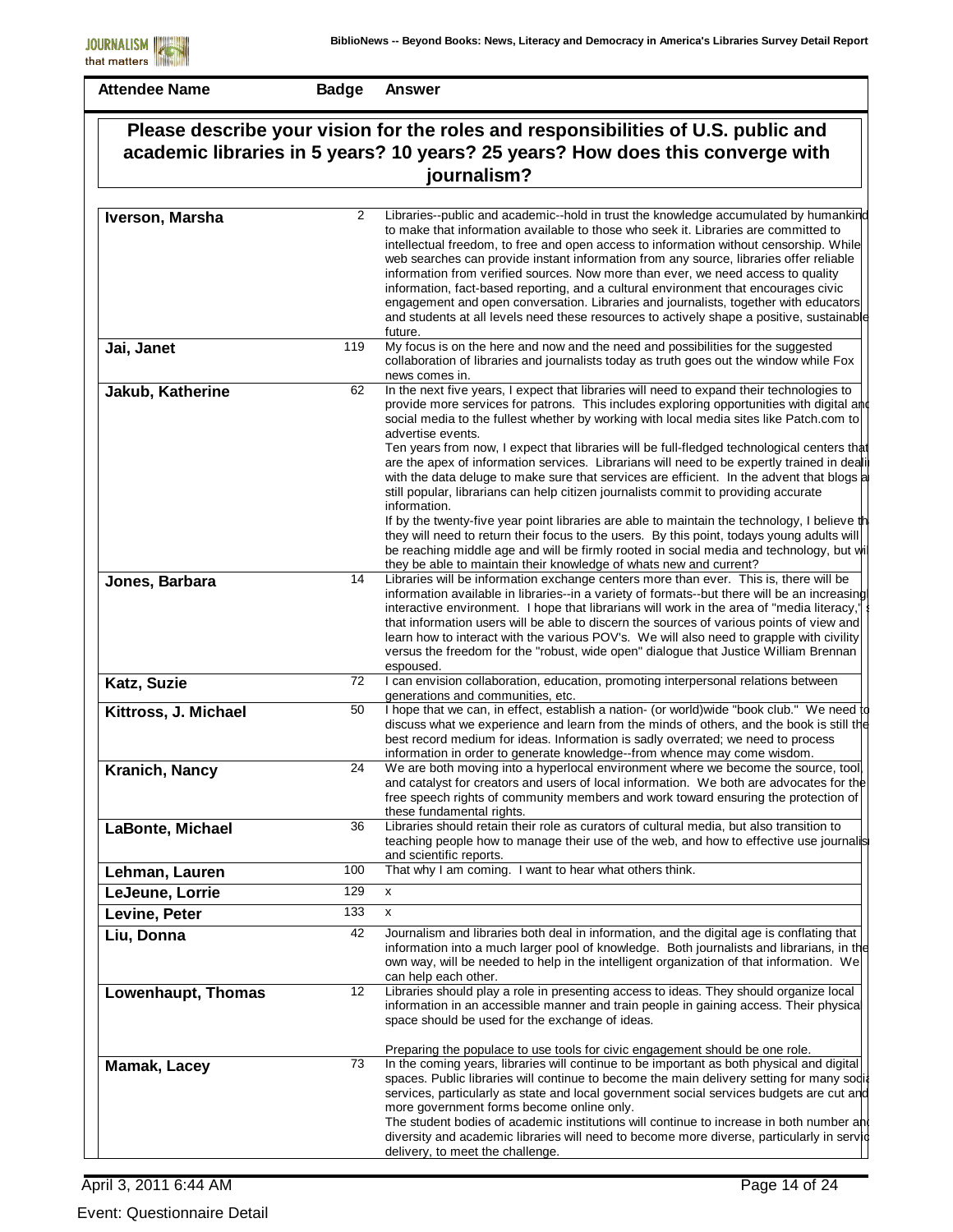**Badge Answer**

| Please describe your vision for the roles and responsibilities of U.S. public and<br>academic libraries in 5 years? 10 years? 25 years? How does this converge with |                                                                                                                                                                                                                                                                                                                                                                                                                                                                                                                                                                                                                                                                                                                                                                                                                                                                                                                                                                                                                                                                                                                                               |  |
|---------------------------------------------------------------------------------------------------------------------------------------------------------------------|-----------------------------------------------------------------------------------------------------------------------------------------------------------------------------------------------------------------------------------------------------------------------------------------------------------------------------------------------------------------------------------------------------------------------------------------------------------------------------------------------------------------------------------------------------------------------------------------------------------------------------------------------------------------------------------------------------------------------------------------------------------------------------------------------------------------------------------------------------------------------------------------------------------------------------------------------------------------------------------------------------------------------------------------------------------------------------------------------------------------------------------------------|--|
|                                                                                                                                                                     | journalism?                                                                                                                                                                                                                                                                                                                                                                                                                                                                                                                                                                                                                                                                                                                                                                                                                                                                                                                                                                                                                                                                                                                                   |  |
|                                                                                                                                                                     |                                                                                                                                                                                                                                                                                                                                                                                                                                                                                                                                                                                                                                                                                                                                                                                                                                                                                                                                                                                                                                                                                                                                               |  |
|                                                                                                                                                                     | Like libraries, journalism faces the challenge of increasing service delivery (content<br>production) volume with decreasing funding. As more and more people are becoming<br>formally educated and/or interacting with government systems, it becomes the jobs of<br>both librarians and journalists to help people make sense of the information they<br>encounter, the community they are in, and the choices available to them.                                                                                                                                                                                                                                                                                                                                                                                                                                                                                                                                                                                                                                                                                                           |  |
|                                                                                                                                                                     | Such similar goals between the two -- improving civic life with information. Making sure<br>the public has access to the info it needs is a core mission that will become only more<br>important.                                                                                                                                                                                                                                                                                                                                                                                                                                                                                                                                                                                                                                                                                                                                                                                                                                                                                                                                             |  |
|                                                                                                                                                                     | Public libraries will remain a central resource for filling our informational needs in a<br>digital age by providing skills to engage with and critically appraise the wealth of<br>information that is available. They will increase their role of providing a physical space<br>live community engagement.                                                                                                                                                                                                                                                                                                                                                                                                                                                                                                                                                                                                                                                                                                                                                                                                                                  |  |
| 111                                                                                                                                                                 | XX                                                                                                                                                                                                                                                                                                                                                                                                                                                                                                                                                                                                                                                                                                                                                                                                                                                                                                                                                                                                                                                                                                                                            |  |
| 7                                                                                                                                                                   | Libraries can become hubs of digital citizen engagement.                                                                                                                                                                                                                                                                                                                                                                                                                                                                                                                                                                                                                                                                                                                                                                                                                                                                                                                                                                                                                                                                                      |  |
| 6                                                                                                                                                                   | asdf                                                                                                                                                                                                                                                                                                                                                                                                                                                                                                                                                                                                                                                                                                                                                                                                                                                                                                                                                                                                                                                                                                                                          |  |
| 130                                                                                                                                                                 | X                                                                                                                                                                                                                                                                                                                                                                                                                                                                                                                                                                                                                                                                                                                                                                                                                                                                                                                                                                                                                                                                                                                                             |  |
| 123                                                                                                                                                                 | I truly believe that libraries are an essential pillar towards bridging the information ages.<br>as well as helping communities both self-inform on issues of importance to them and to<br>connect with the broader culture. I think the tools of this mission will radically change in<br>the next 10 years, with their independence becoming even more necessary.                                                                                                                                                                                                                                                                                                                                                                                                                                                                                                                                                                                                                                                                                                                                                                           |  |
| 54                                                                                                                                                                  | I want to see libraries taking a a much greater role in public literacy than they have in the<br>past. Traditionally, we have provided reading material and perhaps some early literacy<br>activities such as storytime. I think that the community is hungry for more, and we need<br>to adapt our roles and refine our skills to be able to provide literacy services to the whol<br>family. We will have to step out of the four walls of our buildings and go reach our<br>community members where they live. As we must make changes to how we reach<br>people, I think that journalism must do the same. Traditional ways of doing things have<br>been outgrown and the reporters of information (journalists) and the purveyors of<br>information (the library) must work together to keep up with the new needs of the<br>population.                                                                                                                                                                                                                                                                                                 |  |
| 60                                                                                                                                                                  | As an historian, I am hesitant to prognosticate as to what will be. I can imagine what I<br>would like to see - we need to fight back against consolidation in media, and especially<br>publishing. In addition to making information accessible, I would like to journalists and<br>librarians working closely together to challenge consolidated media ownership and<br>promote more diverse, independent information production both in print and online. In 5<br>10, or 25 years I hope to see these issues more strongly emphasized in the education of<br>librarians and journalists. We must not only become better advocates for ourselves, but<br>for each other.                                                                                                                                                                                                                                                                                                                                                                                                                                                                    |  |
| 39                                                                                                                                                                  | U.S. public and academic libraries will continue to provide invaluable access to<br>information and resources, both digital and print, but their missions also will diverge<br>Public libraries will assume a greater role in everyday information needs, currently<br>evidenced by providing access to computers and the Internet. However, both will<br>continue to strive for equal access to information, openness and transparency, and the<br>existence of credible and authoritative information. Journalists share in these goals. As<br>the information landscape becomes increasingly more complex, the need for more<br>information literacy, media literacy and digital literacy instruction and awareness will<br>grow. Journalists and librarians share a common interest in how people understand and<br>use information; in this spirit, we also can work together to develop new ways to share<br>the skills and knowledge needed to cut through the glut of information, both good and<br>bad, and apply it as consumers and producers of information.                                                                      |  |
| 59                                                                                                                                                                  | Libraries will continue in their mission to support equitable access to information. In the<br>next five years, librarians will need to continue to develop their skills in technology and<br>social media to accommodate the needs for these skills; over the next 10 years,<br>librarians will impart these skills to patrons, enabling patrons to effectively use these<br>technologies and effectively produce and disseminate information. In 25 years, I<br>anticipate a more informed citizenry to who is proactive in creating and distributing<br>information. To reach this stage, librarians and journalists should collaborate with one<br>another; for example, with information literacy, journalists can contribute by teaching<br>patrons how to properly investigate and report events and issues and how to report<br>issues of public concern that go unnoticed or gain little national attention. Thus,<br>collaboration between librarians and journalists can facilitate citizen accountability and<br>and informed citizenry.<br>To me libraries are a place to learn and practice both literacy and citizenship. From |  |
|                                                                                                                                                                     | 23<br>49<br>51                                                                                                                                                                                                                                                                                                                                                                                                                                                                                                                                                                                                                                                                                                                                                                                                                                                                                                                                                                                                                                                                                                                                |  |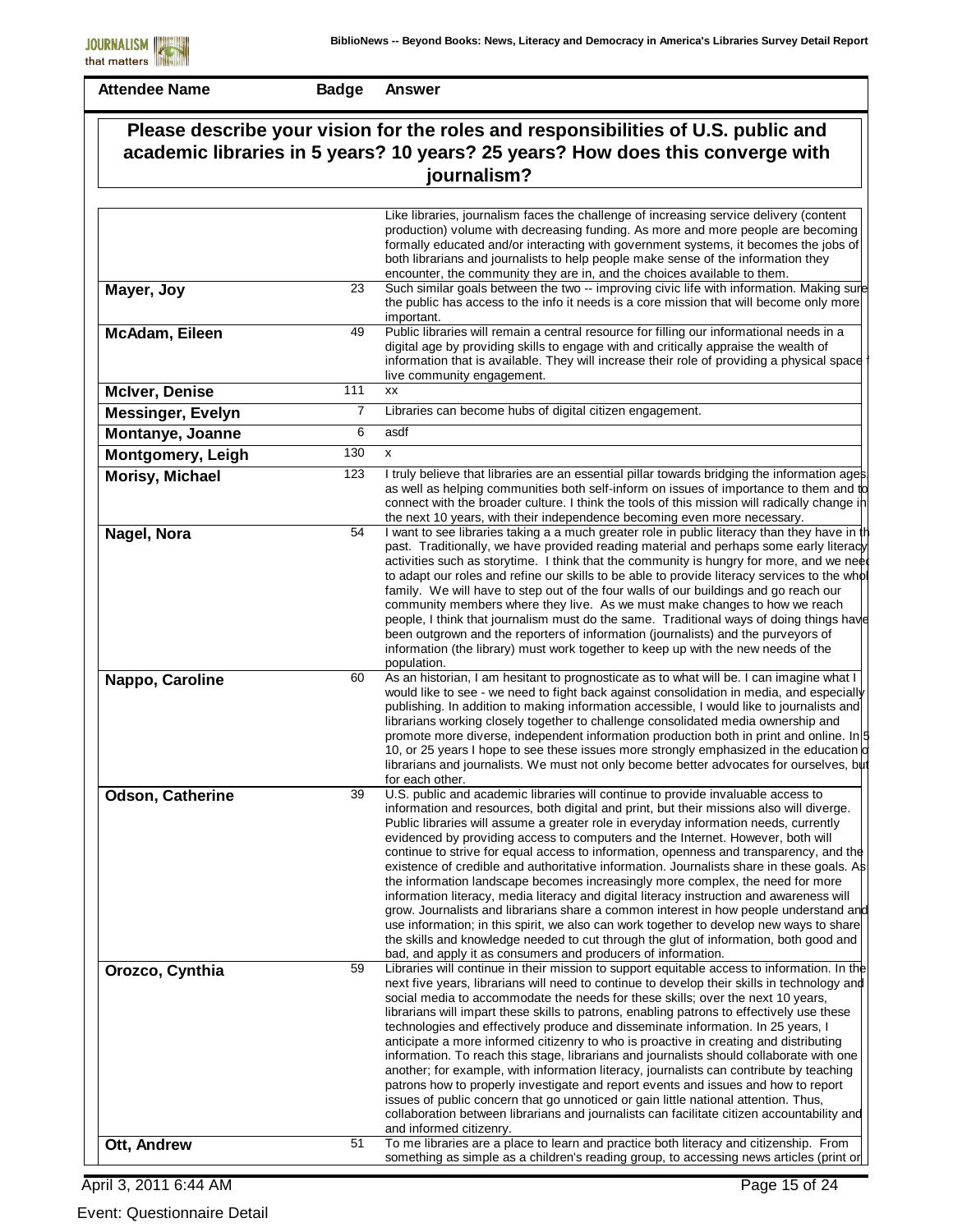**Badge Answer**

| Please describe your vision for the roles and responsibilities of U.S. public and<br>academic libraries in 5 years? 10 years? 25 years? How does this converge with<br>journalism? |    |                                                                                                                                                                                                                                                                                                                                                                                                                                                                                                                                                                                                                                                                                                                                                                                                                                                                                                                                                                                                                                                                                                   |
|------------------------------------------------------------------------------------------------------------------------------------------------------------------------------------|----|---------------------------------------------------------------------------------------------------------------------------------------------------------------------------------------------------------------------------------------------------------------------------------------------------------------------------------------------------------------------------------------------------------------------------------------------------------------------------------------------------------------------------------------------------------------------------------------------------------------------------------------------------------------------------------------------------------------------------------------------------------------------------------------------------------------------------------------------------------------------------------------------------------------------------------------------------------------------------------------------------------------------------------------------------------------------------------------------------|
|                                                                                                                                                                                    |    |                                                                                                                                                                                                                                                                                                                                                                                                                                                                                                                                                                                                                                                                                                                                                                                                                                                                                                                                                                                                                                                                                                   |
|                                                                                                                                                                                    |    | online), to self-education for civic advocacy, libraries are an unbiased, low-cost, guided<br>(with the help of librarians) source. Journalism ideally should identify and uncover<br>information, and libraries should curate and make it accessible.                                                                                                                                                                                                                                                                                                                                                                                                                                                                                                                                                                                                                                                                                                                                                                                                                                            |
| Payne, Allison                                                                                                                                                                     | 79 | With technology's rapid pace, I can see the majority of content being digital in the future<br>Certain types of documents and library materials will remain less digital, such as some<br>children's materials and documents of historical significance. Both library science and<br>journalism will continue to move quickly to a more digital environment. When the<br>majority of information is digitalized, libraries and news sources will face many of the<br>same advantages and disadvantages, such as providing equal access to information and<br>information platforms.                                                                                                                                                                                                                                                                                                                                                                                                                                                                                                               |
| Pearce, Alexa                                                                                                                                                                      | 74 | Librarians' roles as teachers and as curators of diverse media will expand in coming<br>years. At the same time, journalists are working to provide better context for the reportil<br>that they do. Establishing and maintaining networks of engaged and knowledgeable<br>reader-contributors is key for both communities.                                                                                                                                                                                                                                                                                                                                                                                                                                                                                                                                                                                                                                                                                                                                                                       |
| Penwell, Amy                                                                                                                                                                       | 65 | For the foreseeable future, I see the role of academic and public libraries being<br>information literacy and information providers. Journalism converges with information<br>literacy as a critical generator of information itself. What will change over the next 5, 10<br>and 25 years is the technology used to create, deliver, and disseminate information.<br>Social media will play an increasing role not only in journalism, but also in how libraries<br>reach their communities, and how individuals engage with information and their<br>neighbors. It is my hope that libraries and journalism can provide the bridge between the<br>naturally occurring constituencies and points of view in our communities. This will<br>increase and elevate civic engagement as well as strengthen our communities.                                                                                                                                                                                                                                                                           |
| Raci, Anne                                                                                                                                                                         | 55 | After the grim reality of working at a small daily newspaper in the recent economic<br>climate, I think the value of journalism can be successfully championed through a<br>partnership with public libraries. Increasingly partisan, polarizing, and privately funded<br>media outlets are not producing discourse that is beneficial or productive to society. The<br>role of public and academic libraries in five, 10, or 25 years will still broadly be helping<br>the community access and evaluate relevant resources. Whether that is finding or<br>producing reliable news sources or scholarly academic research, the library's role is<br>constant.                                                                                                                                                                                                                                                                                                                                                                                                                                    |
| Radermacher, Amy                                                                                                                                                                   | 85 | It has been the library's role, traditionally, to offer access to resources that individuals<br>alone could not afford -- by making collective purchases on behalf of the community. It<br>has also been the library's role, traditionally, to offer assistance in locating/vetting<br>information sources. While the format of information has been changing drastically --<br>and will continue to do so in the next 5, 10, and 25 years -- there will still be a need for a<br>community gathering place (physical, virtual, both). Likewise, there will still be a need for<br>information literacy activities in the future. Navigating an exponentially growing web of<br>content and stories (and re-telling(s) of those stories) will make critical thinking skills an<br>even more essential for the engaged citizen. Creating tangible projects that bridge the<br>realms of both libraries and journalism will help improve the quality of our individual<br>information sharing and increase the relevance of journalistic endeavors to the<br>communities they cover.<br>[continued] |
| Radu, Paul                                                                                                                                                                         | 92 | I believe librarians could become part of the investigative process. They could assist<br>journalists and citizens in getting data.                                                                                                                                                                                                                                                                                                                                                                                                                                                                                                                                                                                                                                                                                                                                                                                                                                                                                                                                                               |
| <b>Rafferty, Jacqueline</b>                                                                                                                                                        | 22 | I am very interested in editor Jason Epsteins prediction that due to access to digital<br>content, bookstores and libraries will evolve into publishing centers using linked print-or<br>demand technology. However, the rapid acceleration of digital publishing, coupled with<br>the imposition of digital rights management (DRM), has led to the deterioration of the<br>First Sale Doctrine, the legal right of library purchasing and lending of books without<br>restriction to library users. The escalating library inaccessibility to e-content is negative<br>impacting the traditional library role of ensuring equitable access to information for all<br>people, a unique role that historically has eliminated barriers of socio-economic<br>inequities by serving people of every age, income level, ethnicity, or physical ability.                                                                                                                                                                                                                                              |
| Raya Rivera, Anna                                                                                                                                                                  | 64 | In the near and distant future I would like to see a national digital library firmly in place.<br>one that utilizes standardized metadata that is accepted globally. I would like to see a<br>100% information literacy rate among the world's users. Journalists as content creators,<br>and information professionals as content disseminators have forged a yin-yang<br>relationship that is essential to helping users gain knowledge. The one is only as strong<br>as the other.                                                                                                                                                                                                                                                                                                                                                                                                                                                                                                                                                                                                             |
| Rowe, Richard                                                                                                                                                                      | 15 | Libraries must become hybrid - provide "just in time" and "just in case", online, reaching<br>out to their members. And Face-to-face is a critical part of a viable, just & democratic<br>society. Fewer institutions today provide this key element of a healthy society. Libraries<br>have an opportunity to become "Community Centers" for discussions, debates,<br>celebrations, music, coffee. -- an important "meeting point"                                                                                                                                                                                                                                                                                                                                                                                                                                                                                                                                                                                                                                                               |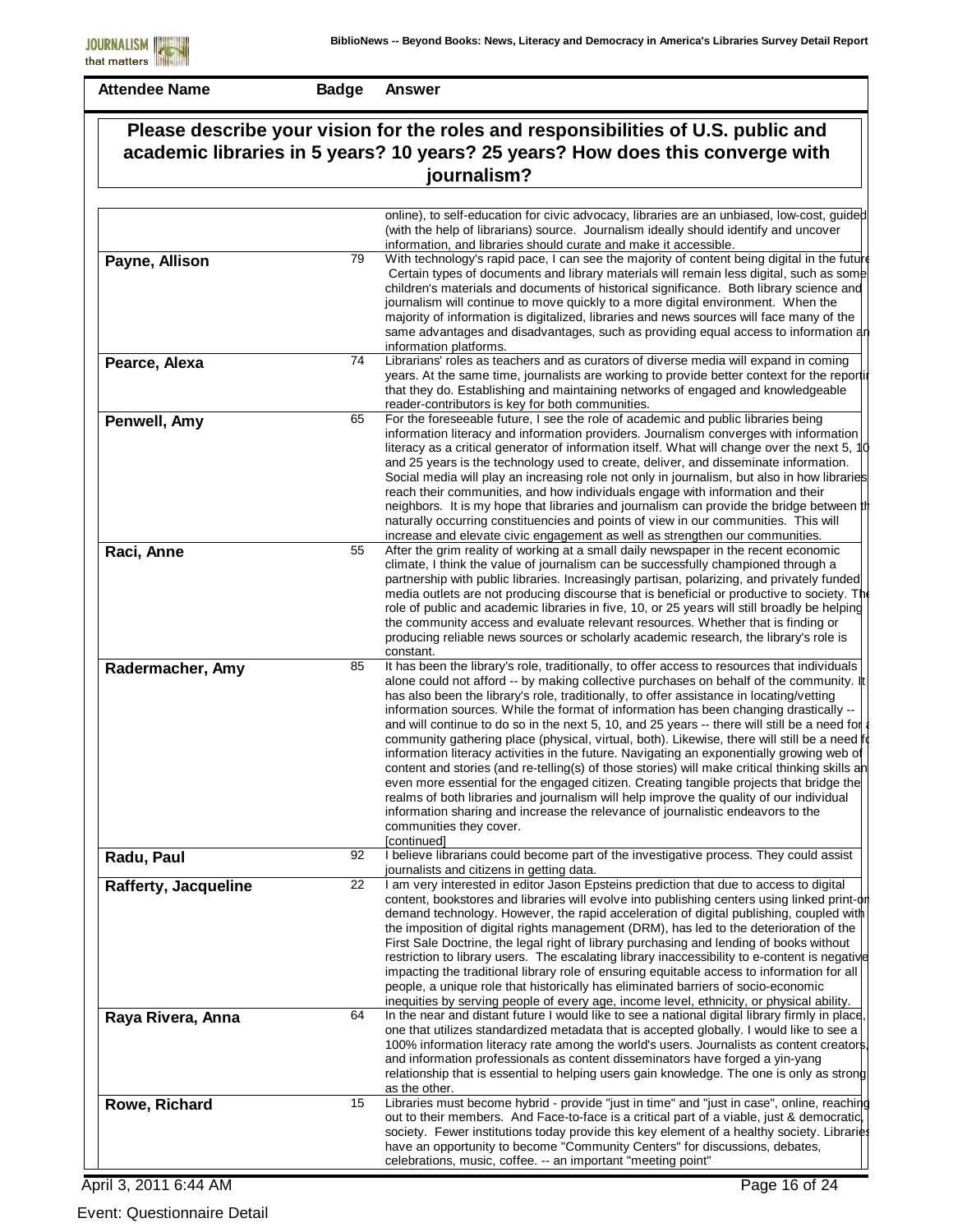| <b>Attendee Name</b>                                                                                                                                                               | <b>Badge</b> | <b>Answer</b>                                                                                                                                                                                                                                                                                                                                                                                                                                                                                                                                                                                                                                                                                                                                                                                                                                                                                                                                                                                                               |  |
|------------------------------------------------------------------------------------------------------------------------------------------------------------------------------------|--------------|-----------------------------------------------------------------------------------------------------------------------------------------------------------------------------------------------------------------------------------------------------------------------------------------------------------------------------------------------------------------------------------------------------------------------------------------------------------------------------------------------------------------------------------------------------------------------------------------------------------------------------------------------------------------------------------------------------------------------------------------------------------------------------------------------------------------------------------------------------------------------------------------------------------------------------------------------------------------------------------------------------------------------------|--|
| Please describe your vision for the roles and responsibilities of U.S. public and<br>academic libraries in 5 years? 10 years? 25 years? How does this converge with<br>journalism? |              |                                                                                                                                                                                                                                                                                                                                                                                                                                                                                                                                                                                                                                                                                                                                                                                                                                                                                                                                                                                                                             |  |
|                                                                                                                                                                                    |              |                                                                                                                                                                                                                                                                                                                                                                                                                                                                                                                                                                                                                                                                                                                                                                                                                                                                                                                                                                                                                             |  |
|                                                                                                                                                                                    |              | I am worried about newspapers & book publishing, searching for a new "business<br>model". Open Source (Creative Commons) will grow and replace some publishing,<br>especially in education and research. Just a matter of time. Others will survive.<br>"Intellectual property" will weaken - it is so difficult to "control" information now.<br>Where will in-depth reporting come from? Will the NYTimes continue? Will HuffPost<br>be our source of thoughtful analysis? Should we consider public support for                                                                                                                                                                                                                                                                                                                                                                                                                                                                                                          |  |
|                                                                                                                                                                                    |              | "newspapers" comparable to the Corporation for Public Broadcasting? Not much chance<br>these days.                                                                                                                                                                                                                                                                                                                                                                                                                                                                                                                                                                                                                                                                                                                                                                                                                                                                                                                          |  |
| Saed, Christine                                                                                                                                                                    | 34           | The role of libraries will remain unchanged: providing access to information for all to<br>ensure capacity of informed choices, including that of participating in our democracy.<br>The way information is delivered continues to evolve - from fountain pen to computer<br>screens, the library will continue to provide free access through a variety of medium.<br>Libraries provide access to what journalists produce and assist in research required for<br>background of various news subjects. How can one imagine what new devices will help                                                                                                                                                                                                                                                                                                                                                                                                                                                                      |  |
|                                                                                                                                                                                    |              | transform our communication in 5 or 10 years - much less 25? Who would have<br>predicted twitter or facebook, kiwis or URLs. We will continue to adapt as will journalist<br>from the sturdy Royal Typewriter to Wordperfect 2500. The convergence of library wor<br>with journalism includes ways of documenting sources and providing a verifiable body $\vert \phi \vert$<br>truth/information accessible and useful to citizens charged with making informed<br>choices that shape the world we share.                                                                                                                                                                                                                                                                                                                                                                                                                                                                                                                  |  |
| Schement, Jorge                                                                                                                                                                    | 43           | Both libraries and journalism are central to democracy and community. Libraries will<br>transform from collection centered to engagement-centered models of service.<br>Journalism will transform from information collection to engagement centered business<br>models. The intersection in promoting civic life and community will shape the future of<br>the two converging professions.                                                                                                                                                                                                                                                                                                                                                                                                                                                                                                                                                                                                                                 |  |
| searle, suzanne                                                                                                                                                                    | 118          | As privately owned media becomes more monolithic and conservative, it will be up to<br>public informational outlets like libraries to pick up the slack. Also, it will be the libraries<br>working with schools and the media that will be our best hope of keeping our literacy<br>rates high.                                                                                                                                                                                                                                                                                                                                                                                                                                                                                                                                                                                                                                                                                                                             |  |
| Silha, Stephen                                                                                                                                                                     | 122          | X                                                                                                                                                                                                                                                                                                                                                                                                                                                                                                                                                                                                                                                                                                                                                                                                                                                                                                                                                                                                                           |  |
| Smith, Jessica                                                                                                                                                                     | 63           | Libraries are clearly shifting from the traditional print resources to the instantaneous<br>stream of knowledge that is provided electronically. Social networking is setting the tone<br>for a majority of the population, not only by connecting and sharing information with<br>peers, but also by allowing libraries and other organizations the chance to promote in a<br>pertinent fashion. I see myself in the next five or ten years at the forefront of this<br>movement, contributing to the partnership of social media and other valuable<br>technologies within the library setting. Libraries should not go away, they should become<br>the next hotspot for the latest information while providing the best technological tools to<br>assist with that retrieval. Libraries and journalism must join forces to share a central<br>bond: Striving to find and provide the newest, most accurate information, while also<br>aiding the public in knowing how to filter out the important from the unnecessary. |  |
| Solomon, Rory                                                                                                                                                                      | 96           | There is no such thing as public space on the Internet! I find this simple observation so<br>shocking and compelling. How can this be? We consider the Internet a space where<br>privacy is all but nonexistent. But "public space" in the sense of space owned "by the<br>people" does not exist. Every "place" on the Internet is owned by a private, commercial<br>interest in one way or another. The Internet is not the public square, it is the mall. My<br>vision is to leverage the "publicness" of the library to open up a truly public space onlind<br>Only from there can we hope to move on to tackle the more complex issues of<br>democratization, literacy, and citizen journalism.                                                                                                                                                                                                                                                                                                                        |  |
| <b>Stewart, Christina</b>                                                                                                                                                          | 31           | Although literacy and information will remain part of the public library's core mission,<br>there will be a different service model that provides access to books and information in<br>the 21st century library. In the next five years, library visitors will look to libraries for fte<br>down-loadable content including books and music. In the next ten years, the thriving<br>21st century library facility will look different as it will have less physical things in it and<br>more things to do. The reading, viewing and listening experience will become as<br>important as the circulating collection. The public will look to the local library for the kin<br>of content and conversation that is not available elsewhere. Librarians will need to crea<br>this content and facilitate the kinds of conversations that foster civic engagement.                                                                                                                                                             |  |
| <b>Stites, Tom</b>                                                                                                                                                                 | 112          | I'm hoping the conference will allow me to learn enough to answer this question<br>coherently! I don't feel equipped to try now.                                                                                                                                                                                                                                                                                                                                                                                                                                                                                                                                                                                                                                                                                                                                                                                                                                                                                            |  |
| Sullivan, Suzanne                                                                                                                                                                  | 25           | As more "stuff" becomes virtual and is purchased at higher and higher consortial levels.<br>libraries will need to find a new way to deliver information that is specific to the<br>communities they serve. Journalists seem a natural partner in this effort.                                                                                                                                                                                                                                                                                                                                                                                                                                                                                                                                                                                                                                                                                                                                                              |  |
| Tannenbaum, Saul                                                                                                                                                                   | 8            | Libraries help bridge the digital divide, and have a unique mission of broad,                                                                                                                                                                                                                                                                                                                                                                                                                                                                                                                                                                                                                                                                                                                                                                                                                                                                                                                                               |  |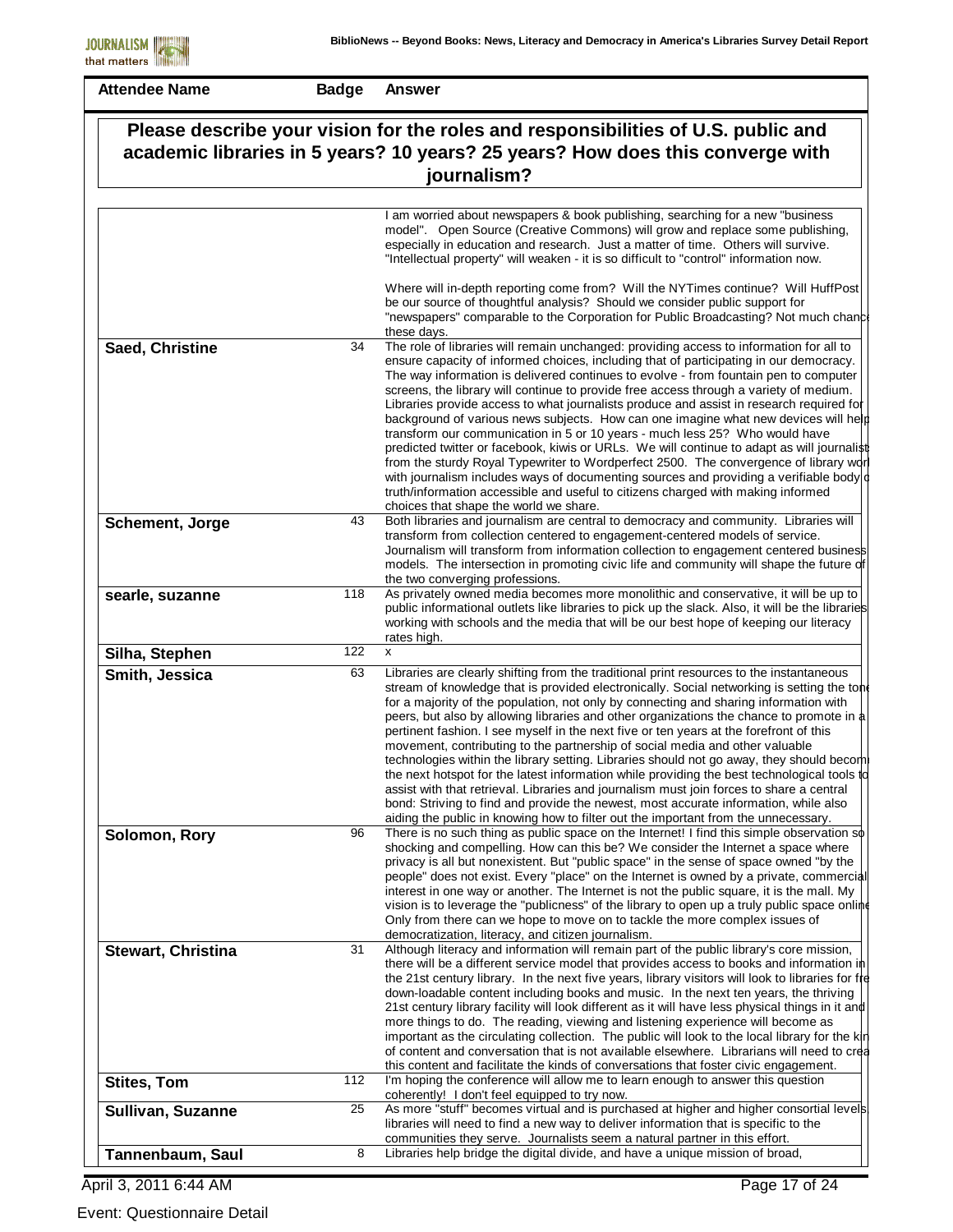**Badge Answer**

|                     |     | Please describe your vision for the roles and responsibilities of U.S. public and<br>academic libraries in 5 years? 10 years? 25 years? How does this converge with                                                                                                                                                                                                                                                                                                                                                                                                                                                                                                                                                                                                                                                                                                                                                                                                                                                       |
|---------------------|-----|---------------------------------------------------------------------------------------------------------------------------------------------------------------------------------------------------------------------------------------------------------------------------------------------------------------------------------------------------------------------------------------------------------------------------------------------------------------------------------------------------------------------------------------------------------------------------------------------------------------------------------------------------------------------------------------------------------------------------------------------------------------------------------------------------------------------------------------------------------------------------------------------------------------------------------------------------------------------------------------------------------------------------|
| journalism?         |     |                                                                                                                                                                                                                                                                                                                                                                                                                                                                                                                                                                                                                                                                                                                                                                                                                                                                                                                                                                                                                           |
|                     |     |                                                                                                                                                                                                                                                                                                                                                                                                                                                                                                                                                                                                                                                                                                                                                                                                                                                                                                                                                                                                                           |
|                     |     | dispassionate information availability. To use the current phrase, they are also<br>information aggregators. Sounds like a close parallel to journalism to me.                                                                                                                                                                                                                                                                                                                                                                                                                                                                                                                                                                                                                                                                                                                                                                                                                                                            |
| Tewes, Lara         | 44  | Librarianship, like journalism, is purported to be a dying field; however, libraries that<br>recognize their communities will need them as information aggregators and trainers will<br>not fail. In 5 years, all libraries should be online presence with digital reference desk (vi<br>text, twitter, email, chat, skype, bbm, etc). The public libraries will become places for<br>members to gather and receive training on how various electronic skills, and information<br>aggregators, learn where to find online info, and how to assess source materials. In 10<br>years, the majority of collections will be digital as ereaders improve and one ebook<br>platform becomes dominant. This will converge w/ journalism as online news and<br>magazines will become the norm with libraries as the aggregate subscribers. Access will<br>likely be provided through the library's website using a member # and password. In 25<br>years, I'm not sure where libraries will be, and I can't yet begin to imagine. |
| <b>Treacy, Mary</b> | 11  | What librarians and journalists need to know about each other:                                                                                                                                                                                                                                                                                                                                                                                                                                                                                                                                                                                                                                                                                                                                                                                                                                                                                                                                                            |
|                     |     | Librarians need to understand the environment of journalists - deadlines, fiscal<br>constraints, media ownership, cutbacks, competition, falling<br>advertising income, editorial policy, opinion vs news responsibilities, regulatory<br>processes, and, above all, languishing investigative<br>journalism and the organizations that monitor the media                                                                                                                                                                                                                                                                                                                                                                                                                                                                                                                                                                                                                                                                 |
|                     |     | Journalists should know about librarians' milieu - focus on users, their needs, how to<br>elicit users' needs, emphasis on selection criteria and<br>information literacy skills, importance of meeting needs of a wide range of users ranging<br>from traditional bibliophiles to geeks, people with disabilities, homeless and jobless<br>people, funding constraints caused by cuts at the federal, state and local levels, impact<br>of public boards and Friends.                                                                                                                                                                                                                                                                                                                                                                                                                                                                                                                                                    |
| Urelll, Ruth        | 5   | Public Libraries are the town common in 21st century New England the more we<br>move away from role of libraries as lenders of physical materials, the more we increase<br>our role as managers of information and helping people navigate and access multiple<br>avenues to information. We're also the place people come to discuss stuff and learn<br>more. We need journalists who can go beyond our capacity to discover and uncover<br>information.  Plus, we're both pretty committed to the idea of democracy !                                                                                                                                                                                                                                                                                                                                                                                                                                                                                                   |
| Van, Irene          | 76  | I am very excited by the vision of librarians and journalists collaborating to research,<br>report and (honestly and openly) preserve local information/history. Citizens and<br>communities stand to gain tremendously from this combination of skills and strengths.                                                                                                                                                                                                                                                                                                                                                                                                                                                                                                                                                                                                                                                                                                                                                    |
| Walker, Dana        | 81  | I see libraries becoming increasingly outwardly focusedfinding locations in which the<br>public is already converging and linking to or becoming embedded within those<br>locations. This seems to be one approach in which information professionals can<br>continue to be relevant to citizens and their information needs. This does not, however,<br>suggest that information professionals have no role in creating new spaces for public<br>engagement, but I think those new spaces need to be connected to existing or emerger<br>infrastructures of engagement. One effort is ALAs Center for Public Life in which<br>librarians are trained to be moderators of citizen-led deliberative discussion. There are<br>some interesting possibilities for collaboration between efforts in citizen journalism and<br>citizen media and citizen-focused information services.                                                                                                                                         |
| Walter, Deborah     | 61  | Libraries, whether public or academic, are charged with providing equal access to<br>information can ensure that all people are informed to participate in our democracy.<br>Libraries and journalists are watchdogs of democracy and guarantors of First<br>Amendment Rights. We advocate for free speech, access to information, and the<br>protection afforded by the Fourth Ammendment. Libraries and journalists inform the<br>public as objectively as possible. With the increase in information outlets, both will be<br>critical in ensuring that information is accurate, alert others to inaccuracies, and seeking<br>the "truth". In addition, both will be navigators to find information when media and<br>information resources have multiplied every year. This will not change as long as Americ<br>is a democracy. While the current political climate seems to reflect values exemplified<br>both Kafka's trial, and Orwell's Big Brother, the danger will always be present.                          |
| Wasserman, JoAnna   | 107 | Now and in the future, public institutions will increasingly have a role in encouraging and<br>fostering critical thinking skills and literacy. Beyond teaching content, for example, our<br>Museum now seeks to encourage reflection, civic education, commitment to democracy<br>and informed citizenry. A gap in our current educational system means that cultural and<br>public education institutions can fill this role in a prevalent way in the future. This<br>converges with journalism as the voice of authority diminishes and we are faced with<br>ever more choices about how to get our information. Critical thinking skills, knowing wh                                                                                                                                                                                                                                                                                                                                                                 |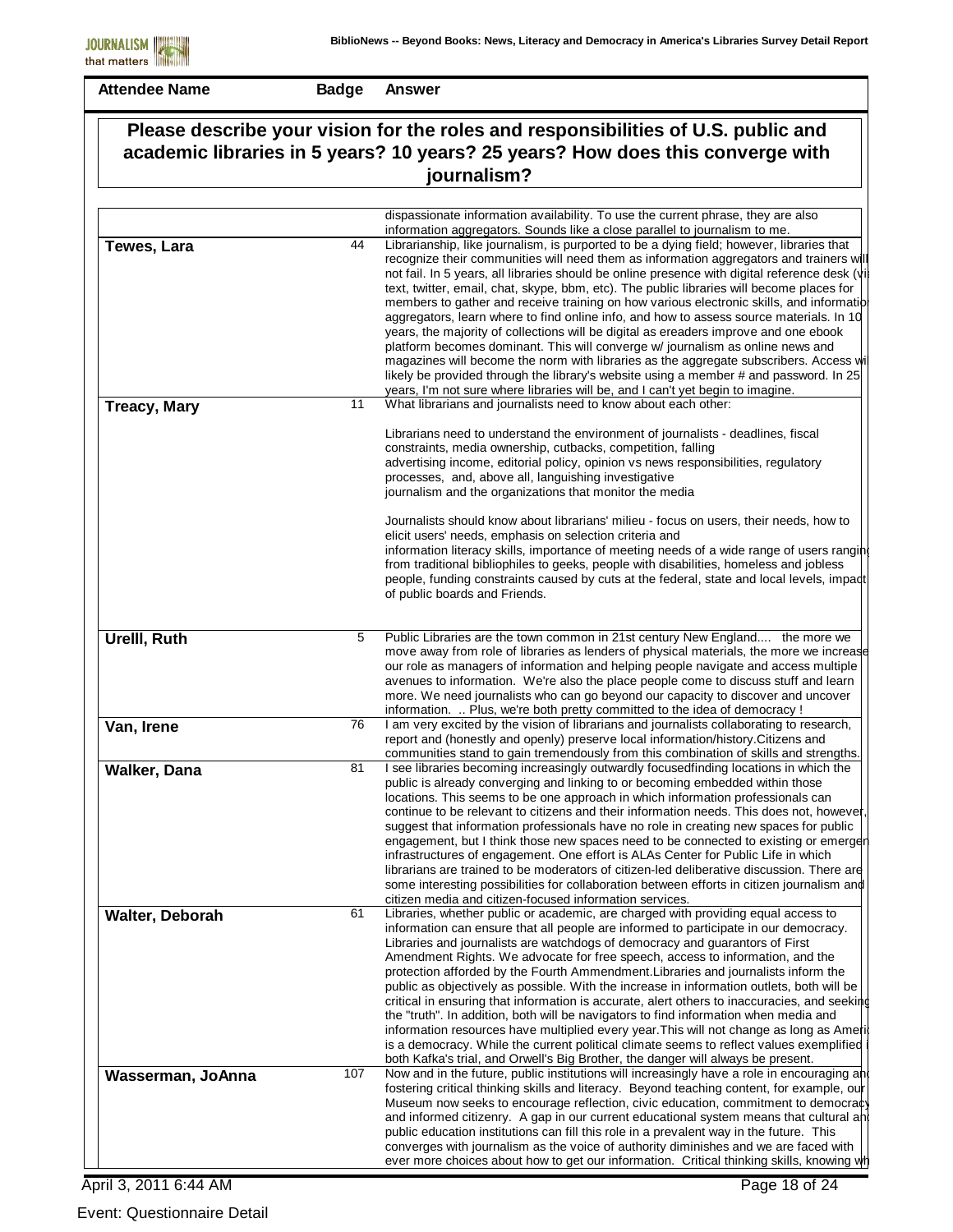| Please describe your vision for the roles and responsibilities of U.S. public and<br>academic libraries in 5 years? 10 years? 25 years? How does this converge with<br>journalism? |     |                                                                                                                                                                                                                                                                                                                                                                                                                                                                                                                                                                                                                                                                                                                                                                                                                                                                                                                                                                                                                                                                                           |
|------------------------------------------------------------------------------------------------------------------------------------------------------------------------------------|-----|-------------------------------------------------------------------------------------------------------------------------------------------------------------------------------------------------------------------------------------------------------------------------------------------------------------------------------------------------------------------------------------------------------------------------------------------------------------------------------------------------------------------------------------------------------------------------------------------------------------------------------------------------------------------------------------------------------------------------------------------------------------------------------------------------------------------------------------------------------------------------------------------------------------------------------------------------------------------------------------------------------------------------------------------------------------------------------------------|
|                                                                                                                                                                                    |     |                                                                                                                                                                                                                                                                                                                                                                                                                                                                                                                                                                                                                                                                                                                                                                                                                                                                                                                                                                                                                                                                                           |
|                                                                                                                                                                                    |     | to trust, and understanding the consequences of our actions or inaction are crucial to<br>maintaining a democratic society.                                                                                                                                                                                                                                                                                                                                                                                                                                                                                                                                                                                                                                                                                                                                                                                                                                                                                                                                                               |
| Weinberger, David                                                                                                                                                                  | 21  | Future of libraries = metadata. Authority = metadata. Network = metadata everywhere.<br>(No, I don't understand exactly what that means. But I think it has something to do with<br>metadata.)                                                                                                                                                                                                                                                                                                                                                                                                                                                                                                                                                                                                                                                                                                                                                                                                                                                                                            |
| <b>Whitacre, Andrew</b>                                                                                                                                                            | 128 | X                                                                                                                                                                                                                                                                                                                                                                                                                                                                                                                                                                                                                                                                                                                                                                                                                                                                                                                                                                                                                                                                                         |
| <b>White, Andrew</b>                                                                                                                                                               | 82  | As factual and statistical information becomes more and more accesible online, I believ<br>that libraries should, and will, present themselves more as cultural centers than as data<br>centers. Their concern will be with the relational and narrative aspects of information.                                                                                                                                                                                                                                                                                                                                                                                                                                                                                                                                                                                                                                                                                                                                                                                                          |
|                                                                                                                                                                                    |     | Libraries are tied to place, and instead of being ashamed of their role in the physical<br>world, they will need to embrace it. Journalism, a form of narrative, will find a home in t<br>library, as the news stories of the day will be, in real time and in the immediate physical<br>world, endlessly discussed and related to the local conditions of individual communities                                                                                                                                                                                                                                                                                                                                                                                                                                                                                                                                                                                                                                                                                                         |
| <b>Wilkins, Colin</b>                                                                                                                                                              | 98  | In short, though, I envision libraries (and more importantly, librarians) will continue to<br>adapt to cultural and technological change, acting as collector, preserver, interpreter,<br>facilitator, teacher, advocate, liaison, and advisor to the diverse communities they serv<br>How these roles and responsibilities converge is something I look forward to discussing                                                                                                                                                                                                                                                                                                                                                                                                                                                                                                                                                                                                                                                                                                            |
| Williamson, Eugenia                                                                                                                                                                | 109 | xx                                                                                                                                                                                                                                                                                                                                                                                                                                                                                                                                                                                                                                                                                                                                                                                                                                                                                                                                                                                                                                                                                        |
| <b>Wolfberg, Eva</b>                                                                                                                                                               | 124 | I think my vision is greater accessibility and more usability for public and academic<br>libraries. We have a lot of antiquated and legacy systems in librarianship and as a<br>profession we need to get past. Greater media coverage will help the library profession                                                                                                                                                                                                                                                                                                                                                                                                                                                                                                                                                                                                                                                                                                                                                                                                                   |
| Wolfram, Dietmar                                                                                                                                                                   | 131 | x                                                                                                                                                                                                                                                                                                                                                                                                                                                                                                                                                                                                                                                                                                                                                                                                                                                                                                                                                                                                                                                                                         |
| <b>Woolcott, Jaqueline</b>                                                                                                                                                         | 69  | The role of libraries and journalists have been and will always be to provide access to<br>quality information to its patrons. How libraries go about serving its patrons will change<br>however. Today, both disciplines providing access to electronic resources to people<br>remotely or in a virtual environment. These types of virtual services are only going to<br>expand.<br>Academic and public libraries serve different populations with different needs and<br>technological skill levels. Librarians are in the role of educators, teaching their patrons<br>how to use new technology to access information Journalists produce, creating an<br>interdependent relationship. If journalists dont produce relevant and objective<br>information demanded, librarians will have few resources to offer. If libraries didnt<br>provide access to past and current information, journalists would have few places<br>undergo research on their topics.<br>The responsibilities of libraries and journalists wont change, but they way the jobs are<br>done are changing daily. |
| Yemma, John                                                                                                                                                                        | 116 | I am unsure how this will unfold and prefer to reserve a comment until after I do more<br>fact-finding.                                                                                                                                                                                                                                                                                                                                                                                                                                                                                                                                                                                                                                                                                                                                                                                                                                                                                                                                                                                   |
| Zang, Barbara                                                                                                                                                                      | 37  | As the web sprawls, librarians must help users ferret out the trustworthy information<br>from the junk. They can be hubs of information, places where people can work together<br>(physically and via computer) to solve civic problems. Journalism's economic model is<br>broken; the move to citizen journalism suggests libraries will perhaps provide the data<br>and documents these people need to report accurately on their communities. Is this<br>convergence? Maybe.                                                                                                                                                                                                                                                                                                                                                                                                                                                                                                                                                                                                           |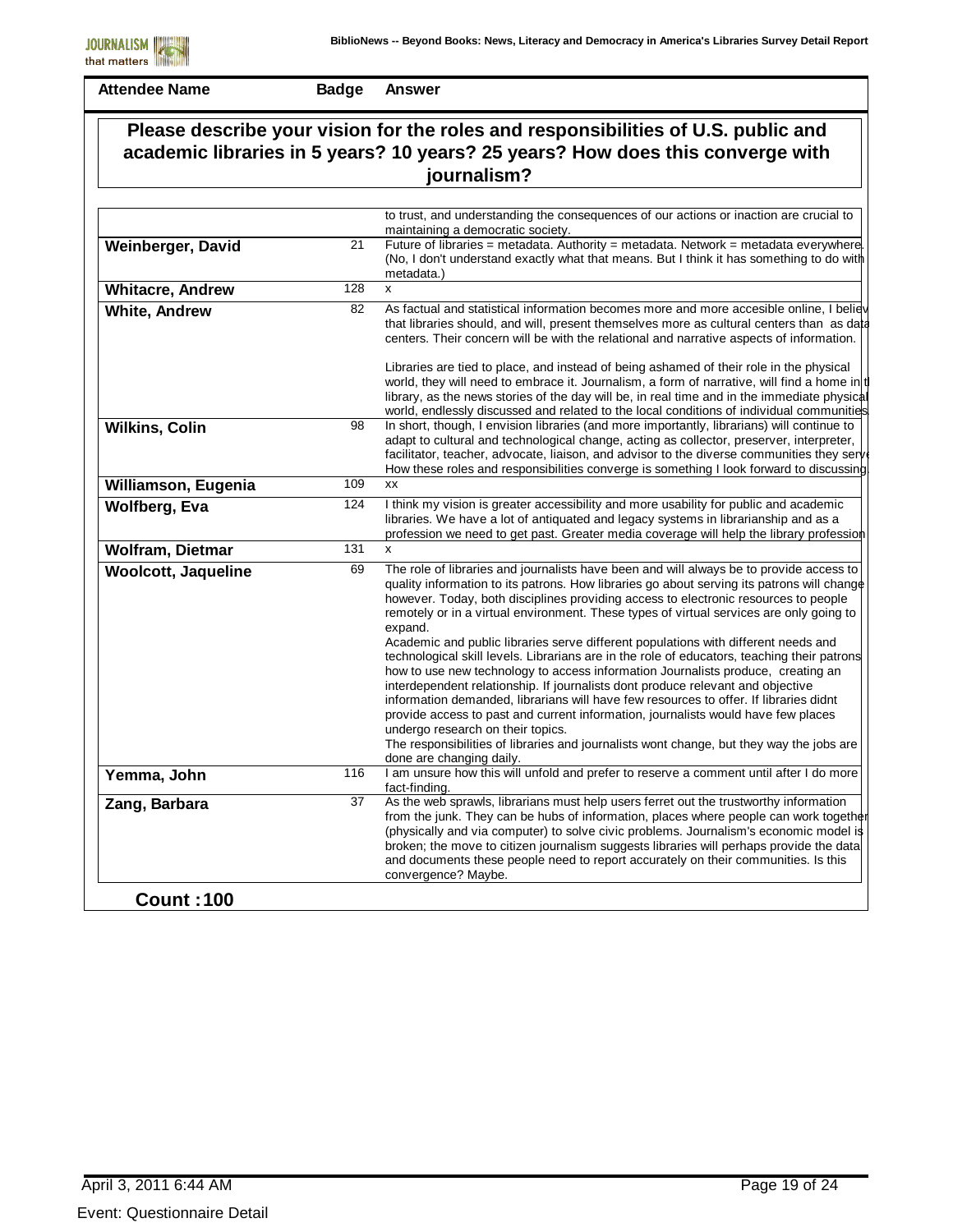

**Badge Answer**

### **Please provide a URL which links to a bio or background about you, to your organization's website, or to a particular web resource we should all know about it. (You may leave this blank).**

| 10<br>middle school English teachers.<br>Audet, Barbara<br>http://www4.uwm.edu/sois/people/facultystaff/profiles/barryke2.cfm<br>80<br>Barry-Kessler, Liza<br>http://www.bollier.org/about<br><b>Bollier, David</b><br>120<br>http://jackbrighton.drupalgardens.com/<br>16<br><b>Brighton, Jack</b><br>www.adlib2.com<br>88<br><b>Britton Smedley, Lauren</b><br>71<br>http://mblc.state.ma.us/<br><b>Bruno, Celeste</b><br>http://journalismthatmatters.org/members/caggiano<br>48<br>Caggiano, Jacob<br>http://www.rjionline.org/library/index.php<br>102<br><b>Carner, Dorothy</b><br>57<br>www.imls.gov<br><b>Chute, Mary</b><br>http://onlinetownhalls.com<br>Cioffi, Lucas<br>53<br>www.shannonbarniskis.com<br><b>Crawford Barniskis,</b><br>67<br><b>Shannon</b><br>75<br>www.ischool.uw.edu/mlis<br>Delap, Alpha<br>InOtherNews.us<br>95<br>Durkin, Jessica<br>33<br>http://www.facebook.com/pages/Woburn-Public-Library/65949160407<br>Farrar, Christi<br>http://www.globalimpactstudy.org/author/michellefellows/<br>Fellows, Michelle<br>83<br>http://www.ischool.utexas.edu/~jefinn/<br>Finn, Jeanine<br>56<br>www.GlobalAgoras.org<br>17<br>Flanagan, Tom<br>http://www.linkedin.com/in/topeditor<br>30<br>Gill, Karen<br>http://www.idebate.org/about/index.php<br>40<br>Grosso, Helen<br>www.bostonstreetlab.org/projects/uni<br>Gunn, Chelsea<br>117<br>114<br>www.framinghamlibrary.org<br>Harrington, Jan<br>http://comminfo.rutgers.edu/mcis-current-students/jack-harris.html<br>90<br>Harris, Jack<br>http://portfolio.du.edu/jhelgren<br>Helgren, Jamie<br>77<br>www.prometheusradio.org<br>105<br>Ingersoll, Katie<br>I'm working on it--I have a growing list<br>2<br>Iverson, Marsha<br>119<br>www.vision-and-values.com<br>Jai, Janet<br>http://www.linkedin.com/in/katherinejakub<br>62<br>Jakub, Katherine<br>www.ala.org --then go to Office for Intellectual Freedom<br>14<br>Jones, Barbara<br>http://www.photowings.org<br>72<br>Katz, Suzie<br>http://comminfo.rutgers.edu/directory/kranich/index.html; My libraries and civic<br>24<br>Kranich, Nancy<br>engagement blog: http://discuss.ala.org/civicengagement/<br>36<br>http://newstrust.net/members/mike-labonte<br>LaBonte, Michael<br>42<br>http://allprinceton.com<br>Liu, Donna<br>http://tinyurl.com/3wmnhn4<br>127<br>Lodge, Richard<br>http://www.ushmm.org/propaganda/<br>108<br>Magnus, Laura<br>http://www.leg.state.mn.us/lrl/about.aspx<br><b>Mamak, Lacey</b><br>73<br>http://www.soundandstory.org/home.html<br>49<br>McAdam, Eileen<br>6<br>asdf<br>Montanye, Joanne<br>http://www.facebook.com/people/Leigh-Montgomery/718670338<br>130<br><b>Montgomery, Leigh</b> | Ambrosino, Maureen | 13 | Library website http://www.westboroughlib.org |
|-----------------------------------------------------------------------------------------------------------------------------------------------------------------------------------------------------------------------------------------------------------------------------------------------------------------------------------------------------------------------------------------------------------------------------------------------------------------------------------------------------------------------------------------------------------------------------------------------------------------------------------------------------------------------------------------------------------------------------------------------------------------------------------------------------------------------------------------------------------------------------------------------------------------------------------------------------------------------------------------------------------------------------------------------------------------------------------------------------------------------------------------------------------------------------------------------------------------------------------------------------------------------------------------------------------------------------------------------------------------------------------------------------------------------------------------------------------------------------------------------------------------------------------------------------------------------------------------------------------------------------------------------------------------------------------------------------------------------------------------------------------------------------------------------------------------------------------------------------------------------------------------------------------------------------------------------------------------------------------------------------------------------------------------------------------------------------------------------------------------------------------------------------------------------------------------------------------------------------------------------------------------------------------------------------------------------------------------------------------------------------------------------------------------------------------------------------------------------------------------------------------------------------------------------------------------------------------------------------------------------------------------------------------------------------|--------------------|----|-----------------------------------------------|
|                                                                                                                                                                                                                                                                                                                                                                                                                                                                                                                                                                                                                                                                                                                                                                                                                                                                                                                                                                                                                                                                                                                                                                                                                                                                                                                                                                                                                                                                                                                                                                                                                                                                                                                                                                                                                                                                                                                                                                                                                                                                                                                                                                                                                                                                                                                                                                                                                                                                                                                                                                                                                                                                             |                    |    |                                               |
|                                                                                                                                                                                                                                                                                                                                                                                                                                                                                                                                                                                                                                                                                                                                                                                                                                                                                                                                                                                                                                                                                                                                                                                                                                                                                                                                                                                                                                                                                                                                                                                                                                                                                                                                                                                                                                                                                                                                                                                                                                                                                                                                                                                                                                                                                                                                                                                                                                                                                                                                                                                                                                                                             |                    |    |                                               |
|                                                                                                                                                                                                                                                                                                                                                                                                                                                                                                                                                                                                                                                                                                                                                                                                                                                                                                                                                                                                                                                                                                                                                                                                                                                                                                                                                                                                                                                                                                                                                                                                                                                                                                                                                                                                                                                                                                                                                                                                                                                                                                                                                                                                                                                                                                                                                                                                                                                                                                                                                                                                                                                                             |                    |    |                                               |
|                                                                                                                                                                                                                                                                                                                                                                                                                                                                                                                                                                                                                                                                                                                                                                                                                                                                                                                                                                                                                                                                                                                                                                                                                                                                                                                                                                                                                                                                                                                                                                                                                                                                                                                                                                                                                                                                                                                                                                                                                                                                                                                                                                                                                                                                                                                                                                                                                                                                                                                                                                                                                                                                             |                    |    |                                               |
|                                                                                                                                                                                                                                                                                                                                                                                                                                                                                                                                                                                                                                                                                                                                                                                                                                                                                                                                                                                                                                                                                                                                                                                                                                                                                                                                                                                                                                                                                                                                                                                                                                                                                                                                                                                                                                                                                                                                                                                                                                                                                                                                                                                                                                                                                                                                                                                                                                                                                                                                                                                                                                                                             |                    |    |                                               |
|                                                                                                                                                                                                                                                                                                                                                                                                                                                                                                                                                                                                                                                                                                                                                                                                                                                                                                                                                                                                                                                                                                                                                                                                                                                                                                                                                                                                                                                                                                                                                                                                                                                                                                                                                                                                                                                                                                                                                                                                                                                                                                                                                                                                                                                                                                                                                                                                                                                                                                                                                                                                                                                                             |                    |    |                                               |
|                                                                                                                                                                                                                                                                                                                                                                                                                                                                                                                                                                                                                                                                                                                                                                                                                                                                                                                                                                                                                                                                                                                                                                                                                                                                                                                                                                                                                                                                                                                                                                                                                                                                                                                                                                                                                                                                                                                                                                                                                                                                                                                                                                                                                                                                                                                                                                                                                                                                                                                                                                                                                                                                             |                    |    |                                               |
|                                                                                                                                                                                                                                                                                                                                                                                                                                                                                                                                                                                                                                                                                                                                                                                                                                                                                                                                                                                                                                                                                                                                                                                                                                                                                                                                                                                                                                                                                                                                                                                                                                                                                                                                                                                                                                                                                                                                                                                                                                                                                                                                                                                                                                                                                                                                                                                                                                                                                                                                                                                                                                                                             |                    |    |                                               |
|                                                                                                                                                                                                                                                                                                                                                                                                                                                                                                                                                                                                                                                                                                                                                                                                                                                                                                                                                                                                                                                                                                                                                                                                                                                                                                                                                                                                                                                                                                                                                                                                                                                                                                                                                                                                                                                                                                                                                                                                                                                                                                                                                                                                                                                                                                                                                                                                                                                                                                                                                                                                                                                                             |                    |    |                                               |
|                                                                                                                                                                                                                                                                                                                                                                                                                                                                                                                                                                                                                                                                                                                                                                                                                                                                                                                                                                                                                                                                                                                                                                                                                                                                                                                                                                                                                                                                                                                                                                                                                                                                                                                                                                                                                                                                                                                                                                                                                                                                                                                                                                                                                                                                                                                                                                                                                                                                                                                                                                                                                                                                             |                    |    |                                               |
|                                                                                                                                                                                                                                                                                                                                                                                                                                                                                                                                                                                                                                                                                                                                                                                                                                                                                                                                                                                                                                                                                                                                                                                                                                                                                                                                                                                                                                                                                                                                                                                                                                                                                                                                                                                                                                                                                                                                                                                                                                                                                                                                                                                                                                                                                                                                                                                                                                                                                                                                                                                                                                                                             |                    |    |                                               |
|                                                                                                                                                                                                                                                                                                                                                                                                                                                                                                                                                                                                                                                                                                                                                                                                                                                                                                                                                                                                                                                                                                                                                                                                                                                                                                                                                                                                                                                                                                                                                                                                                                                                                                                                                                                                                                                                                                                                                                                                                                                                                                                                                                                                                                                                                                                                                                                                                                                                                                                                                                                                                                                                             |                    |    |                                               |
|                                                                                                                                                                                                                                                                                                                                                                                                                                                                                                                                                                                                                                                                                                                                                                                                                                                                                                                                                                                                                                                                                                                                                                                                                                                                                                                                                                                                                                                                                                                                                                                                                                                                                                                                                                                                                                                                                                                                                                                                                                                                                                                                                                                                                                                                                                                                                                                                                                                                                                                                                                                                                                                                             |                    |    |                                               |
|                                                                                                                                                                                                                                                                                                                                                                                                                                                                                                                                                                                                                                                                                                                                                                                                                                                                                                                                                                                                                                                                                                                                                                                                                                                                                                                                                                                                                                                                                                                                                                                                                                                                                                                                                                                                                                                                                                                                                                                                                                                                                                                                                                                                                                                                                                                                                                                                                                                                                                                                                                                                                                                                             |                    |    |                                               |
|                                                                                                                                                                                                                                                                                                                                                                                                                                                                                                                                                                                                                                                                                                                                                                                                                                                                                                                                                                                                                                                                                                                                                                                                                                                                                                                                                                                                                                                                                                                                                                                                                                                                                                                                                                                                                                                                                                                                                                                                                                                                                                                                                                                                                                                                                                                                                                                                                                                                                                                                                                                                                                                                             |                    |    |                                               |
|                                                                                                                                                                                                                                                                                                                                                                                                                                                                                                                                                                                                                                                                                                                                                                                                                                                                                                                                                                                                                                                                                                                                                                                                                                                                                                                                                                                                                                                                                                                                                                                                                                                                                                                                                                                                                                                                                                                                                                                                                                                                                                                                                                                                                                                                                                                                                                                                                                                                                                                                                                                                                                                                             |                    |    |                                               |
|                                                                                                                                                                                                                                                                                                                                                                                                                                                                                                                                                                                                                                                                                                                                                                                                                                                                                                                                                                                                                                                                                                                                                                                                                                                                                                                                                                                                                                                                                                                                                                                                                                                                                                                                                                                                                                                                                                                                                                                                                                                                                                                                                                                                                                                                                                                                                                                                                                                                                                                                                                                                                                                                             |                    |    |                                               |
|                                                                                                                                                                                                                                                                                                                                                                                                                                                                                                                                                                                                                                                                                                                                                                                                                                                                                                                                                                                                                                                                                                                                                                                                                                                                                                                                                                                                                                                                                                                                                                                                                                                                                                                                                                                                                                                                                                                                                                                                                                                                                                                                                                                                                                                                                                                                                                                                                                                                                                                                                                                                                                                                             |                    |    |                                               |
|                                                                                                                                                                                                                                                                                                                                                                                                                                                                                                                                                                                                                                                                                                                                                                                                                                                                                                                                                                                                                                                                                                                                                                                                                                                                                                                                                                                                                                                                                                                                                                                                                                                                                                                                                                                                                                                                                                                                                                                                                                                                                                                                                                                                                                                                                                                                                                                                                                                                                                                                                                                                                                                                             |                    |    |                                               |
|                                                                                                                                                                                                                                                                                                                                                                                                                                                                                                                                                                                                                                                                                                                                                                                                                                                                                                                                                                                                                                                                                                                                                                                                                                                                                                                                                                                                                                                                                                                                                                                                                                                                                                                                                                                                                                                                                                                                                                                                                                                                                                                                                                                                                                                                                                                                                                                                                                                                                                                                                                                                                                                                             |                    |    |                                               |
|                                                                                                                                                                                                                                                                                                                                                                                                                                                                                                                                                                                                                                                                                                                                                                                                                                                                                                                                                                                                                                                                                                                                                                                                                                                                                                                                                                                                                                                                                                                                                                                                                                                                                                                                                                                                                                                                                                                                                                                                                                                                                                                                                                                                                                                                                                                                                                                                                                                                                                                                                                                                                                                                             |                    |    |                                               |
|                                                                                                                                                                                                                                                                                                                                                                                                                                                                                                                                                                                                                                                                                                                                                                                                                                                                                                                                                                                                                                                                                                                                                                                                                                                                                                                                                                                                                                                                                                                                                                                                                                                                                                                                                                                                                                                                                                                                                                                                                                                                                                                                                                                                                                                                                                                                                                                                                                                                                                                                                                                                                                                                             |                    |    |                                               |
|                                                                                                                                                                                                                                                                                                                                                                                                                                                                                                                                                                                                                                                                                                                                                                                                                                                                                                                                                                                                                                                                                                                                                                                                                                                                                                                                                                                                                                                                                                                                                                                                                                                                                                                                                                                                                                                                                                                                                                                                                                                                                                                                                                                                                                                                                                                                                                                                                                                                                                                                                                                                                                                                             |                    |    |                                               |
|                                                                                                                                                                                                                                                                                                                                                                                                                                                                                                                                                                                                                                                                                                                                                                                                                                                                                                                                                                                                                                                                                                                                                                                                                                                                                                                                                                                                                                                                                                                                                                                                                                                                                                                                                                                                                                                                                                                                                                                                                                                                                                                                                                                                                                                                                                                                                                                                                                                                                                                                                                                                                                                                             |                    |    |                                               |
|                                                                                                                                                                                                                                                                                                                                                                                                                                                                                                                                                                                                                                                                                                                                                                                                                                                                                                                                                                                                                                                                                                                                                                                                                                                                                                                                                                                                                                                                                                                                                                                                                                                                                                                                                                                                                                                                                                                                                                                                                                                                                                                                                                                                                                                                                                                                                                                                                                                                                                                                                                                                                                                                             |                    |    |                                               |
|                                                                                                                                                                                                                                                                                                                                                                                                                                                                                                                                                                                                                                                                                                                                                                                                                                                                                                                                                                                                                                                                                                                                                                                                                                                                                                                                                                                                                                                                                                                                                                                                                                                                                                                                                                                                                                                                                                                                                                                                                                                                                                                                                                                                                                                                                                                                                                                                                                                                                                                                                                                                                                                                             |                    |    |                                               |
|                                                                                                                                                                                                                                                                                                                                                                                                                                                                                                                                                                                                                                                                                                                                                                                                                                                                                                                                                                                                                                                                                                                                                                                                                                                                                                                                                                                                                                                                                                                                                                                                                                                                                                                                                                                                                                                                                                                                                                                                                                                                                                                                                                                                                                                                                                                                                                                                                                                                                                                                                                                                                                                                             |                    |    |                                               |
|                                                                                                                                                                                                                                                                                                                                                                                                                                                                                                                                                                                                                                                                                                                                                                                                                                                                                                                                                                                                                                                                                                                                                                                                                                                                                                                                                                                                                                                                                                                                                                                                                                                                                                                                                                                                                                                                                                                                                                                                                                                                                                                                                                                                                                                                                                                                                                                                                                                                                                                                                                                                                                                                             |                    |    |                                               |
|                                                                                                                                                                                                                                                                                                                                                                                                                                                                                                                                                                                                                                                                                                                                                                                                                                                                                                                                                                                                                                                                                                                                                                                                                                                                                                                                                                                                                                                                                                                                                                                                                                                                                                                                                                                                                                                                                                                                                                                                                                                                                                                                                                                                                                                                                                                                                                                                                                                                                                                                                                                                                                                                             |                    |    |                                               |
|                                                                                                                                                                                                                                                                                                                                                                                                                                                                                                                                                                                                                                                                                                                                                                                                                                                                                                                                                                                                                                                                                                                                                                                                                                                                                                                                                                                                                                                                                                                                                                                                                                                                                                                                                                                                                                                                                                                                                                                                                                                                                                                                                                                                                                                                                                                                                                                                                                                                                                                                                                                                                                                                             |                    |    |                                               |
|                                                                                                                                                                                                                                                                                                                                                                                                                                                                                                                                                                                                                                                                                                                                                                                                                                                                                                                                                                                                                                                                                                                                                                                                                                                                                                                                                                                                                                                                                                                                                                                                                                                                                                                                                                                                                                                                                                                                                                                                                                                                                                                                                                                                                                                                                                                                                                                                                                                                                                                                                                                                                                                                             |                    |    |                                               |
|                                                                                                                                                                                                                                                                                                                                                                                                                                                                                                                                                                                                                                                                                                                                                                                                                                                                                                                                                                                                                                                                                                                                                                                                                                                                                                                                                                                                                                                                                                                                                                                                                                                                                                                                                                                                                                                                                                                                                                                                                                                                                                                                                                                                                                                                                                                                                                                                                                                                                                                                                                                                                                                                             |                    |    |                                               |
|                                                                                                                                                                                                                                                                                                                                                                                                                                                                                                                                                                                                                                                                                                                                                                                                                                                                                                                                                                                                                                                                                                                                                                                                                                                                                                                                                                                                                                                                                                                                                                                                                                                                                                                                                                                                                                                                                                                                                                                                                                                                                                                                                                                                                                                                                                                                                                                                                                                                                                                                                                                                                                                                             |                    |    |                                               |
|                                                                                                                                                                                                                                                                                                                                                                                                                                                                                                                                                                                                                                                                                                                                                                                                                                                                                                                                                                                                                                                                                                                                                                                                                                                                                                                                                                                                                                                                                                                                                                                                                                                                                                                                                                                                                                                                                                                                                                                                                                                                                                                                                                                                                                                                                                                                                                                                                                                                                                                                                                                                                                                                             |                    |    |                                               |
|                                                                                                                                                                                                                                                                                                                                                                                                                                                                                                                                                                                                                                                                                                                                                                                                                                                                                                                                                                                                                                                                                                                                                                                                                                                                                                                                                                                                                                                                                                                                                                                                                                                                                                                                                                                                                                                                                                                                                                                                                                                                                                                                                                                                                                                                                                                                                                                                                                                                                                                                                                                                                                                                             |                    |    |                                               |
|                                                                                                                                                                                                                                                                                                                                                                                                                                                                                                                                                                                                                                                                                                                                                                                                                                                                                                                                                                                                                                                                                                                                                                                                                                                                                                                                                                                                                                                                                                                                                                                                                                                                                                                                                                                                                                                                                                                                                                                                                                                                                                                                                                                                                                                                                                                                                                                                                                                                                                                                                                                                                                                                             |                    |    |                                               |
|                                                                                                                                                                                                                                                                                                                                                                                                                                                                                                                                                                                                                                                                                                                                                                                                                                                                                                                                                                                                                                                                                                                                                                                                                                                                                                                                                                                                                                                                                                                                                                                                                                                                                                                                                                                                                                                                                                                                                                                                                                                                                                                                                                                                                                                                                                                                                                                                                                                                                                                                                                                                                                                                             |                    |    |                                               |
|                                                                                                                                                                                                                                                                                                                                                                                                                                                                                                                                                                                                                                                                                                                                                                                                                                                                                                                                                                                                                                                                                                                                                                                                                                                                                                                                                                                                                                                                                                                                                                                                                                                                                                                                                                                                                                                                                                                                                                                                                                                                                                                                                                                                                                                                                                                                                                                                                                                                                                                                                                                                                                                                             |                    |    |                                               |
|                                                                                                                                                                                                                                                                                                                                                                                                                                                                                                                                                                                                                                                                                                                                                                                                                                                                                                                                                                                                                                                                                                                                                                                                                                                                                                                                                                                                                                                                                                                                                                                                                                                                                                                                                                                                                                                                                                                                                                                                                                                                                                                                                                                                                                                                                                                                                                                                                                                                                                                                                                                                                                                                             |                    |    |                                               |
| 123<br>http://muckrock.com<br>Morisy, Michael                                                                                                                                                                                                                                                                                                                                                                                                                                                                                                                                                                                                                                                                                                                                                                                                                                                                                                                                                                                                                                                                                                                                                                                                                                                                                                                                                                                                                                                                                                                                                                                                                                                                                                                                                                                                                                                                                                                                                                                                                                                                                                                                                                                                                                                                                                                                                                                                                                                                                                                                                                                                                               |                    |    |                                               |
| http://dallaslibrary2.org/ecrr/index.php<br>54<br>Nagel, Nora                                                                                                                                                                                                                                                                                                                                                                                                                                                                                                                                                                                                                                                                                                                                                                                                                                                                                                                                                                                                                                                                                                                                                                                                                                                                                                                                                                                                                                                                                                                                                                                                                                                                                                                                                                                                                                                                                                                                                                                                                                                                                                                                                                                                                                                                                                                                                                                                                                                                                                                                                                                                               |                    |    |                                               |
| http://www.lis.illinois.edu/academics/programs/phd/infosociety/fellows<br>60<br>Nappo, Caroline                                                                                                                                                                                                                                                                                                                                                                                                                                                                                                                                                                                                                                                                                                                                                                                                                                                                                                                                                                                                                                                                                                                                                                                                                                                                                                                                                                                                                                                                                                                                                                                                                                                                                                                                                                                                                                                                                                                                                                                                                                                                                                                                                                                                                                                                                                                                                                                                                                                                                                                                                                             |                    |    |                                               |
| www.linkedin.com/cmorozco<br>59<br>Orozco, Cynthia                                                                                                                                                                                                                                                                                                                                                                                                                                                                                                                                                                                                                                                                                                                                                                                                                                                                                                                                                                                                                                                                                                                                                                                                                                                                                                                                                                                                                                                                                                                                                                                                                                                                                                                                                                                                                                                                                                                                                                                                                                                                                                                                                                                                                                                                                                                                                                                                                                                                                                                                                                                                                          |                    |    |                                               |
| http://library.nyu.edu<br>74<br>Pearce, Alexa                                                                                                                                                                                                                                                                                                                                                                                                                                                                                                                                                                                                                                                                                                                                                                                                                                                                                                                                                                                                                                                                                                                                                                                                                                                                                                                                                                                                                                                                                                                                                                                                                                                                                                                                                                                                                                                                                                                                                                                                                                                                                                                                                                                                                                                                                                                                                                                                                                                                                                                                                                                                                               |                    |    |                                               |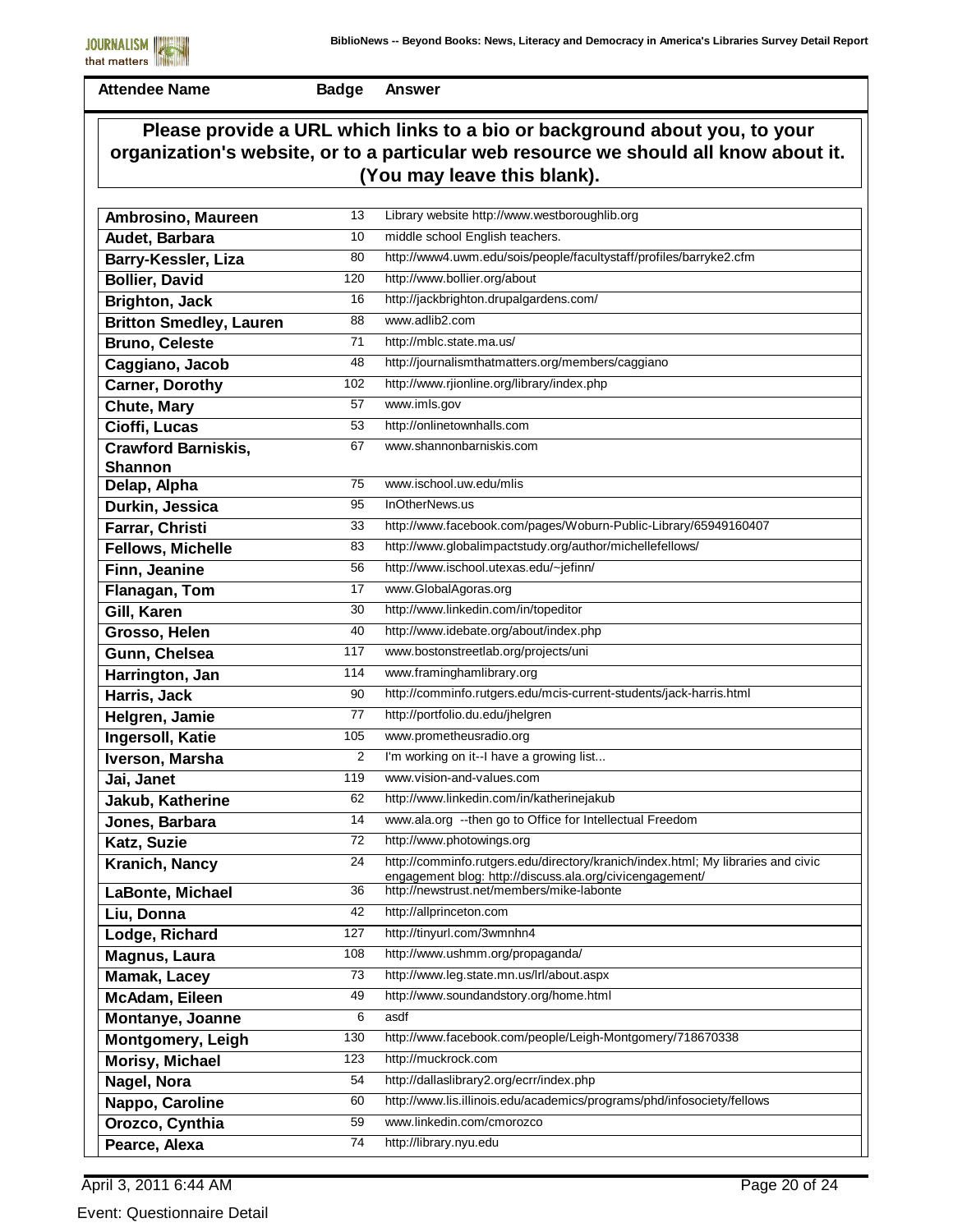

**Badge Answer**

### **Please provide a URL which links to a bio or background about you, to your organization's website, or to a particular web resource we should all know about it. (You may leave this blank).**

| Penwell, Amy              | 65  | https://sites.google.com/site/projdem/                                                                                                                                                                                                                                                                                                                                                                                                                                                                                                                                                                                                                                                                                                                    |
|---------------------------|-----|-----------------------------------------------------------------------------------------------------------------------------------------------------------------------------------------------------------------------------------------------------------------------------------------------------------------------------------------------------------------------------------------------------------------------------------------------------------------------------------------------------------------------------------------------------------------------------------------------------------------------------------------------------------------------------------------------------------------------------------------------------------|
| Radu, Paul                | 92  | www.investigativedashboard.org                                                                                                                                                                                                                                                                                                                                                                                                                                                                                                                                                                                                                                                                                                                            |
| Rafferty, Jacqueline      | 22  | www.cohassetlibrary.org                                                                                                                                                                                                                                                                                                                                                                                                                                                                                                                                                                                                                                                                                                                                   |
| Raya Rivera, Anna         | 64  | www.annalisaraya.com (This site should be live by March 10.)                                                                                                                                                                                                                                                                                                                                                                                                                                                                                                                                                                                                                                                                                              |
| Rowe, Richard             | 15  | www.ole.org                                                                                                                                                                                                                                                                                                                                                                                                                                                                                                                                                                                                                                                                                                                                               |
| Schement, Jorge           | 43  | http://comminfo.rutgers.edu/directory/jschemen/index.html                                                                                                                                                                                                                                                                                                                                                                                                                                                                                                                                                                                                                                                                                                 |
| <b>Stewart, Christina</b> | 31  | www.wilmlibrary.org                                                                                                                                                                                                                                                                                                                                                                                                                                                                                                                                                                                                                                                                                                                                       |
| <b>Stites, Tom</b>        | 112 | http://www.tomstites.com                                                                                                                                                                                                                                                                                                                                                                                                                                                                                                                                                                                                                                                                                                                                  |
| Tewes, Lara               | 44  | www.patch.com (a great website for local news written by residents)                                                                                                                                                                                                                                                                                                                                                                                                                                                                                                                                                                                                                                                                                       |
| <b>Treacy, Mary</b>       | 11  | Others to be included: Scholars/researchers who study the information gathering more<br>of people - there is good information about which I have posted a couple of synopses of<br>my blog - we need the researchers to hear what the journalists and librarians need to<br>know and how they'd measure it Ethicists working on ethical standards in a vastly<br>changing environment - privacy, intellectual property rights, etc.<br>Elected officials - hd<br>to communicate a message that's palatable to lawmakers dealing with overwhelming<br>Advertisers/media owners who set the rules behind the scenes - whether it's<br><b>cuts</b><br>publishing books, newspaper ads, cable ownership, an endless list of links in the<br>information chain |
| Van, Irene                | 76  | http://farmington.patch.com/columns/about-town-63                                                                                                                                                                                                                                                                                                                                                                                                                                                                                                                                                                                                                                                                                                         |
| Walter, Deborah           | 61  | http://www.linkedin.com/profile/edit?trk=hb_tab_pro_top                                                                                                                                                                                                                                                                                                                                                                                                                                                                                                                                                                                                                                                                                                   |
| Wasserman, JoAnna         | 107 | http://www.ushmm.org/propaganda/                                                                                                                                                                                                                                                                                                                                                                                                                                                                                                                                                                                                                                                                                                                          |
| Weinberger, David         | 21  | http://ww.evident.com                                                                                                                                                                                                                                                                                                                                                                                                                                                                                                                                                                                                                                                                                                                                     |
| Williamson, Eugenia       | 109 | http://www.facebook.com/eugenia.williamson                                                                                                                                                                                                                                                                                                                                                                                                                                                                                                                                                                                                                                                                                                                |
| Yemma, John               | 116 | CSMonitor.com                                                                                                                                                                                                                                                                                                                                                                                                                                                                                                                                                                                                                                                                                                                                             |
| Count:60                  |     |                                                                                                                                                                                                                                                                                                                                                                                                                                                                                                                                                                                                                                                                                                                                                           |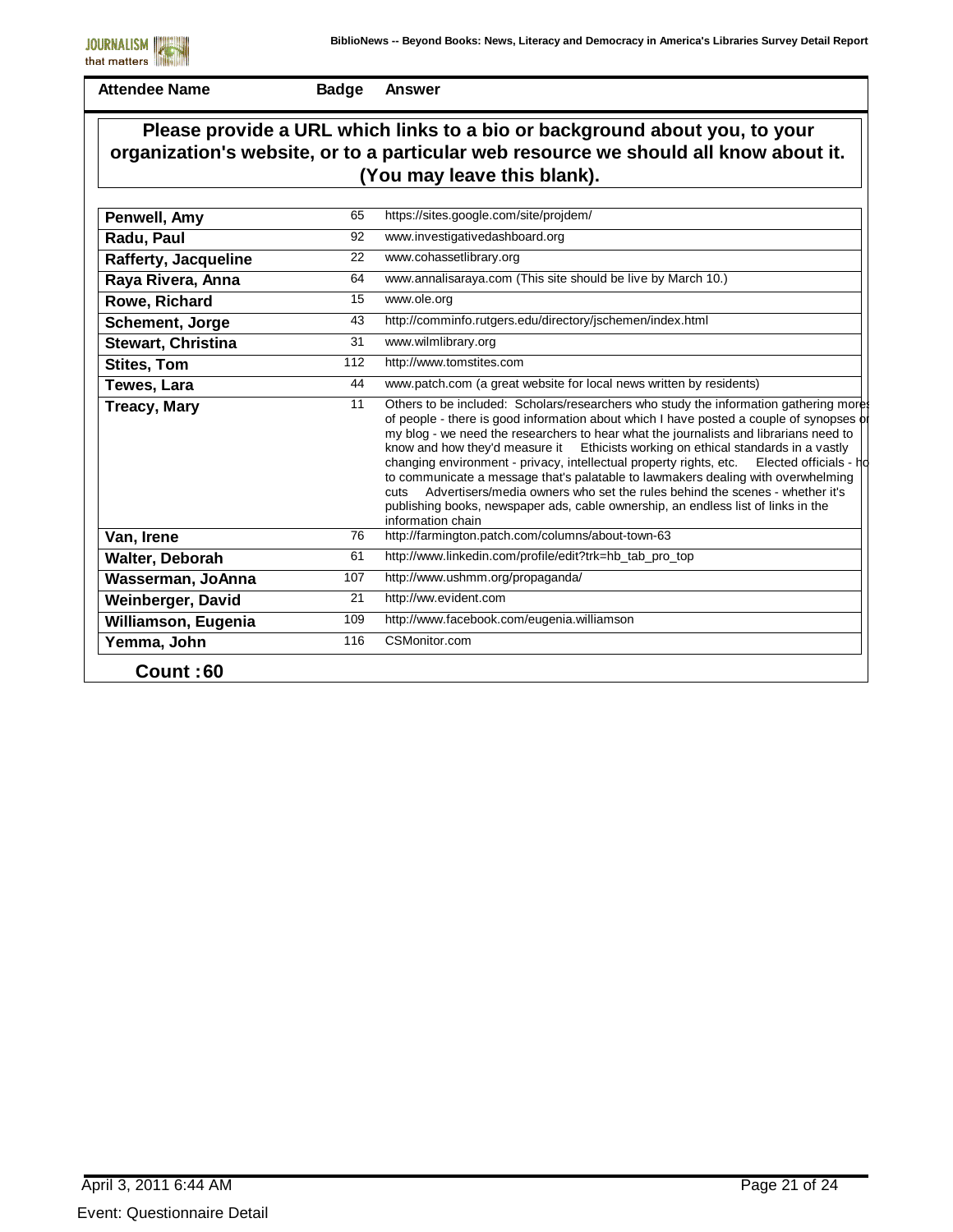**Badge Answer**

# **Who belongs in the room on April 6-7 that we many not have already thought of? How do we reach them? What information resources should we be sharing?**

| Aaronson, Lauren                             | 89  | I have some info resources in my files, and I'll post them to the site soon.                                                                                                                                                                                                                                                                                                                                                                                                                                                                                                                                                                                                                                                                                                                                                                                                                                                                                        |
|----------------------------------------------|-----|---------------------------------------------------------------------------------------------------------------------------------------------------------------------------------------------------------------------------------------------------------------------------------------------------------------------------------------------------------------------------------------------------------------------------------------------------------------------------------------------------------------------------------------------------------------------------------------------------------------------------------------------------------------------------------------------------------------------------------------------------------------------------------------------------------------------------------------------------------------------------------------------------------------------------------------------------------------------|
| Ambrosino, Maureen                           | 13  | Carrie Russell, copyright specialist for the American Library Association? (www.ala.org)<br>Staff from the Massachusetts Library System, who can help share information with<br>libraries (masslibsystem.org)<br>Celeste Bruno, Communications Specialist at the Massachusetts Board of Library<br>Commissioners (mblc.state.ma.us)                                                                                                                                                                                                                                                                                                                                                                                                                                                                                                                                                                                                                                 |
| Barry-Kessler, Liza                          | 80  | Ryan J. Turner: http://www.linkedin.com/in/ryanjturner                                                                                                                                                                                                                                                                                                                                                                                                                                                                                                                                                                                                                                                                                                                                                                                                                                                                                                              |
| <b>Bollier, David</b>                        | 120 | x                                                                                                                                                                                                                                                                                                                                                                                                                                                                                                                                                                                                                                                                                                                                                                                                                                                                                                                                                                   |
| <b>Brighton, Jack</b>                        | 16  | Peter Kaufman from Intelligent Television (pbk@intelligenttelevision.com) and David<br>Rice from Audiovisual Preservation Solutions (dave@avpreserve.com). They know ma<br>more good people.                                                                                                                                                                                                                                                                                                                                                                                                                                                                                                                                                                                                                                                                                                                                                                        |
|                                              |     | Also, Clay Shirky and Henry Jenkins would be nice!<br>Above all, let's document ideas, discussions, and projects that come out of this event to<br>keep moving forward. We need to be able to see each others work and how it intersects                                                                                                                                                                                                                                                                                                                                                                                                                                                                                                                                                                                                                                                                                                                            |
| <b>Britton Smedley, Lauren</b>               | 88  | over time.<br>I think that Douglas Rushkoff, author and media theorist, should be in the room for<br>this discussion. His research examines the intersection of technology and popular<br>culture. In a recent interview with Library Journal, Douglas Rushkoff said, Dewey<br>foresaw a society in which people would be able to participate actively in democracy<br>and other social institutions. Lippman thought that was a pipe dream. The jury is still<br>out. Egyptians decided to become more active. Others decide to become more passive<br>Librarians can help people to understand what theyre choosing, and that its a choice.<br>It might be that we live in a civilization that chooses to stay passive-but we can at least<br>help people understand that this is a choice, too. He can be contacted via email at<br>rushkoff@rushkoff.com. For more information, including the interview mentioned above<br>see his website at www.rushkoff.com. |
| <b>Buie, Dawn</b>                            | 94  | kids who already go to their local library. Youth librarians.                                                                                                                                                                                                                                                                                                                                                                                                                                                                                                                                                                                                                                                                                                                                                                                                                                                                                                       |
| Caggiano, Jacob                              | 48  | Libarary school students can be found at:                                                                                                                                                                                                                                                                                                                                                                                                                                                                                                                                                                                                                                                                                                                                                                                                                                                                                                                           |
|                                              |     | https://www.facebook.com/hacklibschool<br>http://hacklibschool.wordpress.com/<br>I'll keep brainstorming ideas on this                                                                                                                                                                                                                                                                                                                                                                                                                                                                                                                                                                                                                                                                                                                                                                                                                                              |
| <b>Carner, Dorothy</b>                       | 102 | Social media champions and technologists                                                                                                                                                                                                                                                                                                                                                                                                                                                                                                                                                                                                                                                                                                                                                                                                                                                                                                                            |
| <b>Charles-Scaringi, Kristin</b>             | 66  | Information architects need to be present for they are the ones who organize the<br>information that journalists and librarians provide. I also think graphic designers should<br>be a part of the discussion, because their their work gets the information to the public.                                                                                                                                                                                                                                                                                                                                                                                                                                                                                                                                                                                                                                                                                         |
| Cioffi, Lucas                                | 53  | Having people who can speak for the homeless community would be most useful for<br>helping participants understand the central role that libraries play for homeless<br>Americans.                                                                                                                                                                                                                                                                                                                                                                                                                                                                                                                                                                                                                                                                                                                                                                                  |
| <b>Crawford Barniskis,</b><br><b>Shannon</b> | 67  | Artists such as the Leonardo Network at www.leonardo.info could bring a lot to this<br>discussion. Dewey, Habermas etc. speak to the idea of how art can create a bridge<br>between people and ideas, in different and sometimes more immediate ways than<br>journalism. Diverse communication modalities would benefit all as we discuss civic<br>engagement, ideas and libraries.                                                                                                                                                                                                                                                                                                                                                                                                                                                                                                                                                                                 |
| Crockett, Marla                              | 97  | Ethicists, futurists?? Gerald Celente from Rhinehart, NY could be interesting; he's a<br>futurist. Not sure about information resources yet.                                                                                                                                                                                                                                                                                                                                                                                                                                                                                                                                                                                                                                                                                                                                                                                                                        |
| Delap, Alpha                                 | 75  | Danah Boyd, zephoria@zephoria.org                                                                                                                                                                                                                                                                                                                                                                                                                                                                                                                                                                                                                                                                                                                                                                                                                                                                                                                                   |
| Densmore, Bill                               | 132 | x                                                                                                                                                                                                                                                                                                                                                                                                                                                                                                                                                                                                                                                                                                                                                                                                                                                                                                                                                                   |
| Eschler, Jordan                              | 78  | I am interested in online forums that take on the role of reporting news or uncovering<br>issues locally when newspapers shut down; in particular, I know the Knight Foundation<br>has done work around this phenomenon.                                                                                                                                                                                                                                                                                                                                                                                                                                                                                                                                                                                                                                                                                                                                            |
| Farrar, Christi                              | 33  | There's a new movement of online news outlets that rely heavily on social media (e.g.                                                                                                                                                                                                                                                                                                                                                                                                                                                                                                                                                                                                                                                                                                                                                                                                                                                                               |
| <b>Fellows, Michelle</b>                     | 83  | Patch) and who may have some interesting things to add to the discussion.<br>I like the idea of having primarily library and journalism/media people together in one<br>meeting to have a deep conversation between both to start visioning future partnerships<br>I think there are many others who could benefit from these conversations in the future-<br>community leaders, public officials, usability experts, business people, etc--but for now,<br>focusing this meeting is probably the best approach.                                                                                                                                                                                                                                                                                                                                                                                                                                                    |
| Finn, Jeanine                                | 56  | Homero Gil de Zuniga (an Assistant Professor at the School of Journalism here at the<br>University of Texas and one of my instructors)<br>Jessamyn West -- librarian blogger and advocate (www.librarian.net)                                                                                                                                                                                                                                                                                                                                                                                                                                                                                                                                                                                                                                                                                                                                                       |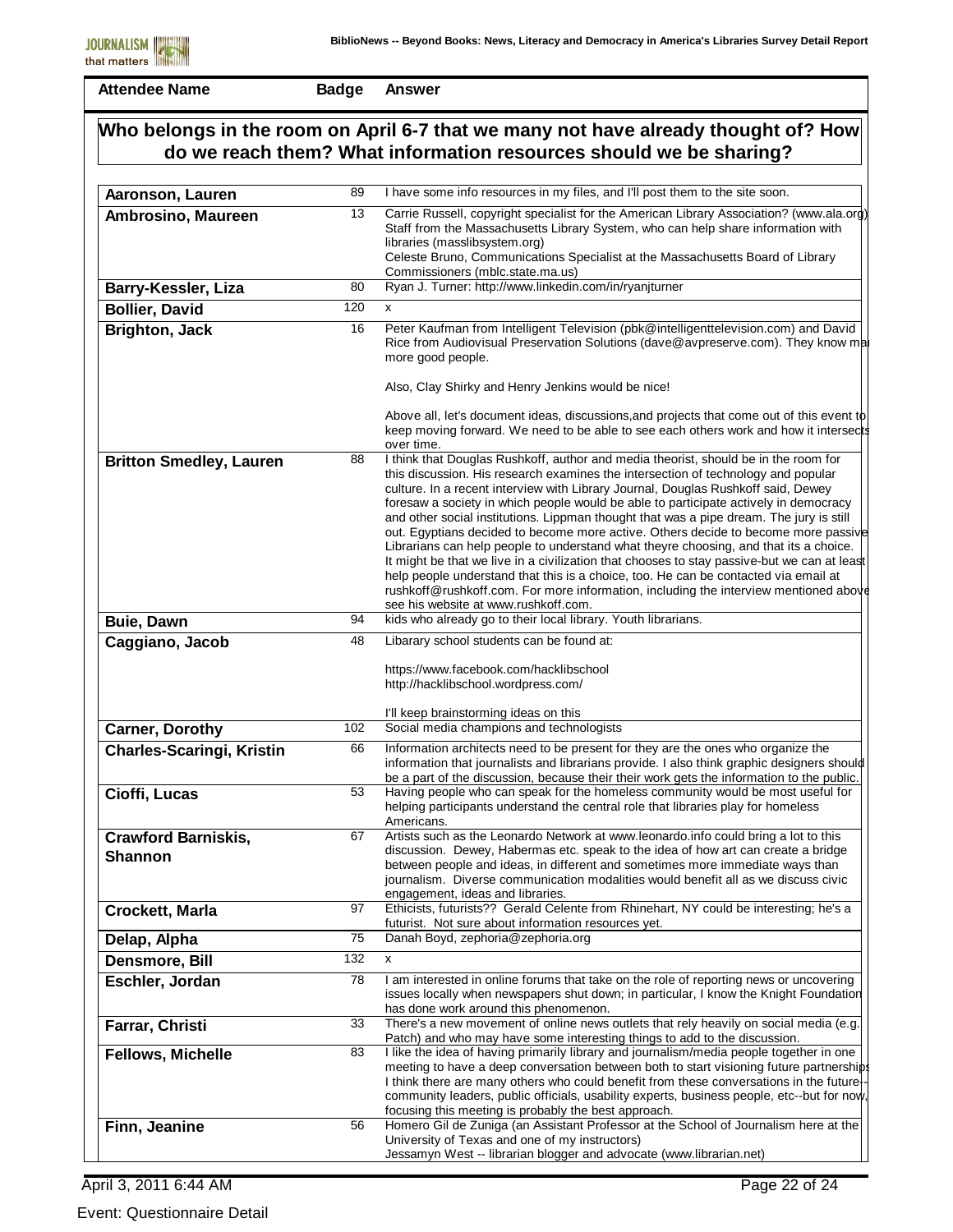**Badge Answer**

# **Who belongs in the room on April 6-7 that we many not have already thought of? How do we reach them? What information resources should we be sharing?**

| Flanagan, Tom         | 17  | Museum curators. They are easy to find. Libraries and museums are growing together<br>for display activities. Investigational journalism should be feeding in community<br>understandings in the construction of "social observatorium" exhibits.                                                                                                                                                                                                    |
|-----------------------|-----|------------------------------------------------------------------------------------------------------------------------------------------------------------------------------------------------------------------------------------------------------------------------------------------------------------------------------------------------------------------------------------------------------------------------------------------------------|
| Gordon, David         | 47  | I assume the Knight Foundation will be there. Have you thought of getting some of the<br>people who run community foundations involved -- they could be important catalysts in<br>bringing local libraries and news organizations together.                                                                                                                                                                                                          |
| Harrington, Jan       | 114 | Massachusett Board of Library Commissioners, Massachusetts Friends of Libraries,<br>Massachusetts Library Association, New England Library Association                                                                                                                                                                                                                                                                                               |
| Harris, Jack          | 90  | Folks from The Uptake. Cynthia Moothart, The League of Rural Voters Communication<br>Director and a former journalist/editor for the Detroit Free Pres, St. Paul Pioneer Press,<br>and Kansas City Star.                                                                                                                                                                                                                                             |
| Holman, Peggy         | 121 | X                                                                                                                                                                                                                                                                                                                                                                                                                                                    |
| <b>Holmes, Debbie</b> | 87  | State Library Consortia and Knowledge Repositories                                                                                                                                                                                                                                                                                                                                                                                                   |
| Jakub, Katherine      | 62  | I believe that Jay Rosen, well-known journalist and professor at New York University's<br>Arthur L. Carter Journalism Institute, has a unique perspective on citizen journalism and<br>the future of media.                                                                                                                                                                                                                                          |
| Katz, Suzie           | 72  | I will forward your information to parties who may be interested.                                                                                                                                                                                                                                                                                                                                                                                    |
| Kittross, J. Michael  | 50  | I've lived in Seattle for the past five years, but I still remember the many stimulating<br>communications colloquia at the MIT Communications Lab when I was at Emerson (and<br>for a decade after retirement).                                                                                                                                                                                                                                     |
| Kranich, Nancy        | 24  | We need to get community activists involved with libraries, engagement, news/media,<br>and others who understand community informatics. We can pick up participants<br>through professional listservs where we encourage subscribers to pass on through their<br>personal/professional networks, particularly in the Boston area.                                                                                                                    |
| LeJeune, Lorrie       | 129 | X                                                                                                                                                                                                                                                                                                                                                                                                                                                    |
| Levine, Peter         | 133 | X                                                                                                                                                                                                                                                                                                                                                                                                                                                    |
| Liu, Donna            | 42  | Brewster Kale? Jimmy Wales?                                                                                                                                                                                                                                                                                                                                                                                                                          |
| Lowenhaupt, Thomas    | 12  | Planners. Ask Rob Goodspeed, of DUSP, who is helping a PlanningTech conference<br>accross camput on April 8th for advice.<br><b>Kevin Novak</b>                                                                                                                                                                                                                                                                                                      |
| Mamak, Lacey          | 73  | W3C (World Wide Web Consortium) EGOV Chair<br>http://twitter.com/novakkevin<br>Luke Fretwell<br>Founder, GovFresh<br>http://govfresh.com<br>http://twitter.com/lukefretwell                                                                                                                                                                                                                                                                          |
| McAdam, Eileen        | 49  | Board of Directors and other governing boards<br>Community Foundations and other representatives from funding sources                                                                                                                                                                                                                                                                                                                                |
| <b>McIver, Denise</b> | 111 | XX                                                                                                                                                                                                                                                                                                                                                                                                                                                   |
| Montgomery, Leigh     | 130 | X                                                                                                                                                                                                                                                                                                                                                                                                                                                    |
| Nappo, Caroline       | 60  | Robert Jensen - http://uts.cc.utexas.edu/~rjensen/index.html                                                                                                                                                                                                                                                                                                                                                                                         |
|                       |     | Dan Schiller - http://www.lis.illinois.edu/people/faculty/dschille                                                                                                                                                                                                                                                                                                                                                                                   |
| Odson, Catherine      | 39  | The list of current registrations is fantastic. In looking for more librarian participation,<br>consider looking to the ILI-L Discussion List and Information Literacy Discussion List (K<br>20 Collaboration) through ACRL: http://lists.ala.org/sympa/lists/divisions/acrl.                                                                                                                                                                        |
|                       |     | Information resources that need to be shared are research projects dealing with how<br>people find, consume and use information. Plenty of these studies exist on both sides of<br>the aisle, but we rarely look to the other side. It is my hope that this work session and<br>other collaborative projects will expand our arsenal of information in addressing<br>information and media literacy needs.                                           |
| Payne, Allison        | 79  | The website and list of Who's Coming appears to be complete. I have no suggestions<br>this point.                                                                                                                                                                                                                                                                                                                                                    |
| Raci, Anne            | 55  | People representing open access initiatives and copyright issues belong in the room. In<br>my experience, much of the discussion about improving or enhancing services glosses<br>over hurdles like the reality of copyright issues in a digital environment. Having that<br>aspect represented would be beneficial both for librarians who tend to support open<br>access, and journalists who often are embedded in a for-profit publishing world. |
| Radermacher, Amy      | 85  | Lawrence Lessig<br>http://www.lessig.org/info/contact/                                                                                                                                                                                                                                                                                                                                                                                               |
| Raya Rivera, Anna     | 64  | Information literacy among under-served communities--particularly immigrants--is<br>essential for ensuring the future of this country. Our ethnic minorities won't be minorities                                                                                                                                                                                                                                                                     |

April 3, 2011 6:44 AM

Event: Questionnaire Detail